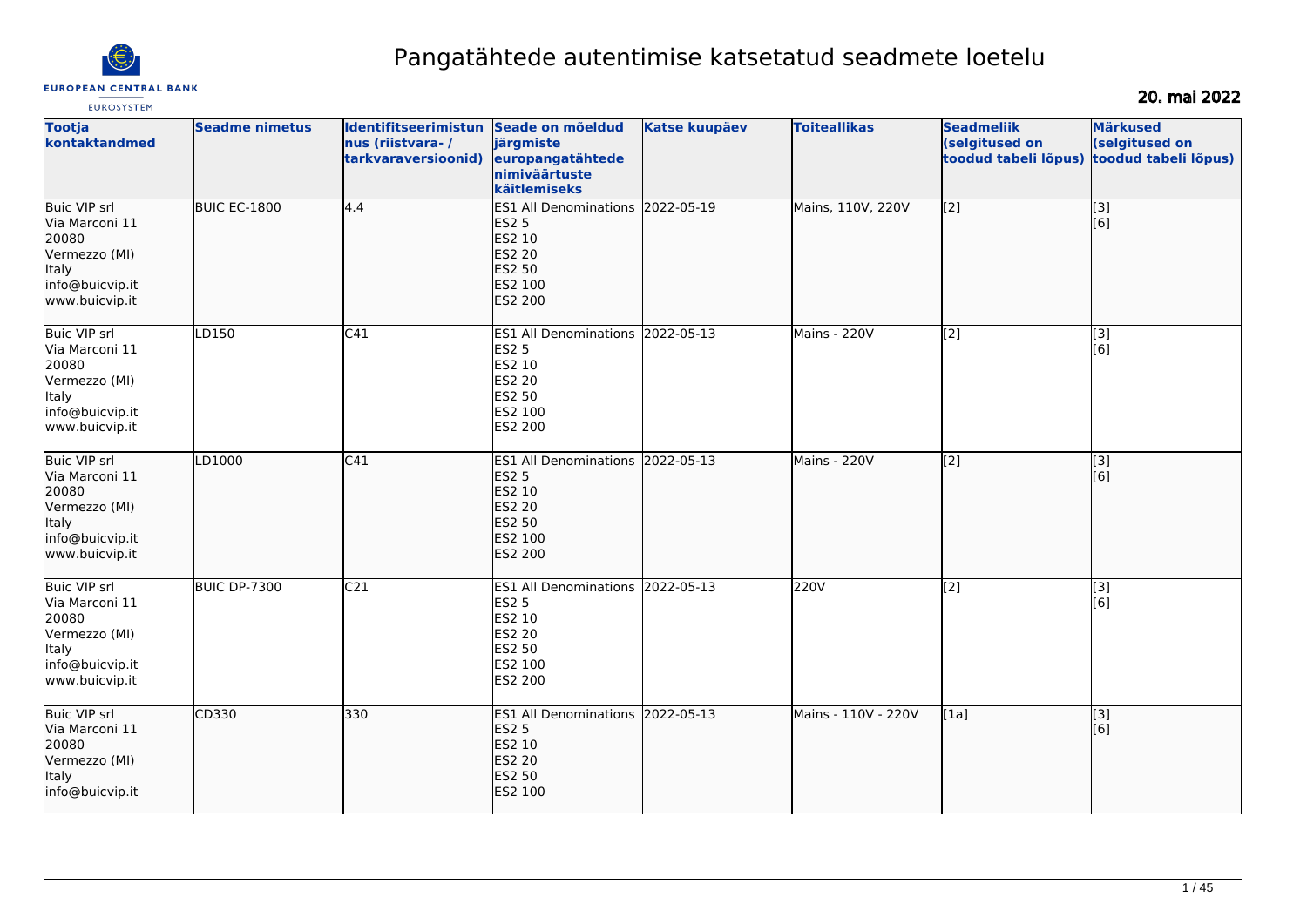

| <b>Tootja</b><br>kontaktandmed                                                                                                                          | <b>Seadme nimetus</b> | Identifitseerimistun Seade on mõeldud<br>nus (riistvara-/<br>tarkvaraversioonid) | järgmiste<br>europangatähtede<br>nimiväärtuste<br>käitlemiseks                                                     | <b>Katse kuupäev</b> | <b>Toiteallikas</b> | <b>Seadmeliik</b><br>(selgitused on<br>toodud tabeli lõpus) | <b>Märkused</b><br>(selgitused on<br>toodud tabeli lõpus) |
|---------------------------------------------------------------------------------------------------------------------------------------------------------|-----------------------|----------------------------------------------------------------------------------|--------------------------------------------------------------------------------------------------------------------|----------------------|---------------------|-------------------------------------------------------------|-----------------------------------------------------------|
| www.buicvip.it                                                                                                                                          |                       |                                                                                  | <b>ES2 200</b>                                                                                                     |                      |                     |                                                             |                                                           |
| Lidix Co Ltd<br>505 Kolon Digital<br>Tower Billant 222-7,<br>Guro-Dong, Goro-Gu<br>152-777<br>Seoul<br>Korea<br>www.lidix.co.kr                         | $CL-2$                | CL-MAIN_V05                                                                      | ES1 All Denominations 2022-05-12<br><b>ES2 5</b><br>ES2 10<br><b>ES2 20</b><br><b>ES2 50</b><br>ES2 100<br>ES2 200 |                      | 100V-240V           | $\overline{[2]}$                                            | $\overline{[3]}$                                          |
| Crane Payment<br>Innovations<br>109 Chemin du Pont-du-<br>Centenaire<br>CH-1228<br>Plan-les-Quates<br>Switzerland<br>www.CranePI.com                    | <b>BNR</b> series     | 481EUR05018                                                                      | ES1 All Denominations 2022-05-04<br><b>ES2 5</b><br>ES2 10<br><b>ES2 20</b><br>ES2 50<br>ES2 100<br>ES2 200        |                      | 24V, 220V           | [1b]                                                        | $\sqrt{3}$<br>[6]                                         |
| JCM Europe GmbH<br>Mündelheimer Weg 60<br>40472<br>Düsseldorf<br>Germany<br>info@jcmglobal.eu<br>www.jcmglobal.eu                                       | EBA-4x Series         | $V1.56 - 41$                                                                     | ES1 All Denominations 2022-05-04<br><b>ES2 5</b><br>ES2 10<br><b>ES2 20</b><br>ES2 50<br>ES2 100<br>ES2 200        |                      | 12V/24V             | [1b]                                                        | [3]                                                       |
| Kisan Electronics Co<br>Ltd<br>273-1 Sungsoo-Dong<br>2GA 3 Dong<br>Sungdong-Gu 133, 831<br>Seoul<br>South Korea<br>yshin21@kisane.com<br>www.kisane.com | NEWTON mini           | Main: v1.6, Reco: v1.6                                                           | ES1 All Denominations 2022-04-28<br><b>ES2 5</b><br>ES2 10<br>ES2 20<br>ES2 50<br>ES2 100<br><b>ES2 200</b>        |                      | 110; 220V           | $\overline{[2]}$                                            | $\overline{[}3]$<br>[6]                                   |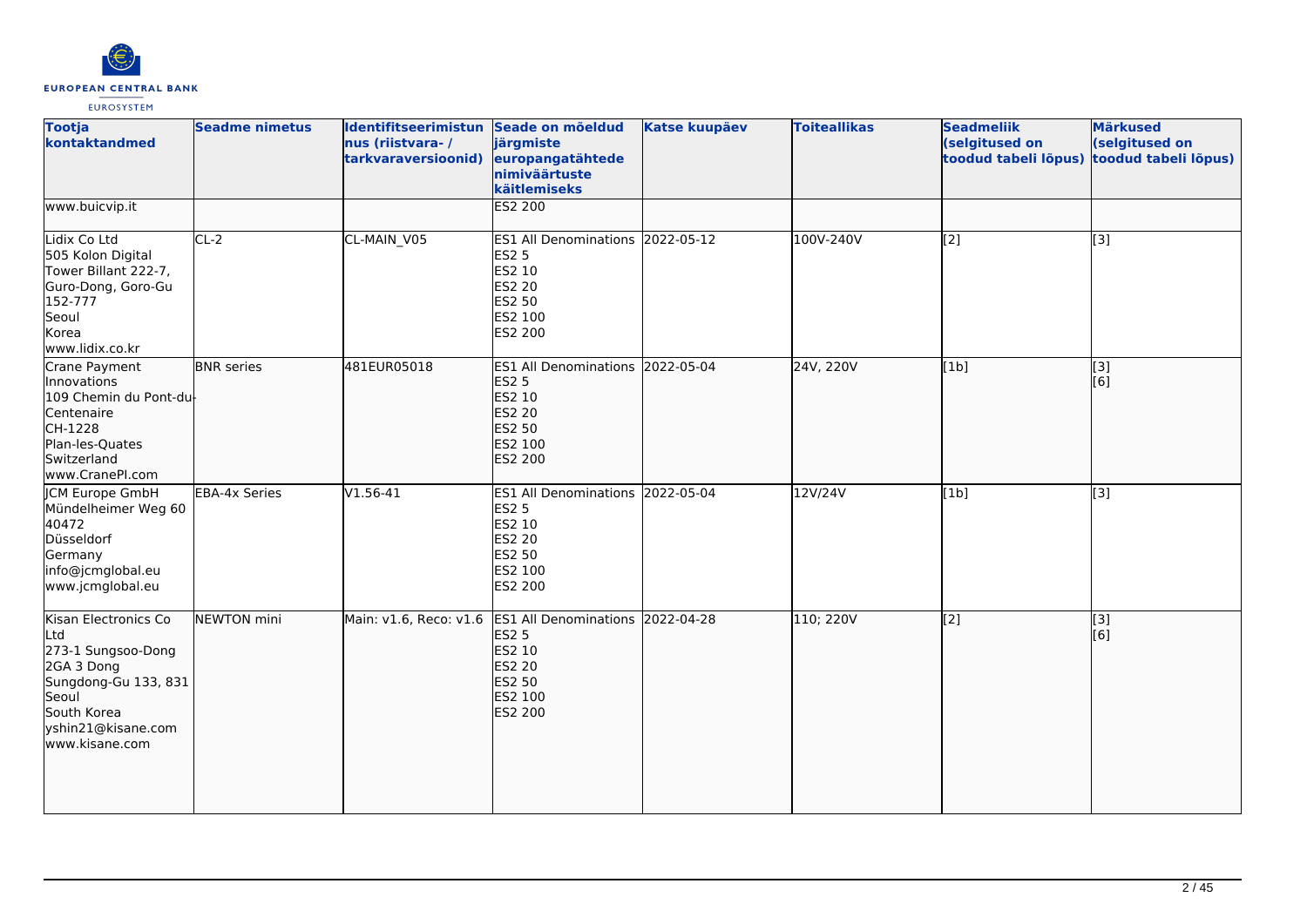

| <b>Tootja</b><br>kontaktandmed                                                                                              | <b>Seadme nimetus</b> | Identifitseerimistun Seade on mõeldud<br>nus (riistvara-/<br>tarkvaraversioonid) | järgmiste<br>europangatähtede<br>nimiväärtuste<br>käitlemiseks                                                            | <b>Katse kuupäev</b> | <b>Toiteallikas</b>                                                              | <b>Seadmeliik</b><br>(selgitused on<br>toodud tabeli lõpus) | <b>Märkused</b><br>(selgitused on<br>toodud tabeli lõpus) |
|-----------------------------------------------------------------------------------------------------------------------------|-----------------------|----------------------------------------------------------------------------------|---------------------------------------------------------------------------------------------------------------------------|----------------------|----------------------------------------------------------------------------------|-------------------------------------------------------------|-----------------------------------------------------------|
| CM Europe B.V.<br>Danzigweg 15<br>7418 EN<br>Deventer<br>Nederland<br>info@cmeurope.com<br>www.cmeurope.com                 | <b>B110</b>           | $C21-1$                                                                          | ES1 All Denominations 2022-04-21<br><b>ES2 5</b><br>ES2 10<br>ES2 20<br>ES2 50<br>ES2 100<br>ES2 200                      |                      | 100-240V                                                                         | $\left[2\right]$                                            | $\vert$ [3]<br>[6]                                        |
| Iternet-European<br>Distribution<br>Via S. Merli 64/66<br>29122<br>Piacenza<br>ltaly<br>www.iternet-<br>securitysystems.com | HT-6070               | V12                                                                              | ES1 All Denominations 2022-04-14<br><b>ES2 5</b><br>ES2 10<br><b>ES2 20</b><br><b>ES2 50</b><br>ES2 100<br><b>ES2 200</b> |                      | DC 12 Vdc                                                                        | [1a]                                                        | $\vert$ [3]<br>[6]                                        |
| Iternet-European<br>Distribution<br>Via S. Merli 64/66<br>29122<br>Piacenza<br>Italy<br>www.iternet-<br>securitysystems.com | HT-7100               | CO <sub>2</sub>                                                                  | ES1 All Denominations 2022-04-14<br><b>ES2 5</b><br>ES2 10<br>ES2 20<br>ES2 50<br>ES2 100<br>ES2 200                      |                      | Rechargeable battery - [1a]<br>Adapter (INPUT:100-24<br>OVac-<br>OUTPUT:12Vdc/1A |                                                             | $\overline{[}3]$<br>[6]                                   |
| Masterwork<br>Automodules<br>4F, 223, Chong Yang<br>lRd.<br>115 Nangang<br>Taipei<br>Taiwan<br>www.automodules.com          | CashPoint (OEM)       | EUR 002.110                                                                      | ES1 All Denominations 2022-04-14<br><b>ES2 5</b><br>ES2 10<br>ES2 20<br>ES2 50<br>ES2 100<br>ES2 200                      |                      | 110V; 220V                                                                       | [1b]                                                        | [3]<br>[6]                                                |
| Cashtester/Amwit<br>Security B.V.<br>De Corridor 9<br>3621 ZA<br>Breukelen<br>Netherlands                                   | CT411                 | V1.81                                                                            | ES1 All Denominations 2022-04-12<br><b>ES2 5</b><br>ES2 10<br>ES2 20<br>ES2 50<br>ES2 100                                 |                      | Other: 12V                                                                       | [1a]                                                        | $[3]$<br>[6]                                              |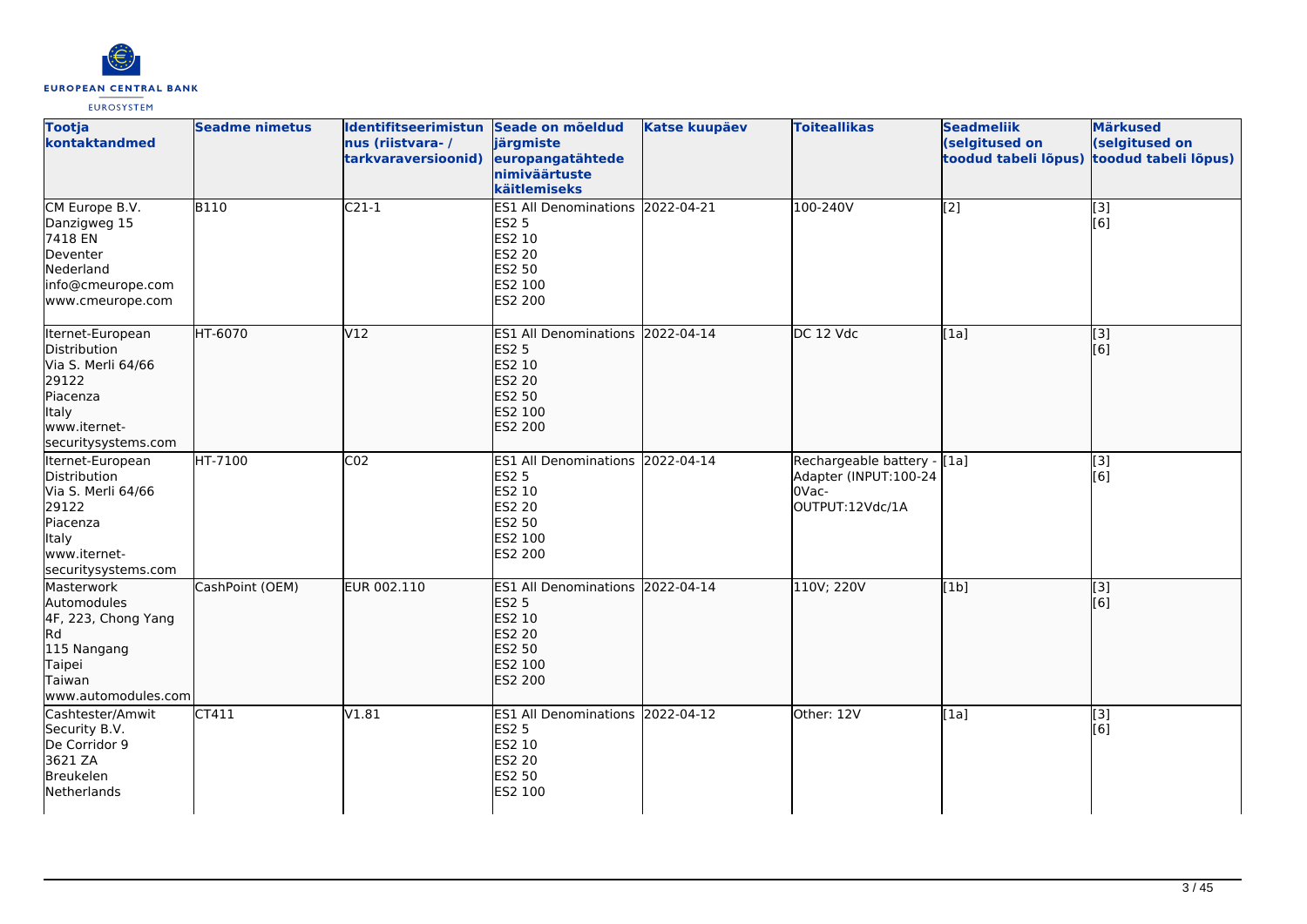

| <b>Tootja</b><br>kontaktandmed                                                                                     | <b>Seadme nimetus</b> | Identifitseerimistun Seade on mõeldud<br>nus (riistvara-/<br>tarkvaraversioonid)        | järgmiste<br>europangatähtede<br>nimiväärtuste<br>käitlemiseks                                                                                    | <b>Katse kuupäev</b> | <b>Toiteallikas</b> | <b>Seadmeliik</b><br>(selgitused on<br>toodud tabeli lõpus) | <b>Märkused</b><br>(selgitused on<br>toodud tabeli lõpus) |
|--------------------------------------------------------------------------------------------------------------------|-----------------------|-----------------------------------------------------------------------------------------|---------------------------------------------------------------------------------------------------------------------------------------------------|----------------------|---------------------|-------------------------------------------------------------|-----------------------------------------------------------|
| mw@cashtester.com<br>www.cashtester.com                                                                            |                       |                                                                                         | ES2 200                                                                                                                                           |                      |                     |                                                             |                                                           |
| Masterwork<br>Automodules<br>4F, 223, Chong Yang<br>lRd.<br>115 Nangang<br>Taipei<br>Taiwan<br>www.automodules.com | <b>BEAM</b>           | EUR 002.117                                                                             | ES1 All Denominations 2022-04-11<br><b>ES2 5</b><br>ES2 10<br><b>ES2 20</b><br>ES2 50<br>ES2 100<br>ES2 200                                       |                      | 110-220V            | $\overline{[2]}$                                            | [3]<br>[6]                                                |
| TNSi Europe GmbH<br>Amsterdamsestrasse<br>230<br>50735<br>Köln<br>Germany<br>www.t-ns.co.jp                        | <b>BR-7200B</b>       | <b>Banknote Circulary</b><br>Acceptor for Ticketing<br>Validation Software<br>Val. V.51 | <b>ES15</b><br>ES1 10<br>ES1 20<br>ES1 50<br>ES1 100<br>ES1 200<br><b>ES2 5</b><br>ES2 10<br>ES2 20<br>ES2 50<br>ES2 100<br>ES2 200               | 2022-03-30           | Other: 24V          | [1b]                                                        | [2]<br>[3]<br>[6]<br>[8]                                  |
| TNSi Europe GmbH<br>Amsterdamsestrasse<br>230<br>50735<br>Köln<br>Germany<br>www.t-ns.co.jp                        | <b>BV-6200G</b>       | <b>Validation Software</b><br>Val. V.51                                                 | <b>ES15</b><br>ES1 10<br><b>ES1 20</b><br>ES1 50<br>ES1 100<br>ES1 200<br><b>ES2 5</b><br>ES2 10<br><b>ES2 20</b><br>ES2 50<br>ES2 100<br>ES2 200 | 2022-03-30           | Other: 24 V         | [1b]                                                        | $\left[2\right]$<br> 3]<br>[6]<br>[8]                     |
| Cashtester/Amwit<br>Security B.V.                                                                                  | <b>BC 141 SD</b>      | C41                                                                                     | ES1 All Denominations 2022-03-29<br><b>ES2 5</b>                                                                                                  |                      | 220V                | [2]                                                         | [3]<br>[6]                                                |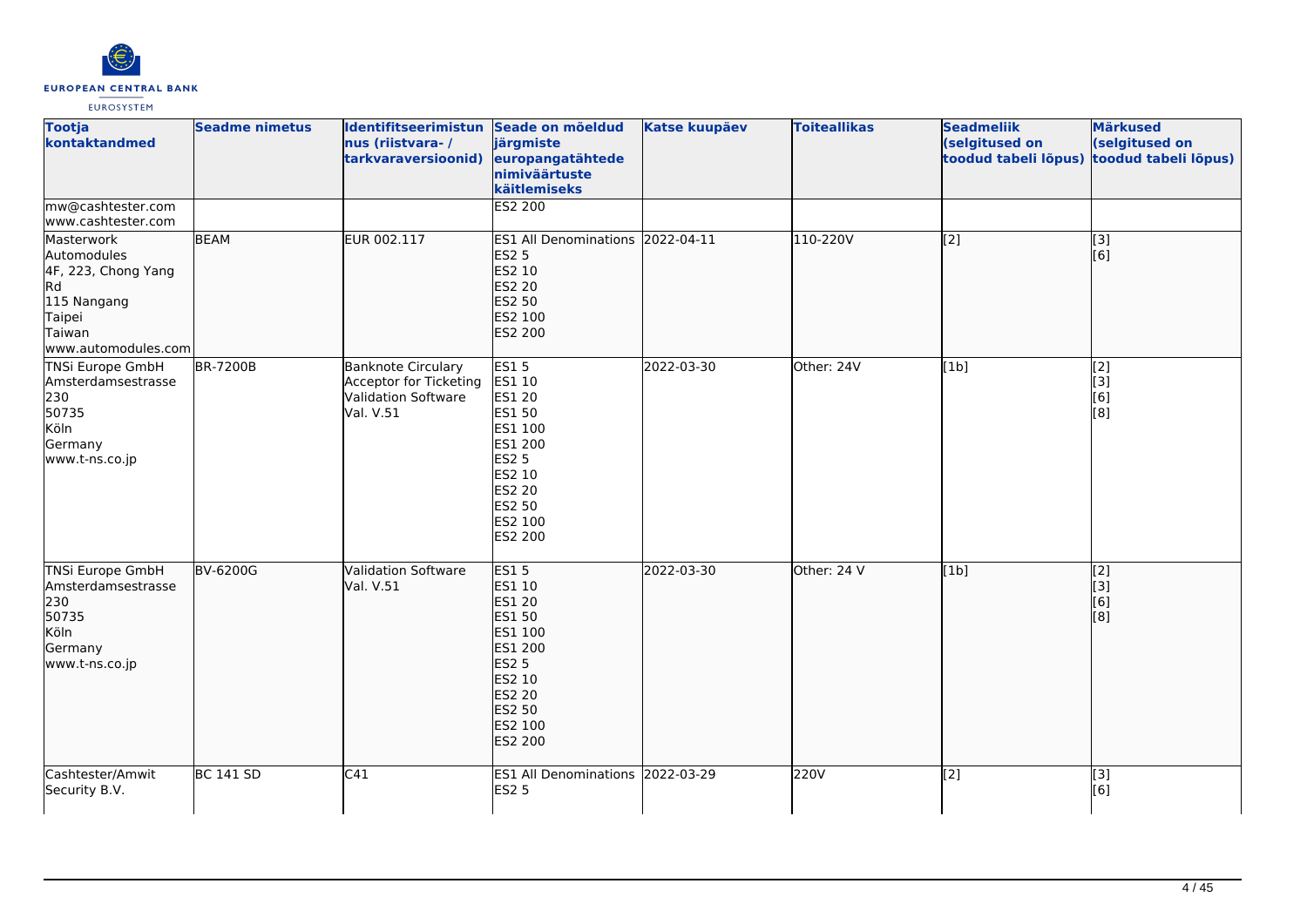

| <b>Tootja</b><br>kontaktandmed                                                                                                              | <b>Seadme nimetus</b> | Identifitseerimistun Seade on mõeldud<br>nus (riistvara-/<br>tarkvaraversioonid) | järgmiste<br>europangatähtede<br>nimiväärtuste<br>käitlemiseks                                                     | <b>Katse kuupäev</b> | <b>Toiteallikas</b> | <b>Seadmeliik</b><br>(selgitused on<br>toodud tabeli lõpus) | <b>Märkused</b><br>(selgitused on<br>toodud tabeli lõpus) |
|---------------------------------------------------------------------------------------------------------------------------------------------|-----------------------|----------------------------------------------------------------------------------|--------------------------------------------------------------------------------------------------------------------|----------------------|---------------------|-------------------------------------------------------------|-----------------------------------------------------------|
| De Corridor 9<br>3621 ZA<br>Breukelen<br>Netherlands<br>mw@cashtester.com<br>www.cashtester.com                                             |                       |                                                                                  | ES2 10<br><b>ES2 20</b><br>ES2 50<br>ES2 100<br>ES2 200                                                            |                      |                     |                                                             |                                                           |
| Cashtester/Amwit<br>Security B.V.<br>De Corridor 9<br>3621 ZA<br><b>Breukelen</b><br>Netherlands<br>mw@cashtester.com<br>www.cashtester.com | <b>BC 241 SD</b>      | C41                                                                              | ES1 All Denominations 2022-03-23<br><b>ES2 5</b><br>ES2 10<br><b>ES2 20</b><br>ES2 50<br>ES2 100<br><b>ES2 200</b> |                      | 100-240V            | $\overline{[2]}$                                            | $\overline{[3]}$<br>[6]                                   |
| Cashtester/Amwit<br>Security B.V.<br>De Corridor 9<br>3621 ZA<br>Breukelen<br>Netherlands<br>mw@cashtester.com<br>www.cashtester.com        | CT 334                | C12                                                                              | ES1 All Denominations 2022-03-23<br><b>ES2 5</b><br>ES2 10<br>ES2 20<br>ES2 50<br>ES2 100<br>ES2 200               |                      | 12V                 | [1a]                                                        | [3]<br>[6]<br>[4a]                                        |
| Safescan B.V.<br>Heliumstraat 14<br>2718 SL<br>Zoetermeer<br>Holland<br>info@safescan.com<br>www.safescan.com                               | Safescan 2865-S (G2)  | 2865SG2-E04                                                                      | ES1 All Denominations 2022-03-16<br><b>ES2 5</b><br>ES2 10<br><b>ES2 20</b><br><b>ES2 50</b><br>ES2 100<br>ES2 200 |                      | 100-240V            | $\overline{[2]}$                                            | $\overline{[}3]$<br>[6]                                   |
| Fujitsu Frontech<br>Limited<br>1766 Yanokuchi, Inagi-<br>lshi<br>206-855<br>Tokyo<br>Japan<br>www.frontech.fujitsu.c                        | G60 BRU               | <b>BV10</b><br>EU35AA                                                            | ES1 All Denominations 2022-03-04<br><b>ES2 5</b><br>ES2 10<br>ES2 20<br>ES2 50<br>ES2 100<br>ES2 200               |                      | 24V DC              | [2]                                                         | [3]                                                       |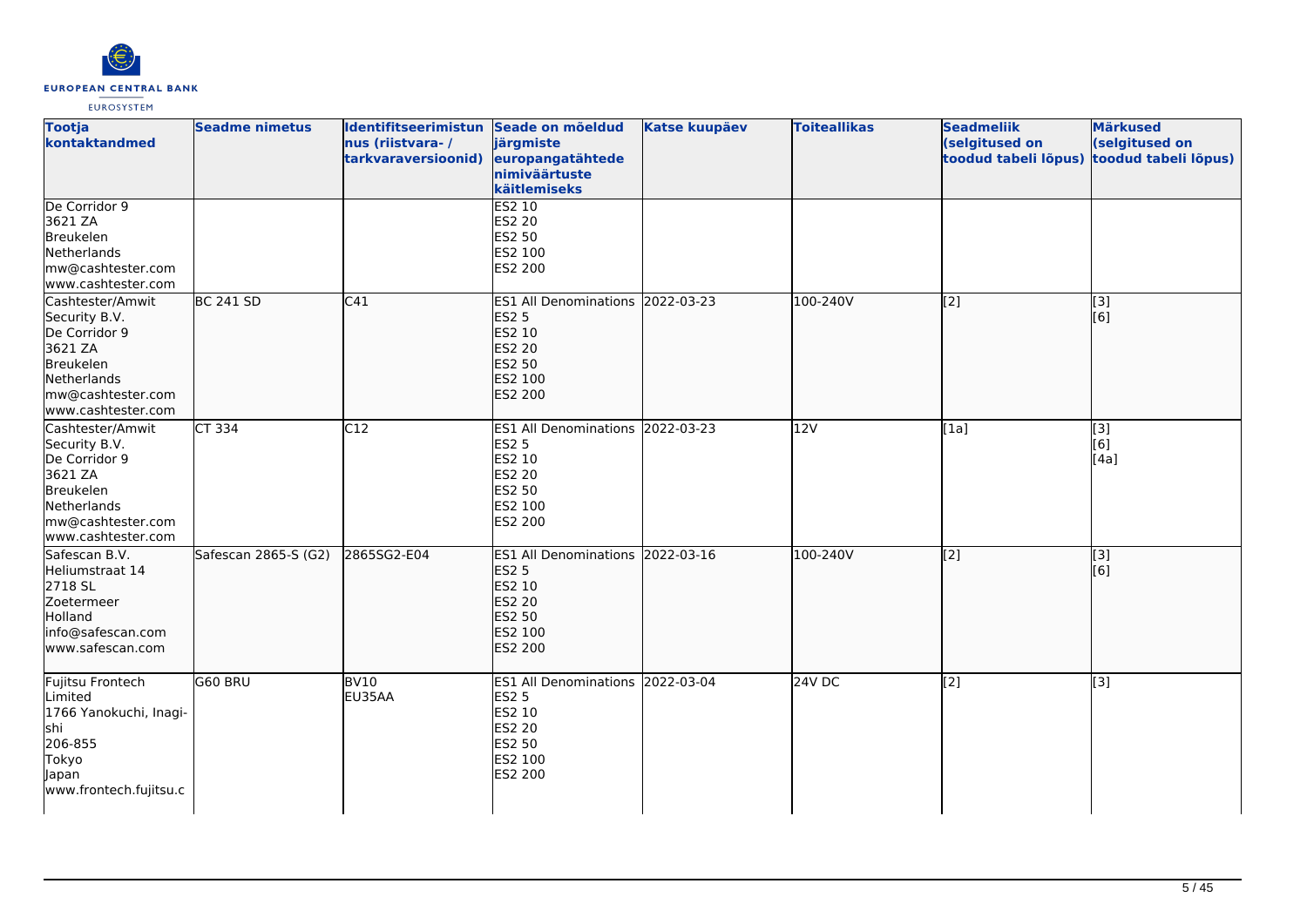

| <b>Tootja</b><br>kontaktandmed                                                                                                                                                                                         | <b>Seadme nimetus</b> | Identifitseerimistun Seade on mõeldud<br>nus (riistvara-/<br>tarkvaraversioonid)                                    | järgmiste<br>europangatähtede<br>nimiväärtuste<br>käitlemiseks                                              | <b>Katse kuupäev</b> | <b>Toiteallikas</b> | <b>Seadmeliik</b><br>(selgitused on<br>toodud tabeli lõpus) | <b>Märkused</b><br>(selgitused on<br>toodud tabeli lõpus) |
|------------------------------------------------------------------------------------------------------------------------------------------------------------------------------------------------------------------------|-----------------------|---------------------------------------------------------------------------------------------------------------------|-------------------------------------------------------------------------------------------------------------|----------------------|---------------------|-------------------------------------------------------------|-----------------------------------------------------------|
| om/en                                                                                                                                                                                                                  |                       |                                                                                                                     |                                                                                                             |                      |                     |                                                             |                                                           |
| Hyundai MIB<br>International Co. Ltd.<br>3301, A Bld, 17, Gosan-<br>ro 148beon-gil<br>15850<br>Gunpo-si, Gyeonggi-do,<br>15850, Gunpo City<br>KOREA (Republic)<br>sjpark5423@hyundaim<br>lib.com<br>www.hyundaimib.com | MIB-1S                | Main: 5.8; Image: 3.0                                                                                               | ES1 All Denominations 2022-02-24<br><b>ES2 5</b><br>ES2 10<br>ES2 20<br>ES2 50<br>ES2 100<br>ES2 200        |                      | Mains               | $\overline{[2]}$                                            | $\left[ \begin{matrix} 3 \end{matrix} \right]$<br>[6]     |
| Comercial del Sur de<br>Papelariá, S.L.<br>C/. Bodequeros, 54<br>29006<br>Málaga<br>Spain<br>www.liderpapel.com                                                                                                        | KF14930-N2            | C <sub>22</sub>                                                                                                     | ES1 All Denominations 2022-02-22<br><b>ES2 5</b><br>ES2 10<br>ES2 20<br>ES2 50<br>ES2 100<br>ES2 200        |                      | Adapter 12V DC      | [1a]                                                        | [3]                                                       |
| Nanjing NUMENMATIC<br>TECH Co., LTD<br>$606$ #, Jiuzhou B<br>Building, PingYang<br>325400<br>WenZhou City<br>China<br>brian@numenmatic.co<br>lm<br>www.numenmatic.com                                                  | Numenmatic SH-27C     | Mainboard; CIS; IR;<br>MG; UV; Motor<br>SW1:11520<br>SW2:A8611333<br>SW3:CSNM06C10306<br>SW4:20220221190159 ES2 100 | ES1 All Denominations 2022-02-21<br><b>ES2 5</b><br>ES2 10<br><b>ES2 20</b><br>ES2 50<br>ES2 200            |                      | 110V 220V           | $\overline{[2]}$                                            | [3]<br>[6]                                                |
| Suzhou Ribao<br>Technology Co., Ltd<br>No.299, YuanQi Rd<br>Yuanhe Technology<br>Park<br>Xiangcheng<br>215133<br>Suzhou                                                                                                | $BC-40$               | <b>ECB: 0002</b>                                                                                                    | ES1 All Denominations 2022-02-14<br><b>ES2 5</b><br>ES2 10<br><b>ES2 20</b><br>ES2 50<br>ES2 100<br>ES2 200 |                      | 110V, 220V          | $\overline{[2]}$                                            | [3]<br>[6]                                                |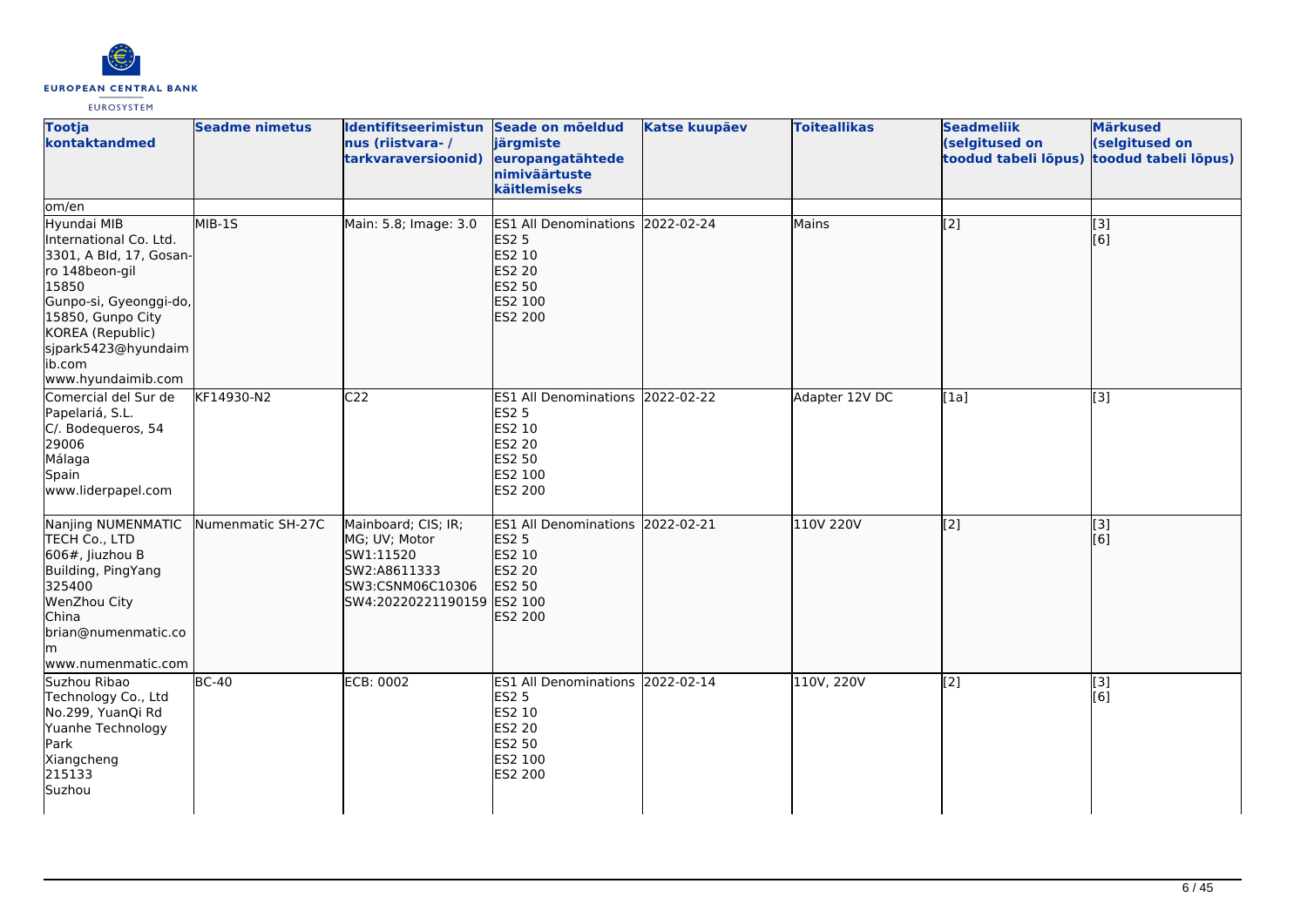

| <b>Tootja</b><br>kontaktandmed                                                                                                | <b>Seadme nimetus</b> | Identifitseerimistun Seade on mõeldud<br>nus (riistvara-/<br>tarkvaraversioonid) | järgmiste<br>europangatähtede<br>nimiväärtuste<br>käitlemiseks                                                        | <b>Katse kuupäev</b> | <b>Toiteallikas</b>                      | <b>Seadmeliik</b><br>(selgitused on<br>toodud tabeli lõpus) | <b>Märkused</b><br>(selgitused on<br>toodud tabeli lõpus) |
|-------------------------------------------------------------------------------------------------------------------------------|-----------------------|----------------------------------------------------------------------------------|-----------------------------------------------------------------------------------------------------------------------|----------------------|------------------------------------------|-------------------------------------------------------------|-----------------------------------------------------------|
| China<br>info@nippo.com.cn<br>www.ribaotechnology.c<br>lom                                                                    |                       |                                                                                  |                                                                                                                       |                      |                                          |                                                             |                                                           |
| Masterwork<br>Automodules<br>4F, 223, Chong Yang<br>Rd<br>115 Nangang<br>Taipei<br>Taiwan<br>lwww.automodules.com             | NC-3301               | EUR 002.007                                                                      | <b>ES1 All Denominations</b><br><b>ES2 5</b><br>ES2 10<br><b>ES2 20</b><br><b>ES2 50</b><br>ES2 100<br><b>ES2 200</b> | 2022-02-09           | 110V - 220V                              | [[2]                                                        | [[3]<br>[[6]                                              |
| Masterwork<br>Automodules<br>4F, 223, Chong Yang<br>Rd<br>115 Nangang<br>Taipei<br>Taiwan<br>www.automodules.com              | NC-3501               | EUR 002.007                                                                      | ES1 All Denominations 2022-02-09<br><b>ES2 5</b><br>ES2 10<br><b>ES2 20</b><br><b>ES2 50</b><br>ES2 100<br>ES2 200    |                      | 110V - 220V                              | [2]                                                         | [3]<br>[6]                                                |
| Masterwork<br>Automodules<br>4F, 223, Chong Yang<br>Rd<br>115 Nangang<br>Taipei<br>Taiwan<br>www.automodules.com              | <b>IIAN</b>           | v1.3                                                                             | <b>ES1</b> All Denominations<br><b>ES2 5</b><br>ES2 10<br><b>ES2 20</b><br><b>ES2 50</b><br>ES2 100<br><b>ES2 200</b> | 2022-02-03           | Adapter 5V or AA<br>Batterie             | [1b]                                                        | $\overline{[3]}$<br>[6]                                   |
| Giesecke+Devrient<br>Currency Technology<br>GmbH<br>Prinzregentenstraße<br>159<br>81677<br>Munich<br>Germany<br>www.gi-de.com | ProNote 1a            | 200.3                                                                            | <b>ES1 All Denominations</b><br><b>ES2 5</b><br>ES2 10<br><b>ES2 20</b><br>ES2 50<br>ES2 100<br>ES2 200               | 2022-01-19           | 110V/120V, Other:<br>100-240V 50/60Hz 3A | [2]                                                         | [3]<br>[6]                                                |
| CM Europe B.V.                                                                                                                | <b>B108</b>           | 1.0                                                                              | <b>ES1 All Denominations</b>                                                                                          | 2022-01-17           | Mains 220V                               | [2]                                                         | $\overline{[}$ [3]                                        |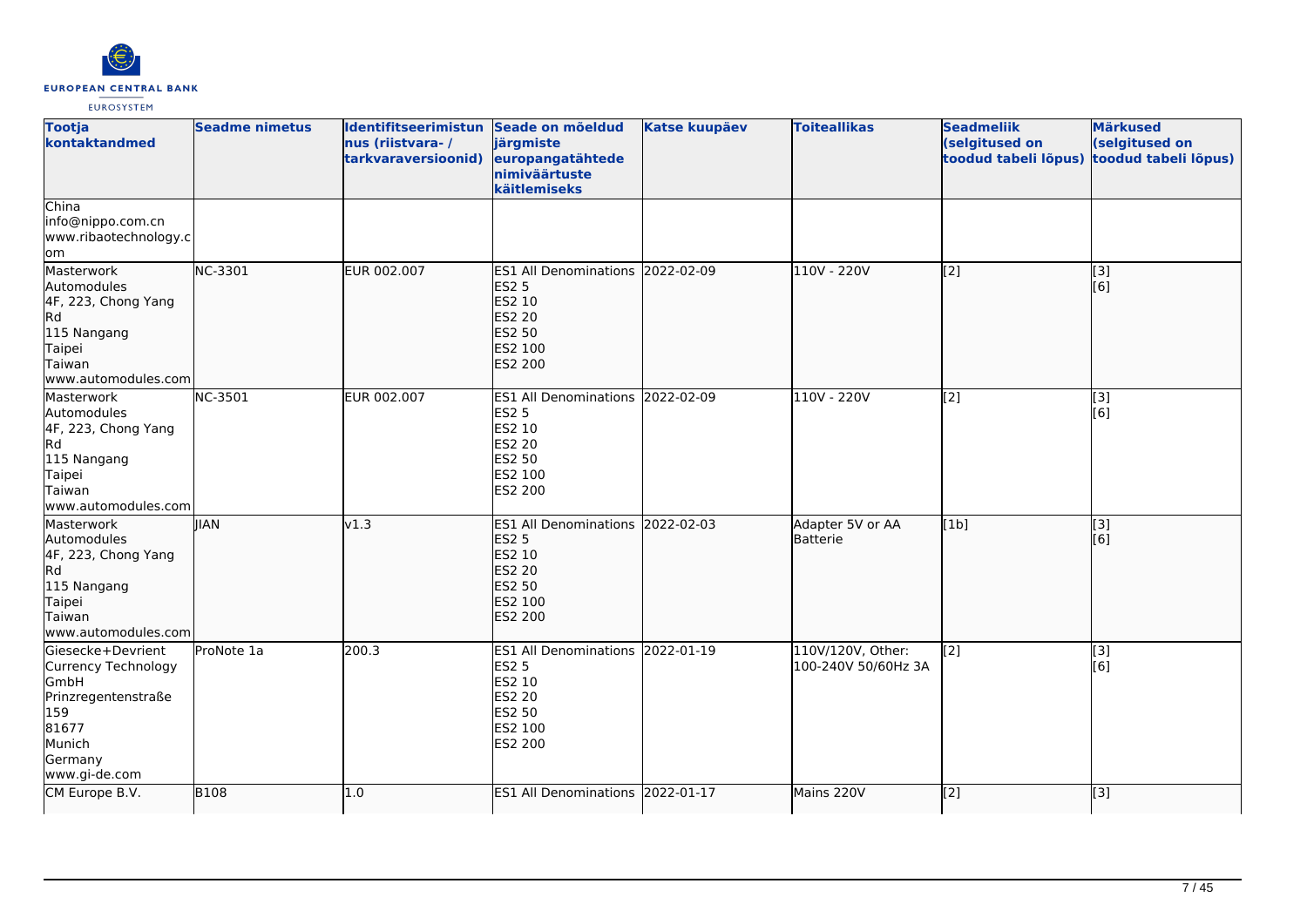

| <b>Tootja</b><br>kontaktandmed                                                                                | <b>Seadme nimetus</b>      | Identifitseerimistun Seade on mõeldud<br>nus (riistvara-/<br>tarkvaraversioonid) | järgmiste<br>europangatähtede<br>nimiväärtuste<br>käitlemiseks                                              | <b>Katse kuupäev</b> | <b>Toiteallikas</b> | <b>Seadmeliik</b><br>(selgitused on<br>toodud tabeli lõpus) | <b>Märkused</b><br>(selgitused on<br>toodud tabeli lõpus) |
|---------------------------------------------------------------------------------------------------------------|----------------------------|----------------------------------------------------------------------------------|-------------------------------------------------------------------------------------------------------------|----------------------|---------------------|-------------------------------------------------------------|-----------------------------------------------------------|
| Danzigweg 15<br>7418 EN<br>Deventer<br>Nederland<br>info@cmeurope.com<br>www.cmeurope.com                     |                            |                                                                                  | ES2 <sub>5</sub><br>ES2 10<br>ES2 20<br>ES2 50<br>ES2 100<br>ES2 200                                        |                      |                     |                                                             | [6]                                                       |
| CM Europe B.V.<br>Danzigweg 15<br>7418 EN<br>Deventer<br>Nederland<br>info@cmeurope.com<br>www.cmeurope.com   | D001                       | 329                                                                              | ES1 All Denominations 2022-01-17<br><b>ES2 5</b><br>ES2 10<br><b>ES2 20</b><br>ES2 50<br>ES2 100<br>ES2 200 |                      | Mains 220V          | [1a]                                                        | [3]<br>[6]                                                |
| CM Europe B.V.<br>Danzigweg 15<br>7418 EN<br>Deventer<br>Nederland<br>info@cmeurope.com<br>www.cmeurope.com   | D005                       | B21                                                                              | ES1 All Denominations 2022-01-17<br><b>ES2 5</b><br>ES2 10<br>ES2 20<br>ES2 50<br>ES2 100<br>ES2 200        |                      | Mains 220V          | [1a]                                                        | $\sqrt{3}$<br>[6]                                         |
| Safescan B.V.<br>Heliumstraat 14<br>2718 SL<br>Zoetermeer<br>Holland<br>info@safescan.com<br>www.safescan.com | Safescan 155-S (GD-<br>R2) | $531 - 71$                                                                       | ES1 All Denominations 2022-01-12<br><b>ES2 5</b><br>ES2 10<br><b>ES2 20</b><br>ES2 50<br>ES2 100<br>ES2 200 |                      | 110V-220V           | [1a]                                                        | [3]<br>[6]                                                |
| Safescan B.V.<br>Heliumstraat 14<br>2718 SL<br>Zoetermeer<br>Holland<br>info@safescan.com<br>www.safescan.com | Safescan 155-S (NT-<br>R1) | S31-71                                                                           | ES1 All Denominations 2022-01-12<br><b>ES2 5</b><br>ES2 10<br><b>ES2 20</b><br>ES2 50<br>ES2 100<br>ES2 200 |                      | 110V-220V           | [1a]                                                        | [3]<br>[6]                                                |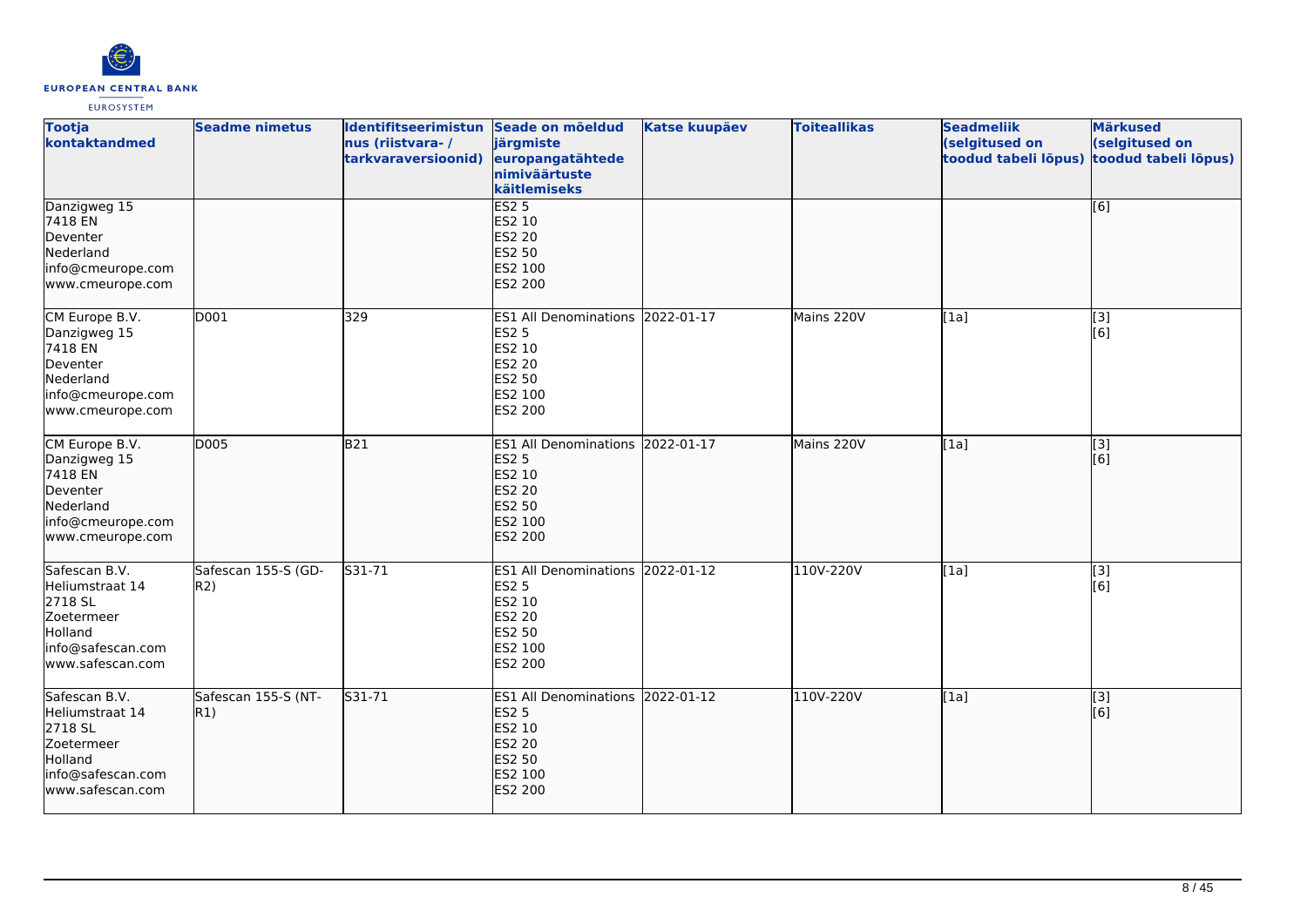

| <b>Tootja</b><br>kontaktandmed                                                                                                   | <b>Seadme nimetus</b> | Identifitseerimistun Seade on mõeldud<br>nus (riistvara-/<br>tarkvaraversioonid) | järgmiste<br>europangatähtede<br>nimiväärtuste<br>käitlemiseks                                              | <b>Katse kuupäev</b> | <b>Toiteallikas</b> | <b>Seadmeliik</b><br>(selgitused on<br>toodud tabeli lõpus) | <b>Märkused</b><br>(selgitused on<br>toodud tabeli lõpus) |
|----------------------------------------------------------------------------------------------------------------------------------|-----------------------|----------------------------------------------------------------------------------|-------------------------------------------------------------------------------------------------------------|----------------------|---------------------|-------------------------------------------------------------|-----------------------------------------------------------|
| Safescan B.V.<br>Heliumstraat 14<br>2718 SL<br>Zoetermeer<br>Holland<br>info@safescan.com<br>www.safescan.com                    | Safescan 2665-S       | S61-11                                                                           | ES1 All Denominations 2022-01-12<br><b>ES2 5</b><br>ES2 10<br>ES2 20<br>ES2 50<br>ES2 100<br>ES2 200        |                      | Mains 110V-220V     | [2]                                                         | $\begin{bmatrix} 3 \\ 6 \end{bmatrix}$                    |
| <b>GO Europe GmbH</b><br>Zum Kraftwerk 1<br>45527<br>Hattingen<br>Germany<br>Bemd.koenig@go-<br>europe.com<br>www .go-europe.com | <b>NC 620</b>         | U30 008                                                                          | <b>ES2 5</b><br>ES2 10<br>ES2 20<br>ES2 50<br>ES2 100<br>ES2 200                                            | 2021-12-15           | Mains, 220V         | $\overline{[2]}$                                            | [3]<br>[6]                                                |
| Safescan B.V.<br>Heliumstraat 14<br>2718 SL<br>Zoetermeer<br>Holland<br>info@safescan.com<br>www.safescan.com                    | Safescan 155-S (G2)   | <b>EU-01</b>                                                                     | ES1 All Denominations 2021-12-15<br><b>ES2 5</b><br>ES2 10<br><b>ES2 20</b><br>ES2 50<br>ES2 100<br>ES2 200 |                      | 110V 220V           | [1a]                                                        | $\overline{[}3]$<br>[6]                                   |
| Safescan B.V.<br>Heliumstraat 14<br>2718 SL<br>Zoetermeer<br>Holland<br>info@safescan.com<br>www.safescan.com                    | Safescan 2465-S       | S55-71                                                                           | ES1 All Denominations 2021-12-15<br><b>ES2 5</b><br>ES2 10<br><b>ES2 20</b><br>ES2 50<br>ES2 100<br>ES2 200 |                      | Mains 110V 220V     | $\left[2\right]$                                            | [3]<br>[6]                                                |
| <b>GO Europe GmbH</b><br>Zum Kraftwerk 1<br>45527<br>Hattingen<br>Germany<br>Bemd.koenig@go-                                     | <b>NC 590</b>         | BJ-LSJ-MB<br>U30 008                                                             | <b>ES2 5</b><br>ES2 10<br>ES2 20<br>ES2 50<br>ES2 100<br>ES2 200                                            | 2021-12-15           | Mains, 220V         | $\overline{[2]}$                                            | [3]<br>[6]                                                |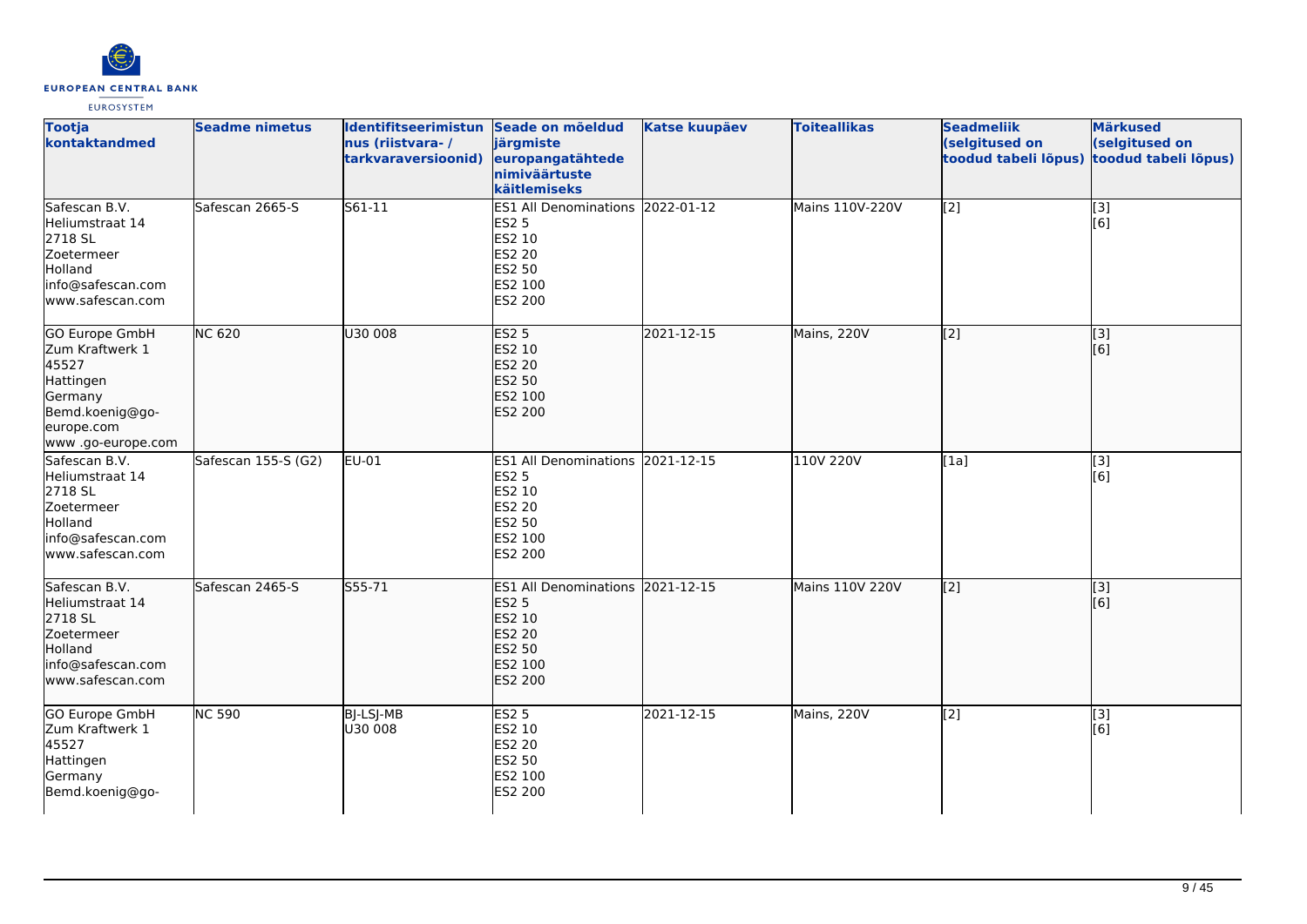

| <b>Tootja</b><br>kontaktandmed                                                                                                                                                                                                                   | <b>Seadme nimetus</b>                 | Identifitseerimistun Seade on mõeldud<br>nus (riistvara-/<br>tarkvaraversioonid) | järgmiste<br>europangatähtede<br>nimiväärtuste<br>käitlemiseks                                                     | <b>Katse kuupäev</b> | <b>Toiteallikas</b> | <b>Seadmeliik</b><br>(selgitused on<br>toodud tabeli lõpus) | <b>Märkused</b><br>(selgitused on<br>toodud tabeli lõpus) |
|--------------------------------------------------------------------------------------------------------------------------------------------------------------------------------------------------------------------------------------------------|---------------------------------------|----------------------------------------------------------------------------------|--------------------------------------------------------------------------------------------------------------------|----------------------|---------------------|-------------------------------------------------------------|-----------------------------------------------------------|
| europe.com<br>www.go-europe.com                                                                                                                                                                                                                  |                                       |                                                                                  |                                                                                                                    |                      |                     |                                                             |                                                           |
| GO Europe GmbH<br>Zum Kraftwerk 1<br>45527<br>Hattingen<br>Germany<br>Bemd.koenig@go-<br>europe.com<br>www.go-europe.com                                                                                                                         | <b>NC 570</b>                         | BJ-82+1000-MB<br>U30 008                                                         | <b>ES2 5</b><br>ES2 10<br><b>ES2 20</b><br><b>ES2 50</b><br>ES2 100<br><b>ES2 200</b>                              | 2021-12-15           | Mains, 220V         | $\overline{[2]}$                                            | $\overline{[}3]$<br>[6]                                   |
| Cashtester/Amwit<br>Security B.V.<br>De Corridor 9<br>3621 ZA<br>Breukelen<br>Netherlands<br>mw@cashtester.com<br>www.cashtester.com                                                                                                             | <b>BC 242 SD</b>                      | $C21 - 1$                                                                        | ES1 All Denominations 2021-12-13<br><b>ES2 5</b><br>ES2 10<br><b>ES2 20</b><br><b>ES2 50</b><br>ES2 100<br>ES2 200 |                      | 100-240V            | [2]                                                         | [3]<br>[6]                                                |
| <b>ZHEJIANG SEMTOM</b><br>ELECTRONIC CO. LTD<br>1 Bldg, Section B<br>Shoes Ind. Zone Eco.<br>Development Area,<br>Pingyan<br>325401 Wenzhou<br>Zhejiang<br><b>CHINA</b><br>sales3@semtom.com<br>http://www.semtom.co<br>$\mathsf{Im}/\mathsf{I}$ | $5T-1400$                             | V1.0                                                                             | <b>ES1 All Denominations</b><br><b>ES2 5</b><br>ES2 10<br><b>ES2 20</b><br><b>ES2 50</b><br>ES2 100<br>ES2 200     | 2021-12-13           | Mains 220V          | [2]                                                         | [3]<br>[6]                                                |
| Suzo international NL.<br>B.V. / Suzohapp<br>Rijnzathe 12<br>3454PV<br>De Meern<br>Netherlands<br>info@suzohapp.nl<br>eu.suzohapp.com                                                                                                            | Bill-to-Bill 100/200/300 EU1111<br>XE |                                                                                  | ES1 All Denominations 2021-12-09<br><b>ES2 5</b><br>ES2 10<br><b>ES2 20</b><br>ES2 50<br>ES2 100<br>ES2 200        |                      | Other_12/24_V       | [1b]                                                        | $[3]$<br>[6]                                              |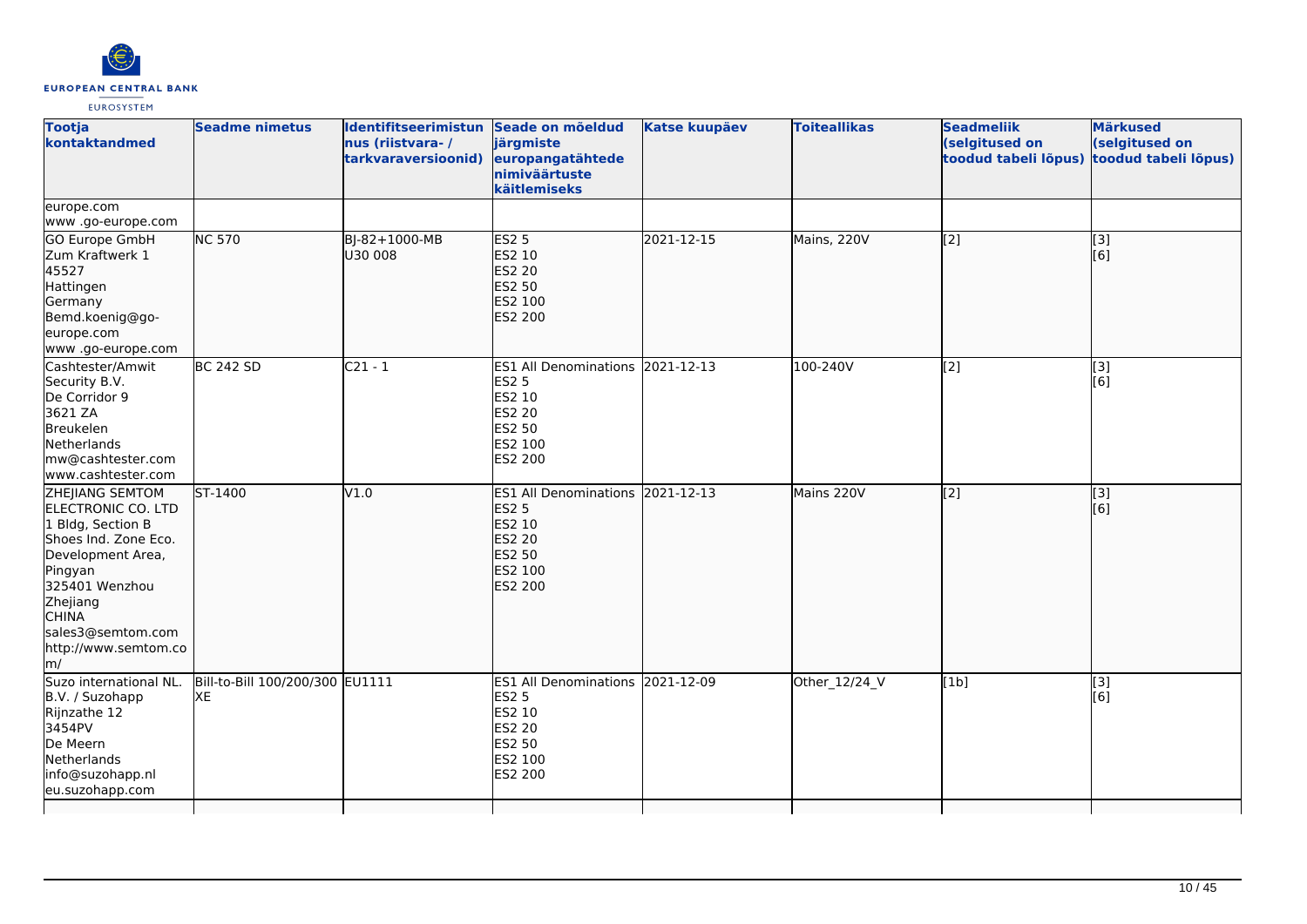

| <b>Tootja</b><br>kontaktandmed                                                                                                                                                   | <b>Seadme nimetus</b>           | Identifitseerimistun Seade on mõeldud<br>nus (riistvara-/<br>tarkvaraversioonid) | järgmiste<br>europangatähtede<br>nimiväärtuste<br>käitlemiseks                                                     | <b>Katse kuupäev</b> | <b>Toiteallikas</b> | <b>Seadmeliik</b><br>(selgitused on<br>toodud tabeli lõpus) | <b>Märkused</b><br>(selgitused on<br>toodud tabeli lõpus) |
|----------------------------------------------------------------------------------------------------------------------------------------------------------------------------------|---------------------------------|----------------------------------------------------------------------------------|--------------------------------------------------------------------------------------------------------------------|----------------------|---------------------|-------------------------------------------------------------|-----------------------------------------------------------|
| Suzo international NL.<br>B.V. / Suzohapp<br>Rijnzathe 12<br>3454PV<br>De Meern<br>Netherlands<br>info@suzohapp.nl<br>eu.suzohapp.com                                            | MFL-XXXX-EU1230<br><b>CCNET</b> | EU1230                                                                           | ES1 All Denominations 2021-12-09<br><b>ES2 5</b><br>ES2 10<br><b>ES2 20</b><br><b>ES2 50</b><br>ES2 100<br>ES2 200 |                      | Other: 12/24_V      | [1b]                                                        | $\begin{bmatrix} 3 \\ 6 \end{bmatrix}$                    |
| Suzo international NL.<br>B.V. / Suzohapp<br>Rijnzathe 12<br>3454PV<br>De Meern<br>Netherlands<br>info@suzohapp.nl<br>eu.suzohapp.com                                            | Bill-to-Bill 100/200/300 EU1192 |                                                                                  | ES1 All Denominations 2021-12-09<br><b>ES2 5</b><br><b>ES2 10</b><br><b>ES2 20</b><br>ES2 50<br>ES2 100<br>ES2 200 |                      | Other_12/24_V       | [1b]                                                        | $\overline{[3]}$<br>[6]                                   |
| Hilton Europe S.L.<br>Principe de Vergara<br>5-bajo dcha.<br>28001<br>Madrid<br>Spain<br>www.hiltoneurope.com                                                                    | b8000                           | $C21-1$                                                                          | ES1 All Denominations 2021-12-02<br><b>ES2 5</b><br>ES2 10<br><b>ES2 20</b><br>ES2 50<br>ES2 100<br>ES2 200        |                      | Mains, 220V         | [2]                                                         | [3]                                                       |
| Shenzhen Double<br>Power Electronics Co.,<br>Ltd<br>Rm 1281, 12/F,<br>Yunsong Building<br>Tairan 8rh Road<br>District Shenzen<br>Chegongmiao Futian<br>China<br>www.szdpower.com | DP-7300                         | $C21-1$                                                                          | ES1 All Denominations 2021-11-26<br><b>ES2 5</b><br>ES2 10<br><b>ES2 20</b><br><b>ES2 50</b><br>ES2 100<br>ES2 200 |                      | Other: 100-240V     | [2]                                                         | [3]<br>[6]                                                |
| Shenzhen Double<br>Power Electronics Co.,<br>Ltd<br>Rm 1281, 12/F,                                                                                                               | <b>DP-2288</b>                  | CO <sub>3</sub>                                                                  | ES1 All Denominations 2021-11-26<br><b>ES2 5</b><br>ES2 10<br><b>ES2 20</b>                                        |                      | other: 12V Adapter  | [1a]                                                        | $\vert$ [3]<br>[6]                                        |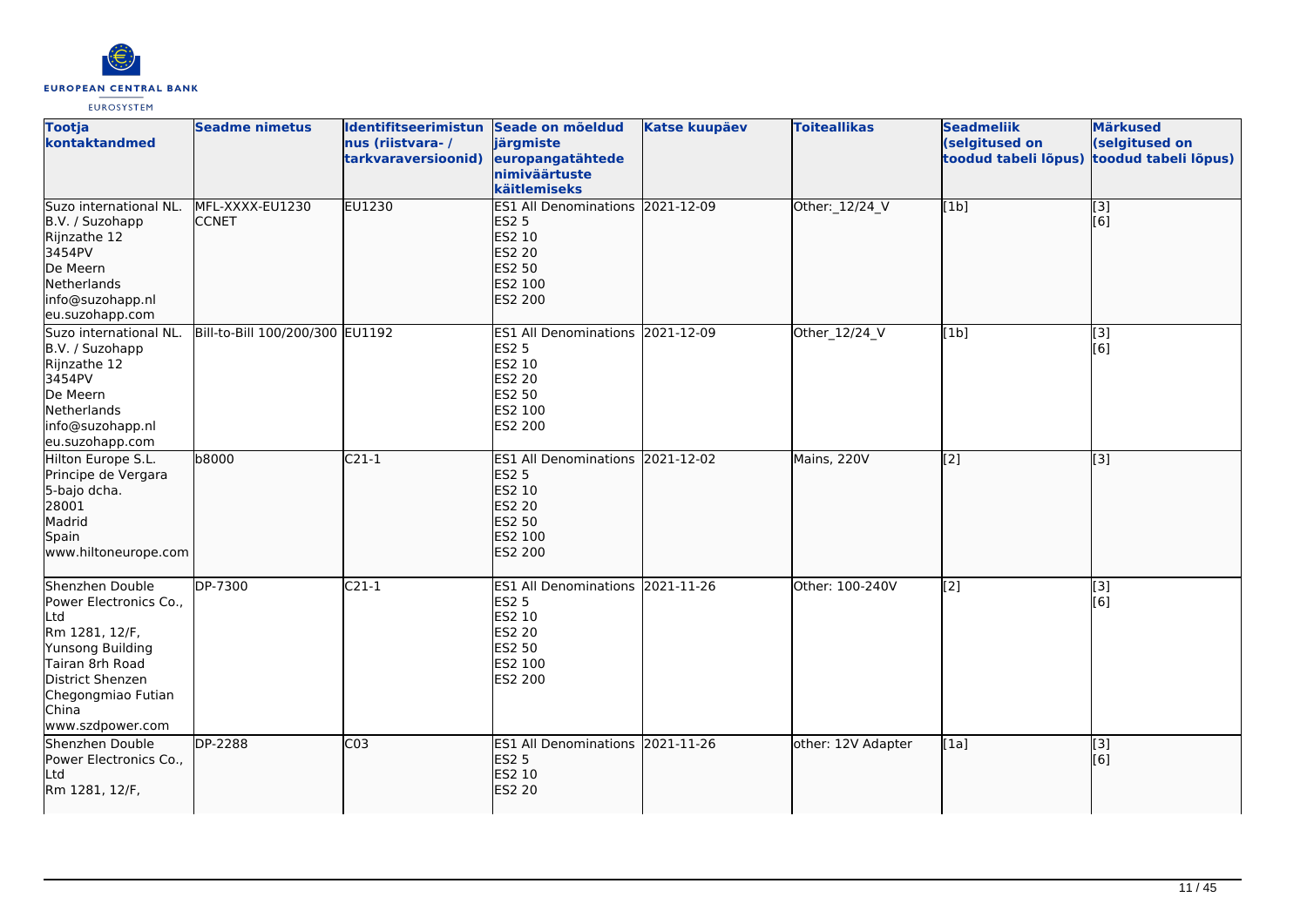

| <b>Tootja</b><br>kontaktandmed                                                                                                            | <b>Seadme nimetus</b> | Identifitseerimistun Seade on mõeldud<br>nus (riistvara-/<br>tarkvaraversioonid) | järgmiste<br>europangatähtede<br>nimiväärtuste<br>käitlemiseks                                              | <b>Katse kuupäev</b> | <b>Toiteallikas</b> | <b>Seadmeliik</b><br>(selgitused on<br>toodud tabeli lõpus) | <b>Märkused</b><br>(selgitused on<br>toodud tabeli lõpus) |
|-------------------------------------------------------------------------------------------------------------------------------------------|-----------------------|----------------------------------------------------------------------------------|-------------------------------------------------------------------------------------------------------------|----------------------|---------------------|-------------------------------------------------------------|-----------------------------------------------------------|
| <b>Yunsong Building</b><br>Tairan 8rh Road<br>District Shenzen<br>Chegongmiao Futian<br>China<br>www.szdpower.com                         |                       |                                                                                  | <b>ES2 50</b><br>ES2 100<br><b>ES2 200</b>                                                                  |                      |                     |                                                             |                                                           |
| Laurel Bank Machines<br>Co Ltd<br>1-1-2 Toranomon<br>Minato-ku<br>Tokyo<br>Japan<br>www.lbm.co.jp                                         | $-923$                | J-923-Main_V04<br><b>Currency Counter</b>                                        | ES1 All Denominations 2021-11-26<br><b>ES2 5</b><br>ES2 10<br>ES2 20<br>ES2 50<br>ES2 100<br>ES2 200        |                      | 100V - 240V         | [2]                                                         | $\overline{[3]}$                                          |
| Innovative Technology<br>Ltd<br>Derker Street<br>OL1 4EQ<br>Oldham<br>United Kingdom<br>sales@innovativetechn<br>ology.co.uk              | NV201 Spectral        | <b>BNV</b><br>EUR01011                                                           | ES1 All Denominations 2021-11-25<br><b>ES2 5</b><br>ES2 10<br><b>ES2 20</b><br>ES2 50<br>ES2 100<br>ES2 200 |                      | 24V DC              | [1b]                                                        | [3]<br>[6]                                                |
| Innovative Technology NV9 Spectral<br>Ltd<br>Derker Street<br>OL1 4EQ<br>Oldham<br>United Kingdom<br>sales@innovativetechn<br>ology.co.uk |                       | <b>BNV</b><br>EUR01015                                                           | ES1 All Denominations 2021-11-25<br><b>ES2 5</b><br>ES2 10<br><b>ES2 20</b><br>ES2 50<br>ES2 100<br>ES2 200 |                      | 12V DC 24V DC       | [1b]                                                        | [3]<br>[6]                                                |
| Innovative Technology<br>Ltd<br>Derker Street<br>OL1 4EQ<br>Oldham<br>United Kingdom                                                      | $NV9USB+$             | <b>BNV</b><br><b>EUR45F66</b>                                                    | <b>ES1 All Denominations</b><br><b>ES2 5</b><br>ES2 10<br><b>ES2 20</b><br><b>ES2 50</b><br>ES2 100         | 2021-11-25           | 12VDC               | [1b]                                                        | $\overline{[}3]$<br>[6]                                   |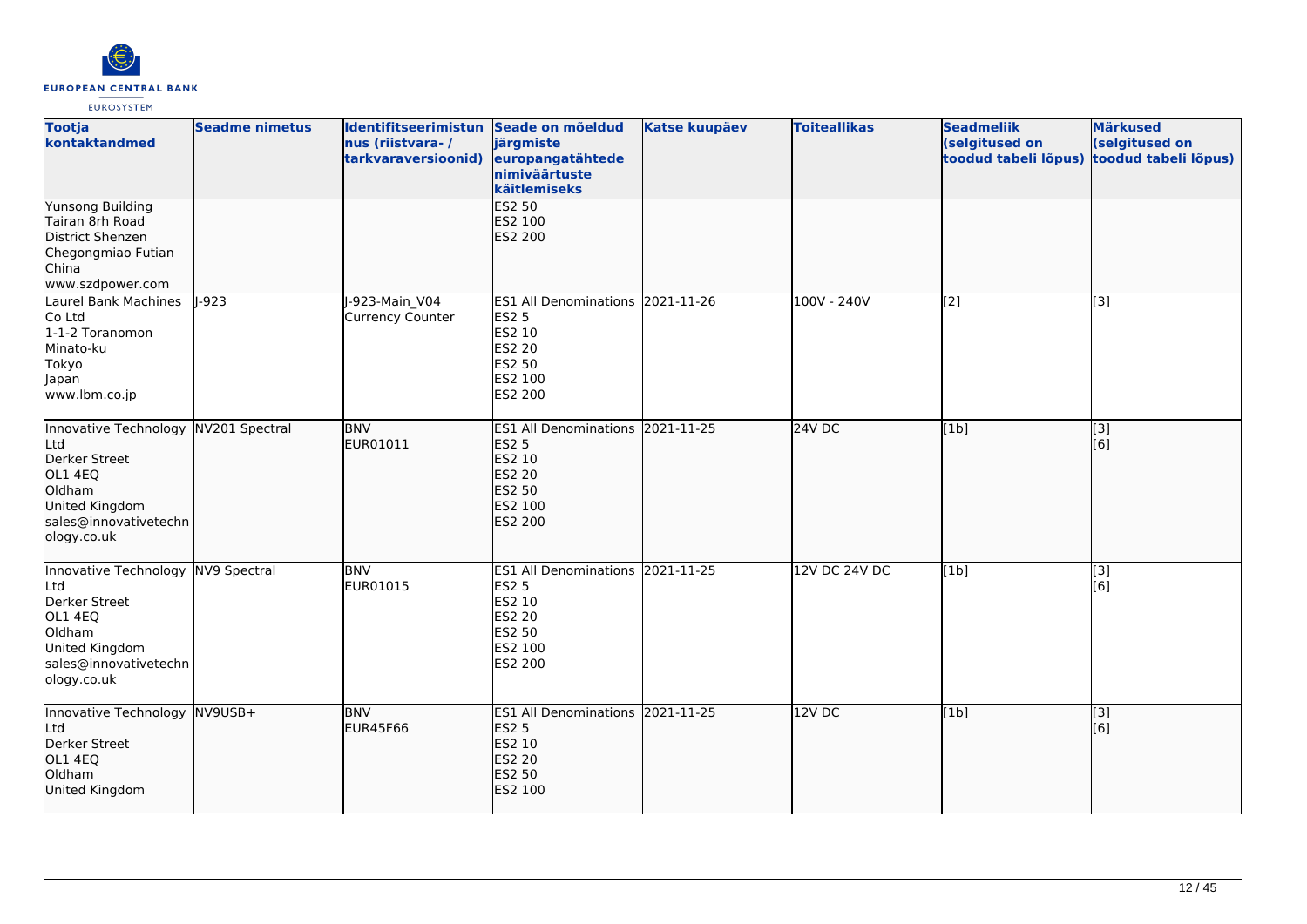

| <b>Tootja</b><br>kontaktandmed                                                                                                              | <b>Seadme nimetus</b> | Identifitseerimistun Seade on mõeldud<br>nus (riistvara-/<br>tarkvaraversioonid) | järgmiste<br>europangatähtede<br>nimiväärtuste<br>käitlemiseks                                              | <b>Katse kuupäev</b> | <b>Toiteallikas</b> | <b>Seadmeliik</b><br>(selgitused on<br>toodud tabeli lõpus) | <b>Märkused</b><br>(selgitused on<br>toodud tabeli lõpus) |
|---------------------------------------------------------------------------------------------------------------------------------------------|-----------------------|----------------------------------------------------------------------------------|-------------------------------------------------------------------------------------------------------------|----------------------|---------------------|-------------------------------------------------------------|-----------------------------------------------------------|
| sales@innovativetechn<br>ology.co.uk                                                                                                        |                       |                                                                                  | ES2 200                                                                                                     |                      |                     |                                                             |                                                           |
| Innovative Technology NV10USB+<br>Ltd<br>Derker Street<br>OL1 4EQ<br>Oldham<br>United Kingdom<br>sales@innovativetechn<br>ology.co.uk       |                       | <b>BNV</b><br><b>EUR45H56</b>                                                    | ES1 All Denominations 2021-11-25<br><b>ES2 5</b><br>ES2 10<br>ES2 20<br>ES2 50<br>ES2 100<br>ES2 200        |                      | 12V DC              | [1b]                                                        | [3]<br>[6]                                                |
| Innovative Technology NV200<br>Ltd<br>Derker Street<br>OL1 4EQ<br>Oldham<br>United Kingdom<br>sales@innovativetechn<br>ology.co.uk          |                       | <b>BNV</b><br><b>EUR01G47</b>                                                    | ES1 All Denominations 2021-11-25<br><b>ES2 5</b><br>ES2 10<br>ES2 20<br>ES2 50<br>ES2 100<br>ES2 200        |                      | 12V/24V DC          | [1b]                                                        | $\overline{[3]}$<br>[6]                                   |
| Innovative Technology NV200 Spectral<br>Ltd<br>Derker Street<br>OL1 4EQ<br>Oldham<br>United Kingdom<br>sales@innovativetechn<br>ology.co.uk |                       | <b>BNV</b><br>EUR01039                                                           | ES1 All Denominations 2021-11-25<br><b>ES2 5</b><br>ES2 10<br><b>ES2 20</b><br>ES2 50<br>ES2 100<br>ES2 200 |                      | 12V/24V DC          | [1b]                                                        | $\begin{bmatrix} 3 \\ 6 \end{bmatrix}$                    |
| Innovative Technology NV201<br>Ltd<br>Derker Street<br>OL1 4EQ<br>Oldham<br>United Kingdom<br>sales@innovativetechn<br>ology.co.uk          |                       | <b>BNV</b><br>EUR01C68                                                           | ES1 All Denominations 2021-11-25<br><b>ES2 5</b><br>ES2 10<br><b>ES2 20</b><br>ES2 50<br>ES2 100<br>ES2 200 |                      | $24V$ DC            | [1b]                                                        | $\overline{[}3]$<br>[6]                                   |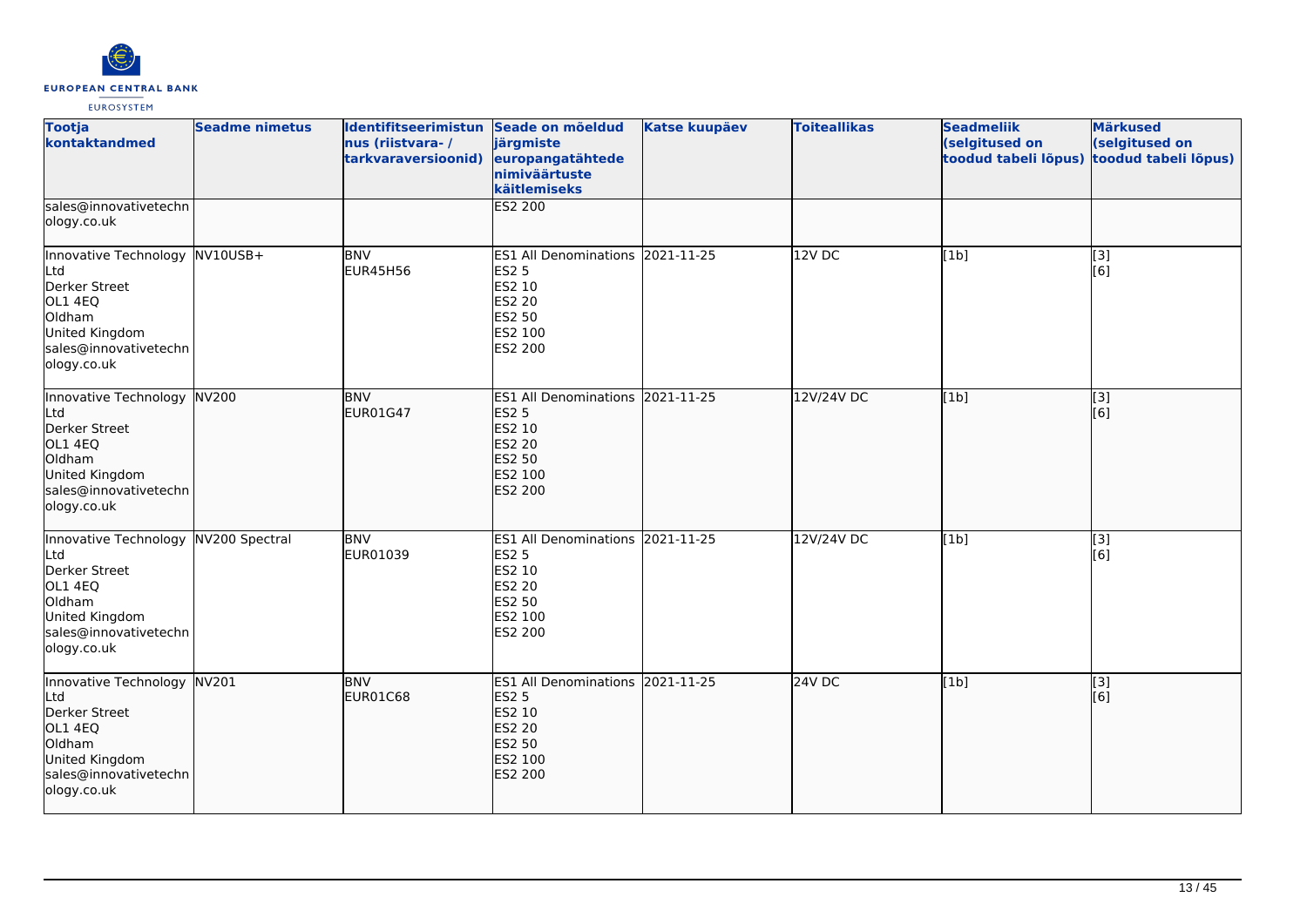

| <b>Tootja</b><br>kontaktandmed                                                                                                                                                        | <b>Seadme nimetus</b> | Identifitseerimistun Seade on mõeldud<br>nus (riistvara-/<br>tarkvaraversioonid) | järgmiste<br>europangatähtede<br>nimiväärtuste<br>käitlemiseks                                                     | <b>Katse kuupäev</b> | <b>Toiteallikas</b> | <b>Seadmeliik</b><br>(selgitused on<br>toodud tabeli lõpus) | <b>Märkused</b><br>(selgitused on<br>toodud tabeli lõpus) |
|---------------------------------------------------------------------------------------------------------------------------------------------------------------------------------------|-----------------------|----------------------------------------------------------------------------------|--------------------------------------------------------------------------------------------------------------------|----------------------|---------------------|-------------------------------------------------------------|-----------------------------------------------------------|
| e-Banking Tech Co, Ltd EB-1500+<br>A-1104 Digital Empire<br>906-1, Gwanyangdong<br>431-060<br>Dongangu, Anyang-si<br>Korea<br>www.ebankingtech.co<br>lm.                              |                       | <b>Banknote Discriminator</b><br>with CIS<br>09.01.01                            | ES1 All Denominations 2021-11-24<br><b>ES2 5</b><br>ES2 10<br>ES2 20<br>ES2 50<br>ES2 100<br>ES2 200               |                      | 220V                | $\overline{[2]}$                                            | [3]<br>[6]                                                |
| e-Banking Tech Co, Ltd EB-1500<br>A-1104 Digital Empire<br>906-1, Gwanyangdong<br>431-060<br>Dongangu, Anyang-si<br>lKorea<br>www.ebankingtech.co<br>Im                               |                       | Banknote Discriminator ES1 All Denominations 2021-11-24<br>with CIS<br>09.01.01  | <b>ES2 5</b><br>ES2 10<br><b>ES2 20</b><br>ES2 50<br>ES2 100<br><b>ES2 200</b>                                     |                      | 220V                | $\overline{[2]}$                                            | [3]<br>[6]                                                |
| Plus Banking Machines P16<br>Co Ltd<br>Dangsandong-6Ka,<br>Youngdeungpo-Ku<br>340-4<br>Seoul<br>Korea<br>plus@plus.co.kr<br>www.plus.co.kr                                            |                       | Micro Processor type<br>Main P-1.7.1 14.2.4                                      | ES1 All Denominations 2021-11-18<br><b>ES2 5</b><br>ES2 10<br><b>ES2 20</b><br>ES2 50<br>ES2 100<br>ES2 200        |                      | 110V/220V           | $\overline{[2]}$                                            | $\overline{[}3]$<br>[6]                                   |
| Suzhou Ribao<br>Technology Co., Ltd<br>No.299, YuanQi Rd<br>Yuanhe Technology<br>Park<br>Xiangcheng<br>215133<br>Suzhou<br>China<br>info@nippo.com.cn<br>www.ribaotechnology.c<br>lom | <b>BC-55</b>          | 020105                                                                           | ES1 All Denominations 2021-11-10<br><b>ES2 5</b><br>ES2 10<br><b>ES2 20</b><br>ES2 50<br>ES2 100<br><b>ES2 200</b> |                      | 110V, 220V          | $\overline{[2]}$                                            | [3]<br>[6]                                                |
| Suzhou Ribao                                                                                                                                                                          | Magner 125            | 020105                                                                           | ES1 All Denominations 2021-11-10                                                                                   |                      | 110V, 220V          | [2]                                                         | $[3]$                                                     |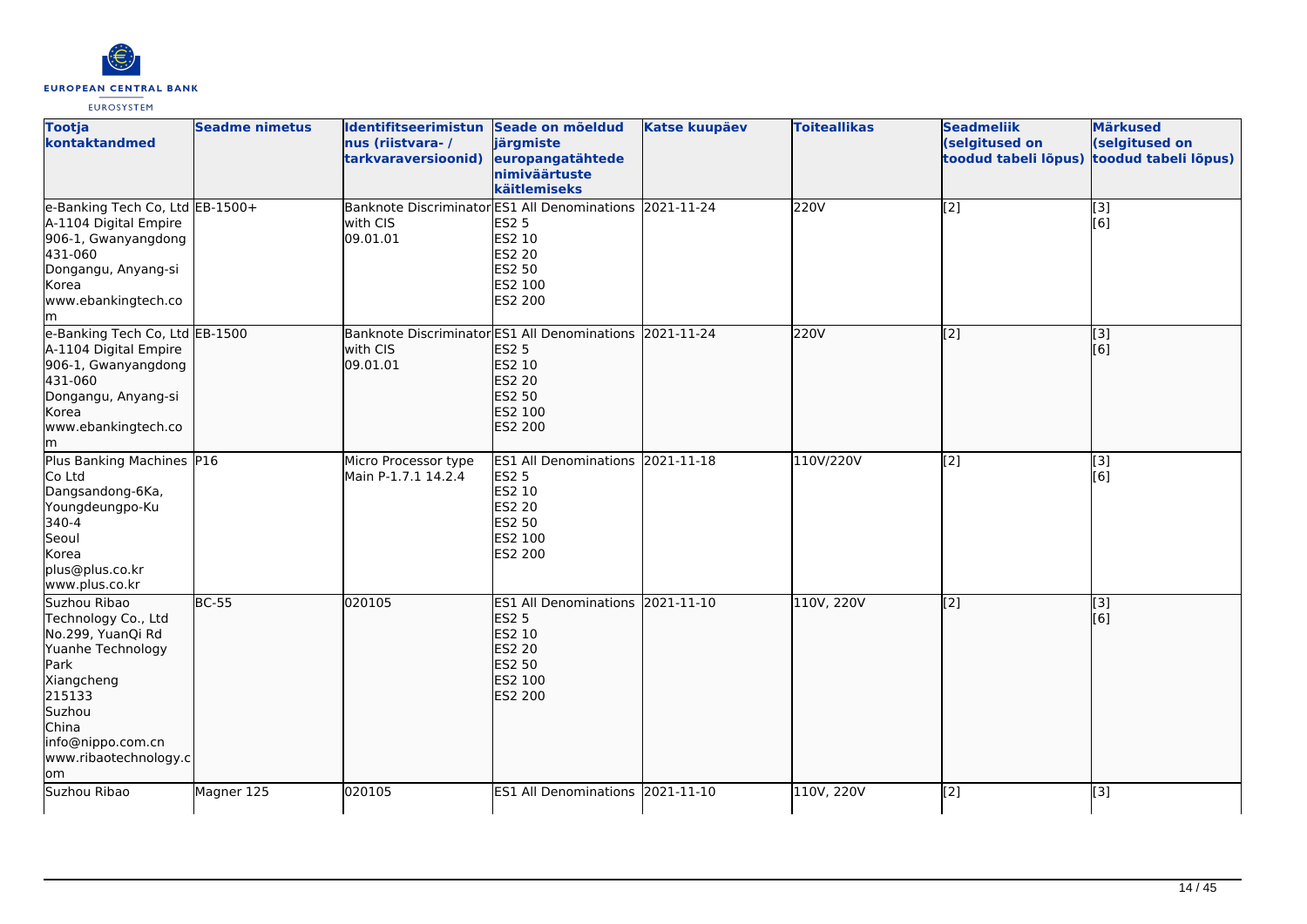

| <b>Tootja</b><br>kontaktandmed                                                                                                                                        | <b>Seadme nimetus</b> | Identifitseerimistun Seade on mõeldud<br>nus (riistvara-/<br>tarkvaraversioonid) | järgmiste<br>europangatähtede<br>nimiväärtuste<br>käitlemiseks                                              | <b>Katse kuupäev</b> | <b>Toiteallikas</b> | <b>Seadmeliik</b><br>(selgitused on<br>toodud tabeli lõpus) | <b>Märkused</b><br>(selgitused on<br>toodud tabeli lõpus) |
|-----------------------------------------------------------------------------------------------------------------------------------------------------------------------|-----------------------|----------------------------------------------------------------------------------|-------------------------------------------------------------------------------------------------------------|----------------------|---------------------|-------------------------------------------------------------|-----------------------------------------------------------|
| Technology Co., Ltd<br>No.299, YuanQi Rd<br>Yuanhe Technology<br>Park<br>Xiangcheng<br>215133<br>Suzhou<br>China<br>info@nippo.com.cn<br>www.ribaotechnology.c<br>lom |                       |                                                                                  | <b>ES2 5</b><br>ES2 10<br><b>ES2 20</b><br>ES2 50<br>ES2 100<br>ES2 200                                     |                      |                     |                                                             | [6]                                                       |
| Astrosystems Ltd<br>Grove Technology Park<br>Wantage, Oxfordshire<br>United Kingdom<br>www.globalbillacceptor<br>s.com                                                | ST <sub>1C</sub>      | ST2 S 99 144<br>2021-08-10                                                       | <b>ES15</b><br>ES1 10<br><b>ES2 5</b><br>ES2 10                                                             | 2021-11-10           | 12V                 | [1b]                                                        | $\left[$ [2]<br>$\vert$ [3]<br>[6]<br>[8]                 |
| Fujitsu Frontech<br>Limited<br>1766 Yanokuchi, Inagi-<br>lshi<br>206-855<br>Tokyo<br>Japan<br>www.frontech.fujitsu.c<br>om/en                                         | G60 BRU               | BV <sub>10</sub><br>EU32AA                                                       | ES1 All Denominations 2021-11-04<br><b>ES2 5</b><br>ES2 10<br><b>ES2 20</b><br>ES2 50<br>ES2 100<br>ES2 200 |                      | 24V DC              | $\overline{[2]}$                                            | $\overline{[3]}$                                          |
| <b>BellCon Aps</b><br>Messingvei 64A<br>8940<br>Randers SV<br>Denmark<br>www.bellcon.com                                                                              | Evision SD            | C20 (039)                                                                        | <b>ES2 5</b><br>ES2 10<br>ES2 20<br>ES2 50<br>ES2 100<br>ES2 200                                            | 2021-11-03           | Mains, 230V         | [1a]                                                        | [3]<br>[6]                                                |
| <b>BellCon Aps</b><br>Messingvei 64A<br>8940<br>Randers SV<br>Denmark                                                                                                 | BellCount V610        | SW: 002.006                                                                      | ES1 All Denominations 2021-11-03<br><b>ES2 5</b><br>ES2 10<br><b>ES2 20</b><br>ES2 50                       |                      | Mains, 110V, 220V   | [2]                                                         | $\overline{[3]}$<br>[6]                                   |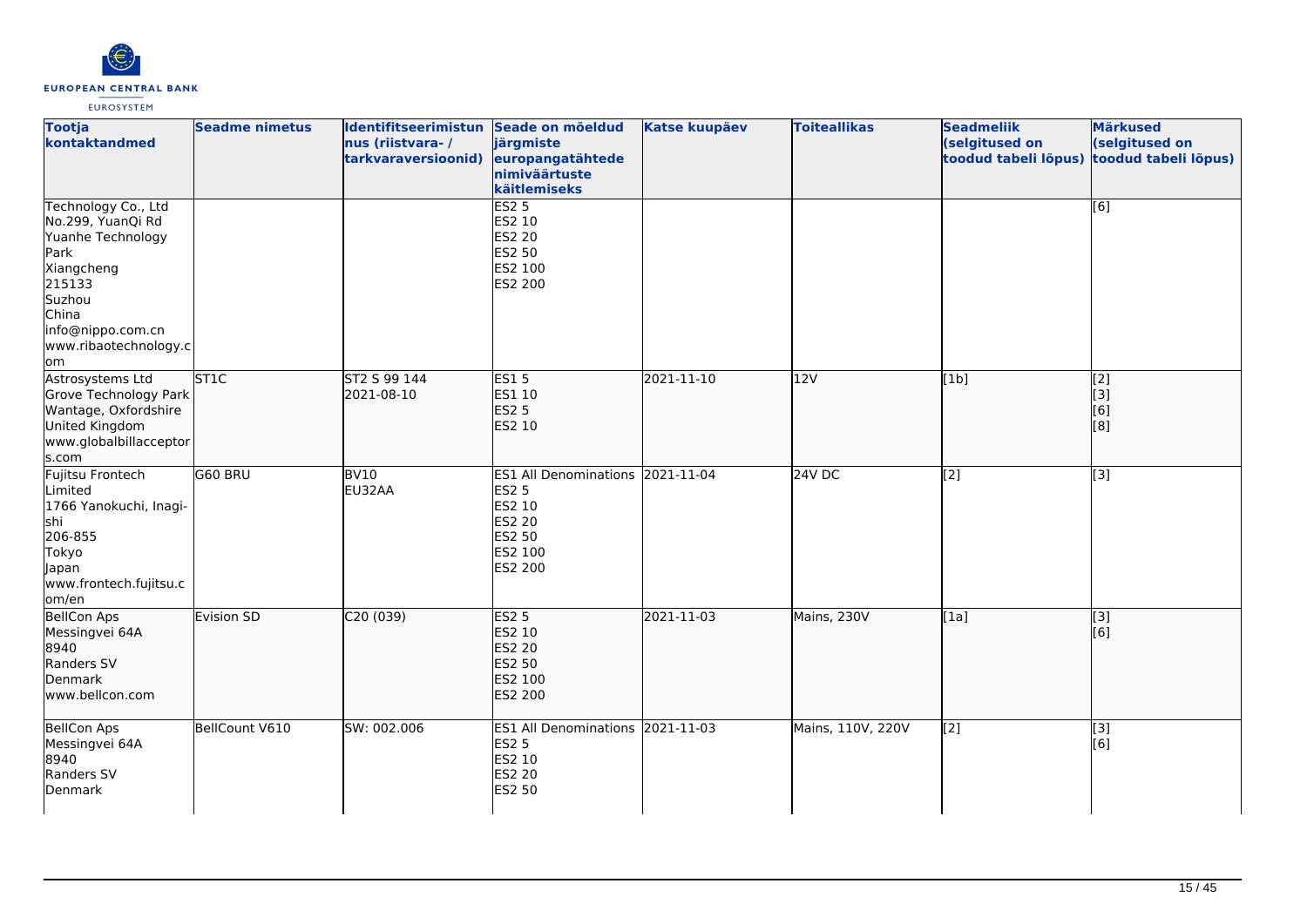

| <b>Tootja</b><br>kontaktandmed                                                                                                        | <b>Seadme nimetus</b> | Identifitseerimistun Seade on mõeldud<br>nus (riistvara-/<br>tarkvaraversioonid) | järgmiste<br>europangatähtede<br>nimiväärtuste<br>käitlemiseks                                                              | <b>Katse kuupäev</b> | <b>Toiteallikas</b> | <b>Seadmeliik</b><br>(selgitused on<br>toodud tabeli lõpus) | <b>Märkused</b><br>(selgitused on<br>toodud tabeli lõpus) |
|---------------------------------------------------------------------------------------------------------------------------------------|-----------------------|----------------------------------------------------------------------------------|-----------------------------------------------------------------------------------------------------------------------------|----------------------|---------------------|-------------------------------------------------------------|-----------------------------------------------------------|
| www.bellcon.com                                                                                                                       |                       |                                                                                  | <b>ES2 100</b><br>ES2 200                                                                                                   |                      |                     |                                                             |                                                           |
| BellCon Aps<br>Messingvei 64A<br>8940<br>Randers SV<br>Denmark<br>www.bellcon.com                                                     | Evision SD            | C10(039)                                                                         | <b>ES15</b><br>ES1 10<br>ES1 20<br><b>ES1 50</b><br><b>ES2 5</b><br>ES2 10<br><b>ES2 20</b><br>ES2 50<br>ES2 100<br>ES2 200 | 2021-11-03           | Mains, 230V         | [1a]                                                        | [3]<br>[6]                                                |
| Cummins-Allison Corp<br>891 Feehandville Drive<br>IL 60056<br>MT. Prospect<br><b>USA</b><br>www.cumminsallison.c<br>lom               | Jet Scan iFX1-LC i106 | EURO REVISION 7.31                                                               | ES1 All Denominations 2021-11-03<br><b>ES2 5</b><br>ES2 10<br>ES2 20<br>ES2 50<br>ES2 100<br>ES2 200                        |                      | 110V, 220V          | $\overline{[2]}$                                            | $\begin{bmatrix} 13 \\ 6 \end{bmatrix}$                   |
| Fujitsu Frontech<br>Limited<br>1766 Yanokuchi, Inagi-<br><b>s</b> hi<br>206-855<br>Tokyo<br>Japan<br>www.frontech.fujitsu.c<br>lom/en | GSR50-BNA             | GSR50-BV<br>EU0129                                                               | ES1 All Denominations 2021-11-03<br><b>ES2 5</b><br>ES2 10<br><b>ES2 20</b><br><b>ES2 50</b><br>ES2 100<br>ES2 200          |                      | 24V DC              | $\overline{[2]}$                                            | $\overline{[3]}$                                          |
| <b>BellCon Aps</b><br>Messingvei 64A<br>8940<br>Randers SV<br>Denmark<br>www.bellcon.com                                              | BellCount V2510M      | C20 (EUR: V2.003)                                                                | ES1 All Denominations 2021-10-29<br><b>ES2 5</b><br>ES2 10<br>ES2 20<br>ES2 50<br>ES2 100<br>ES2 200                        |                      | Mains, 110V, 220V   | $\left[2\right]$                                            | [3]<br>[6]                                                |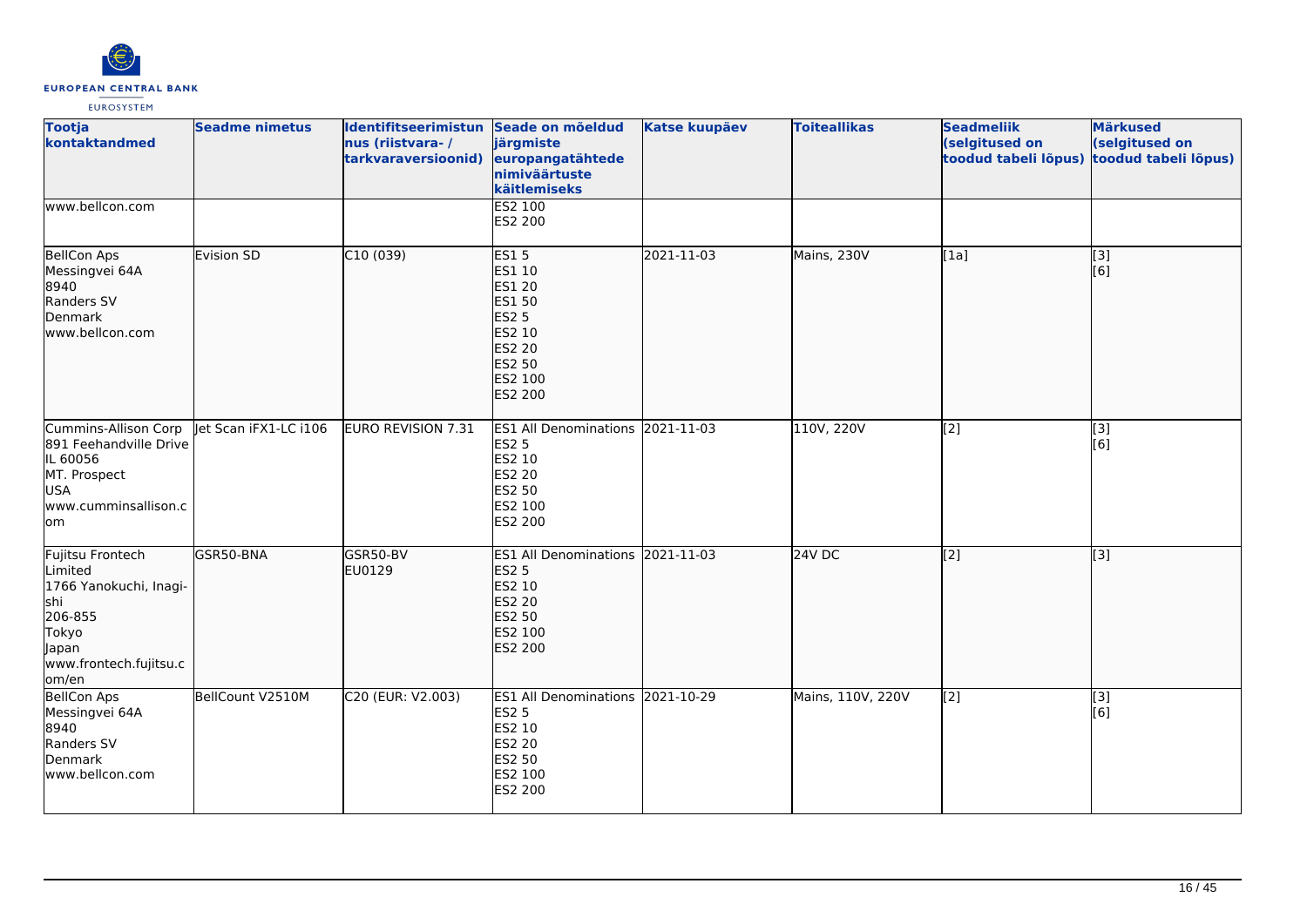

| <b>Tootja</b><br>kontaktandmed                                                                                              | <b>Seadme nimetus</b> | Identifitseerimistun Seade on mõeldud<br>nus (riistvara-/<br>tarkvaraversioonid) | järgmiste<br>europangatähtede<br>nimiväärtuste<br>käitlemiseks                                                     | <b>Katse kuupäev</b> | <b>Toiteallikas</b>                                                        | <b>Seadmeliik</b><br>(selgitused on<br>toodud tabeli lõpus) | <b>Märkused</b><br>(selgitused on<br>toodud tabeli lõpus) |
|-----------------------------------------------------------------------------------------------------------------------------|-----------------------|----------------------------------------------------------------------------------|--------------------------------------------------------------------------------------------------------------------|----------------------|----------------------------------------------------------------------------|-------------------------------------------------------------|-----------------------------------------------------------|
| Iternet-European<br>Distribution<br>Via S. Merli 64/66<br>29122<br>Piacenza<br>Italy<br>www.iternet-<br>securitysystems.com | Holenburg PIXEL S2    | V12                                                                              | ES1 All Denominations 2021-10-28<br><b>ES2 5</b><br>ES2 10<br><b>ES2 20</b><br>ES2 50<br>ES2 100<br><b>ES2 200</b> |                      | DC 12 Vdc                                                                  | [1a]                                                        | [3]<br>[6]                                                |
| Cummins-Allison Corp<br>891 Feehandville Drive<br>IL 60056<br>MT. Prospect<br><b>USA</b><br>www.cumminsallison.c<br>lom     | let Scan iFX1 i126    | <b>EURO REVISION 7.31</b>                                                        | ES1 All Denominations 2021-10-28<br><b>ES2 5</b><br>ES2 10<br>ES2 20<br><b>ES2 50</b><br>ES2 100<br>ES2 200        |                      | 110V, 220V                                                                 | [2]                                                         | [3]<br>[6]                                                |
| Cummins-Allison Corp<br>891 Feehandville Drive<br>IL 60056<br>MT. Prospect<br><b>USA</b><br>www.cumminsallison.c<br>lom     | let Scan iFX1-LC i104 | <b>EURO REVISION 7.31</b>                                                        | ES1 All Denominations 2021-10-28<br><b>ES2 5</b><br>ES2 10<br><b>ES2 20</b><br>ES2 50<br>ES2 100<br><b>ES2 200</b> |                      | 110V, 220V                                                                 | $\overline{[2]}$                                            | $\sqrt{3}$<br>[6]                                         |
| Cummins-Allison Corp<br>891 Feehandville Drive<br>IL 60056<br>MT. Prospect<br><b>USA</b><br>www.cumminsallison.c<br>lom     | let Scan iFX2 i126    | <b>EURO REVISION 7.31</b>                                                        | ES1 All Denominations 2021-10-28<br><b>ES2 5</b><br>ES2 10<br><b>ES2 20</b><br>ES2 50<br>ES2 100<br>ES2 200        |                      | 110V/220V                                                                  | $\sqrt{2}$                                                  | $\left[ \begin{matrix} 3 \end{matrix} \right]$<br>[6]     |
| Iternet-European<br>Distribution<br>Via S. Merli 64/66<br>29122<br>Piacenza<br>Italy                                        | Holenburg HT 8913     | CO <sub>3</sub>                                                                  | ES1 All Denominations 2021-10-28<br><b>ES2 5</b><br>ES2 10<br><b>ES2 20</b><br>ES2 50<br>ES2 100                   |                      | Rechargeable battery - [1a]<br>Adapter (INPUT:<br>100-240Vac OUTPUT:<br>12 |                                                             | $\left[ \begin{matrix} 3 \end{matrix} \right]$<br>[6]     |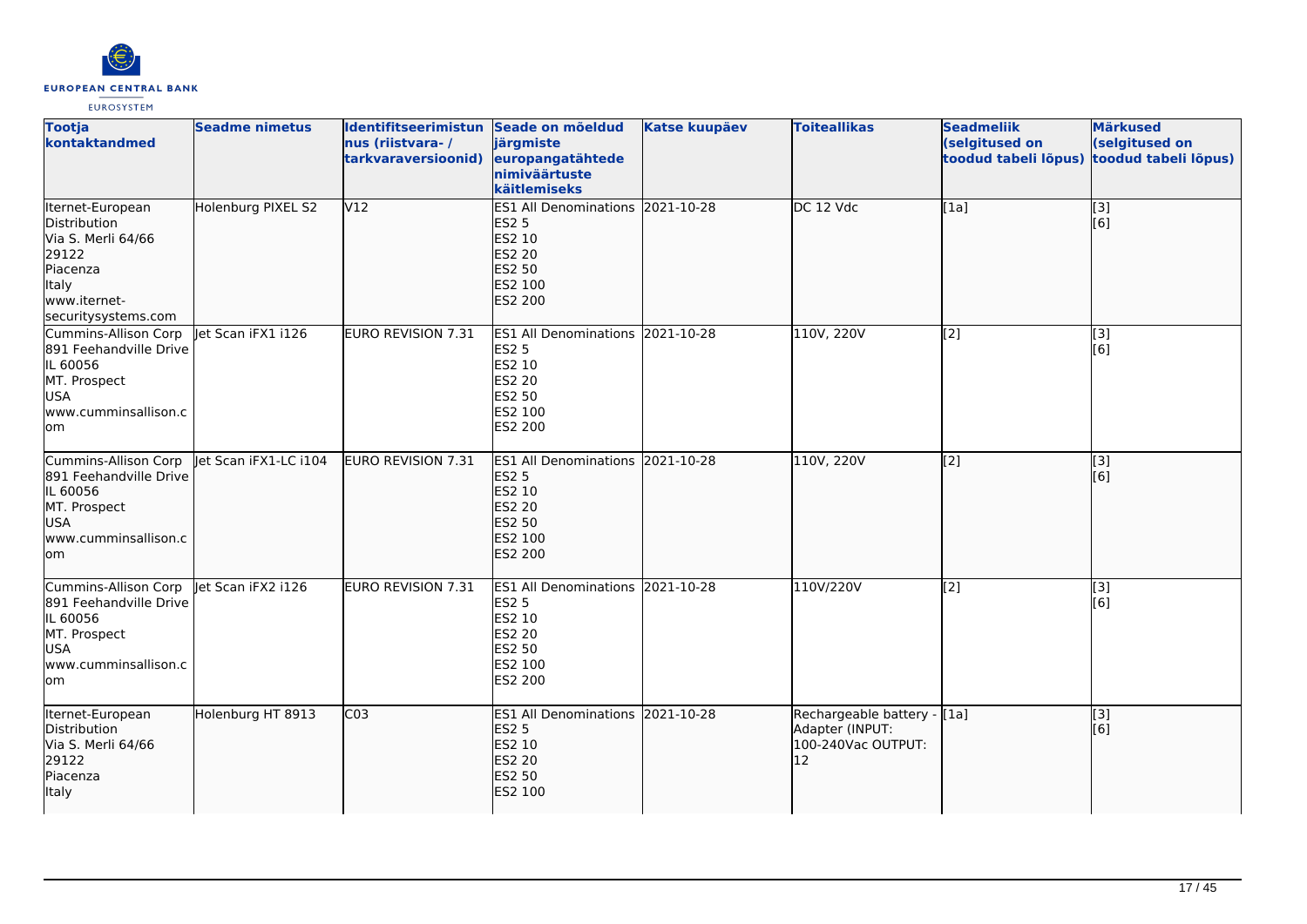

| <b>Tootja</b><br>kontaktandmed                                                                                              | <b>Seadme nimetus</b> | Identifitseerimistun Seade on mõeldud<br>nus (riistvara-/<br>tarkvaraversioonid) | järgmiste<br>europangatähtede<br>nimiväärtuste<br>käitlemiseks                                                     | <b>Katse kuupäev</b> | <b>Toiteallikas</b>                                                              | <b>Seadmeliik</b><br>(selgitused on<br>toodud tabeli lõpus) | <b>Märkused</b><br>(selgitused on<br>toodud tabeli lõpus) |
|-----------------------------------------------------------------------------------------------------------------------------|-----------------------|----------------------------------------------------------------------------------|--------------------------------------------------------------------------------------------------------------------|----------------------|----------------------------------------------------------------------------------|-------------------------------------------------------------|-----------------------------------------------------------|
| www.iternet-<br>securitysystems.com                                                                                         |                       |                                                                                  | ES2 200                                                                                                            |                      |                                                                                  |                                                             |                                                           |
| Iternet-European<br>Distribution<br>Via S. Merli 64/66<br>29122<br>Piacenza<br>Italy<br>www.iternet-<br>securitysystems.com | Holenburg HT 7.0      | CO <sub>2</sub>                                                                  | ES1 All Denominations 2021-10-28<br><b>ES2 5</b><br>ES2 10<br>ES2 20<br><b>ES2 50</b><br>ES2 100<br>ES2 200        |                      | Rechargeable battery - [1a]<br>Adapter (INPUT:100-24<br>OVac-<br>OUTPUT:12Vdc/1A |                                                             | [3]<br>[6]                                                |
| Iternet-European<br>Distribution<br>Via S. Merli 64/66<br>29122<br>Piacenza<br>Italy<br>www.iternet-<br>securitysystems.com | Holenburg HT 3000     | C <sub>21</sub>                                                                  | ES1 All Denominations 2021-10-28<br><b>ES2 5</b><br>ES2 10<br><b>ES2 20</b><br><b>ES2 50</b><br>ES2 100<br>ES2 200 |                      | Mains - 220V                                                                     | $\overline{[2]}$                                            | [3]<br>[6]                                                |
| YOUGO srl<br>Strada Albareto 11<br>10012<br>Bollengo (TO)<br>Italy<br>info@yougo-tech.com<br>www.yougo-tech.com             | U-ONE 600             | 0.12                                                                             | ES1 All Denominations 2021-10-26<br><b>ES2 5</b><br>ES2 10<br>ES2 20<br><b>ES2 50</b><br>ES2 100<br>ES2 200        |                      | 220V                                                                             | [1a]                                                        | $\left[ \begin{matrix} 3 \end{matrix} \right]$<br>[6]     |
| YOUGO srl<br>Strada Albareto 11<br>10012<br>Bollengo (TO)<br><b>Italy</b><br>info@yougo-tech.com<br>www.yougo-tech.com      | U-ONE_1200            | 0.12                                                                             | ES1 All Denominations 2021-10-26<br><b>ES2 5</b><br>ES2 10<br><b>ES2 20</b><br>ES2 50<br>ES2 100<br><b>ES2 200</b> |                      | 110V-220V                                                                        | [1a]                                                        | $\sqrt{3}$<br>[6]                                         |
| YOUGO srl<br>Strada Albareto 11<br>10012<br>Bollengo (TO)                                                                   | U-ONE                 | 0.12                                                                             | ES1 All Denominations 2021-10-26<br><b>ES2 5</b><br>ES2 10<br><b>ES2 20</b>                                        |                      | 220V                                                                             | [1a]                                                        | [3]<br>[6]                                                |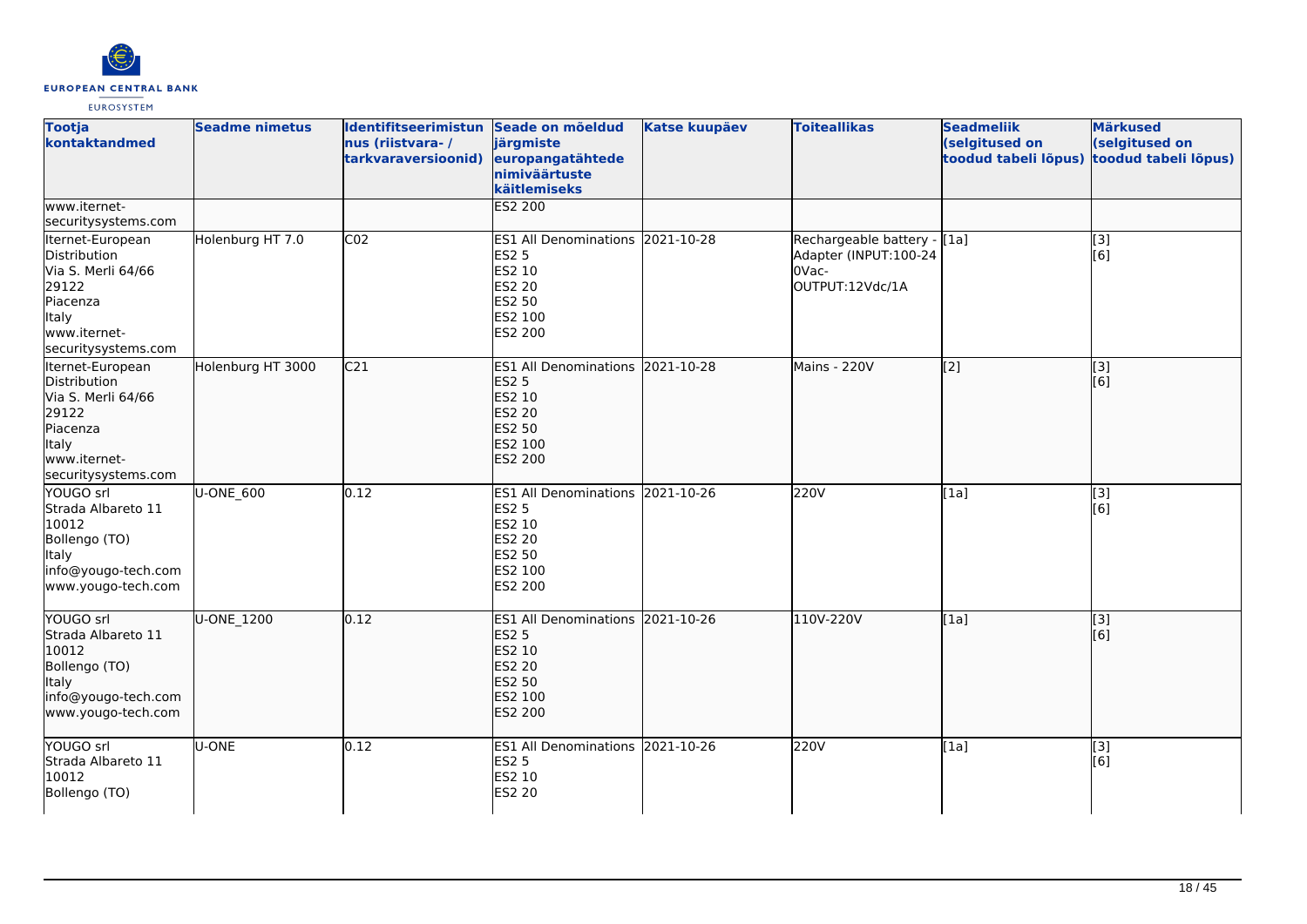

| <b>Tootja</b><br>kontaktandmed                                                                                          | <b>Seadme nimetus</b> | Identifitseerimistun Seade on mõeldud<br>nus (riistvara-/<br>tarkvaraversioonid) | järgmiste<br>europangatähtede<br>nimiväärtuste<br>käitlemiseks                                                        | <b>Katse kuupäev</b> | <b>Toiteallikas</b> | <b>Seadmeliik</b><br>(selgitused on<br>toodud tabeli lõpus) | <b>Märkused</b><br>(selgitused on<br>toodud tabeli lõpus) |
|-------------------------------------------------------------------------------------------------------------------------|-----------------------|----------------------------------------------------------------------------------|-----------------------------------------------------------------------------------------------------------------------|----------------------|---------------------|-------------------------------------------------------------|-----------------------------------------------------------|
| <b>Italy</b><br>info@yougo-tech.com<br>www.yougo-tech.com                                                               |                       |                                                                                  | ES2 50<br>ES2 100<br><b>ES2 200</b>                                                                                   |                      |                     |                                                             |                                                           |
| YOUGO srl<br>Strada Albareto 11<br>10012<br>Bollengo (TO)<br>Italy<br>info@yougo-tech.com<br>www.yougo-tech.com         | U-ONE_2000            | 0.12                                                                             | <b>ES1 All Denominations</b><br><b>ES2 5</b><br>ES2 10<br><b>ES2 20</b><br>ES2 50<br>ES2 100<br><b>ES2 200</b>        | 2021-10-26           | 220V                | [1a]                                                        | [3]<br>[6]                                                |
| YOUGO srl<br>Strada Albareto 11<br>10012<br>Bollengo (TO)<br>Italy<br>info@yougo-tech.com<br>www.yougo-tech.com         | U-ONE_5000            | 0.12                                                                             | ES1 All Denominations 2021-10-26<br><b>ES2 5</b><br>ES2 10<br><b>ES2 20</b><br><b>ES2 50</b><br>ES2 100<br>ES2 200    |                      | 220V                | [1a]                                                        | $\overline{[}3]$<br>[6]                                   |
| Cummins-Allison Corp<br>891 Feehandville Drive<br>IL 60056<br>MT. Prospect<br><b>USA</b><br>www.cumminsallison.c<br>lom | let Scan iFX3 i136    | <b>EURO REVISION 7.31</b>                                                        | <b>ES1 All Denominations</b><br><b>ES2 5</b><br>ES2 10<br><b>ES2 20</b><br><b>ES2 50</b><br>ES2 100<br><b>ES2 200</b> | 2021-10-22           | 110V, 220V          | $\overline{[2]}$                                            | $\overline{[}$ [3]<br>[6]                                 |
| Cummins-Allison Corp<br>891 Feehandville Drive<br>IL 60056<br>MT. Prospect<br><b>USA</b><br>www.cumminsallison.c<br>lom | let Scan iFX1-LC i126 | EURO REVISION 7.31                                                               | <b>ES1 All Denominations</b><br><b>ES2 5</b><br>ES2 10<br><b>ES2 20</b><br><b>ES2 50</b><br>ES2 100<br>ES2 200        | 2021-10-22           | 110V, 220V          | [2]                                                         | [3]<br>[6]                                                |
| Cummins-Allison Corp<br>891 Feehandville Drive                                                                          | Jet Scan iFX1 i104    | <b>EURO REVISION 7.31</b>                                                        | ES1 All Denominations 2021-10-22<br><b>ES2 5</b>                                                                      |                      | 110V, 220V          | [2]                                                         | [3]<br>[6]                                                |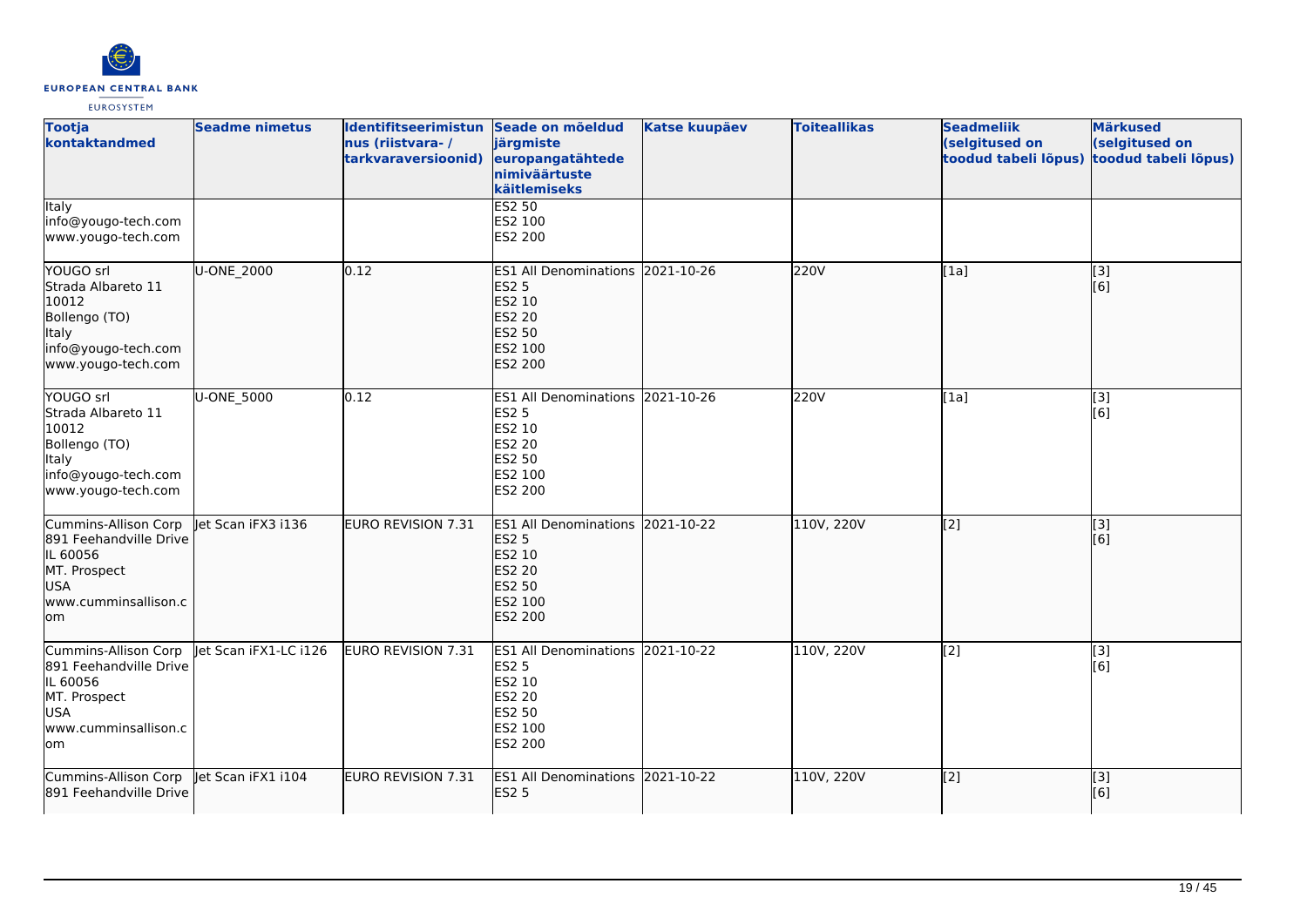

| <b>Seadme nimetus</b>                                                | nus (riistvara-/<br>tarkvaraversioonid) | järgmiste<br>nimiväärtuste<br>käitlemiseks                                     | <b>Katse kuupäev</b>                                                       | <b>Toiteallikas</b>                                                                                                                          | <b>Seadmeliik</b><br>(selgitused on<br>toodud tabeli lõpus) | <b>Märkused</b><br>(selgitused on<br>toodud tabeli lõpus) |
|----------------------------------------------------------------------|-----------------------------------------|--------------------------------------------------------------------------------|----------------------------------------------------------------------------|----------------------------------------------------------------------------------------------------------------------------------------------|-------------------------------------------------------------|-----------------------------------------------------------|
| www.cumminsallison.c                                                 |                                         | ES2 20<br>ES2 50<br>ES2 100<br><b>ES2 200</b>                                  |                                                                            |                                                                                                                                              |                                                             |                                                           |
| let Scan iFX1 1106<br>891 Feehandville Drive<br>www.cumminsallison.c | EURO REVISION 7.31                      | <b>ES2 5</b><br>ES2 10<br>ES2 20<br>ES2 50<br>ES2 100<br><b>ES2 200</b>        |                                                                            | 110V, 220V                                                                                                                                   | $\overline{[2]}$                                            | [3]<br>[6]                                                |
| let Scan iFX2 i106<br>891 Feehandville Drive<br>www.cumminsallison.c | EURO REVISION 7.31                      | <b>ES2 5</b><br>ES2 10<br><b>ES2 20</b><br><b>ES2 50</b><br>ES2 100<br>ES2 200 |                                                                            | 110V, 220V                                                                                                                                   | [2]                                                         | $\vert$ [3]<br>[6]                                        |
| let Scan iFX3 i138<br>891 Feehandville Drive<br>www.cumminsallison.c | <b>EURO REVISION 7.31</b>               | <b>ES2 5</b><br>ES2 10<br>ES2 20<br>ES2 50<br>ES2 100<br>ES2 200               |                                                                            | 110V, 220V                                                                                                                                   | $\overline{[2]}$                                            | [3]<br>[6]                                                |
| <b>VEGA-100</b>                                                      | VEGA-10x<br>$V2.52 - 18$                | <b>ES2 5</b><br><b>ES2 10</b><br>ES2 20<br>ES2 50<br>ES2 100<br><b>ES2 200</b> |                                                                            | 12V                                                                                                                                          | [1b]                                                        | $\vert$ [3]<br>[6]                                        |
|                                                                      |                                         |                                                                                | Identifitseerimistun Seade on mõeldud<br>europangatähtede<br><b>ES2 10</b> | ES1 All Denominations 2021-10-22<br>ES1 All Denominations 2021-10-22<br>ES1 All Denominations 2021-10-22<br>ES1 All Denominations 2021-10-20 |                                                             |                                                           |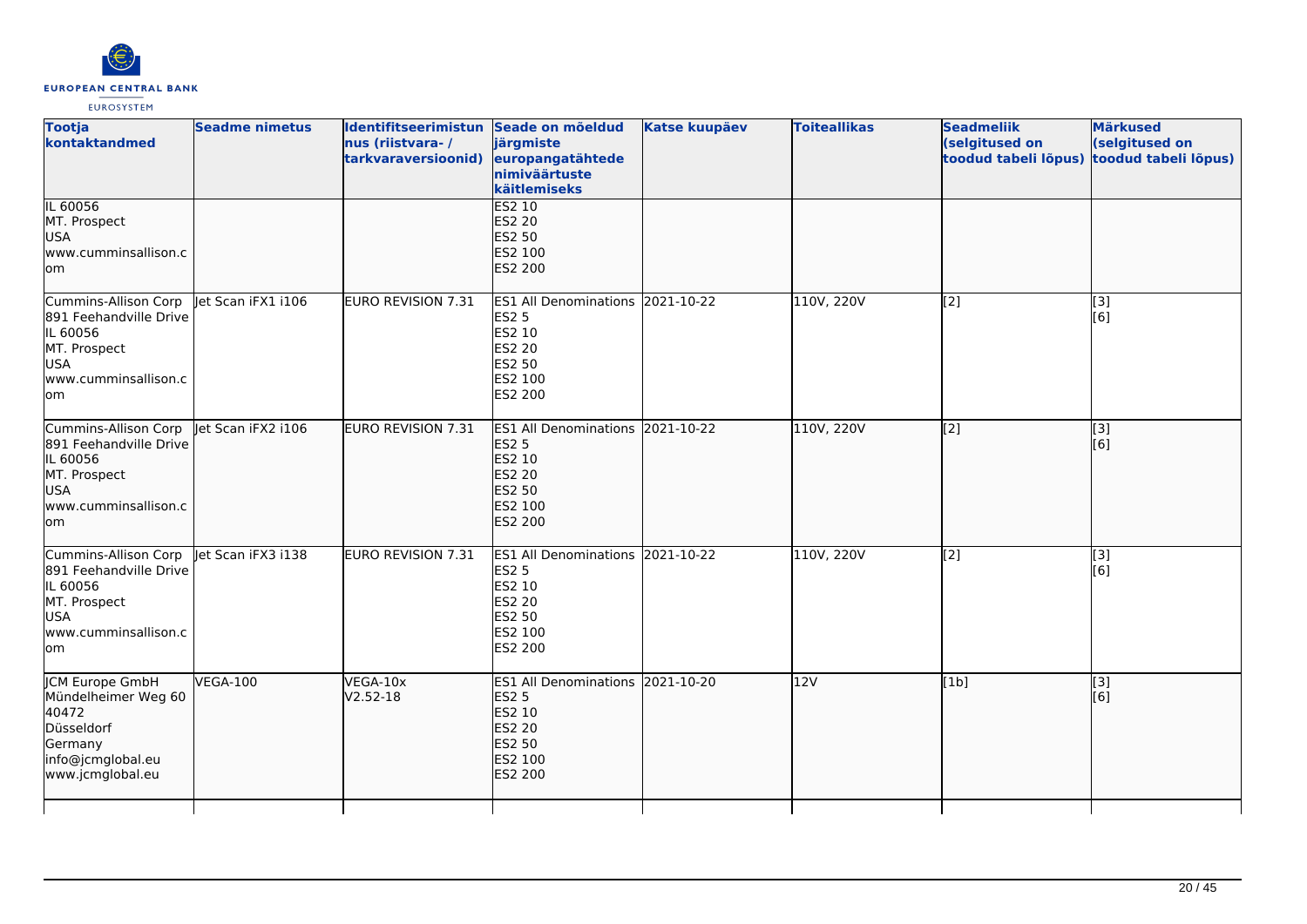

| <b>Tootja</b><br>kontaktandmed                                                                                                                                           | <b>Seadme nimetus</b> | <b>Identifitseerimistun</b><br>nus (riistvara-/<br>tarkvaraversioonid) | Seade on mõeldud<br>järgmiste<br>europangatähtede<br>nimiväärtuste<br>käitlemiseks                                 | <b>Katse kuupäev</b> | <b>Toiteallikas</b> | <b>Seadmeliik</b><br>(selgitused on<br>toodud tabeli lõpus) | <b>Märkused</b><br>(selgitused on<br>toodud tabeli lõpus) |
|--------------------------------------------------------------------------------------------------------------------------------------------------------------------------|-----------------------|------------------------------------------------------------------------|--------------------------------------------------------------------------------------------------------------------|----------------------|---------------------|-------------------------------------------------------------|-----------------------------------------------------------|
| Volumatic Ltd<br>Taurus House,<br><b>Endemere Road</b><br>Warwicks<br>CV6 5PY<br>Coventry<br>United Kingdom<br>www.volumatic.com                                         | CCi                   | <b>EBA-40</b><br>V1.49-33                                              | ES1 All Denominations 2021-10-19<br><b>ES2 5</b><br>ES2 10<br>ES2 20<br>ES2 50<br>ES2 100<br>ES2 200               |                      | 12V AC Adapter      | [1b]                                                        | $\overline{[3]}$<br>[6]<br>[8]                            |
| <b>ICM Europe GmbH</b><br>Mündelheimer Weg 60<br>40472<br>Düsseldorf<br>Germany<br>info@jcmglobal.eu<br>www.jcmglobal.eu                                                 | RDM-100 Series        | 3590T0302607                                                           | ES1 All Denominations 2021-10-19<br><b>ES2 5</b><br>ES2 10<br><b>ES2 20</b><br>ES2 50<br>ES2 100<br><b>ES2 200</b> |                      | other: 24V          | [1b]                                                        | $\overline{[}3]$<br>[6]<br>[8]                            |
| <b>ICM Europe GmbH</b><br>Mündelheimer Weg 60<br>40472<br>Düsseldorf<br>Germany<br>info@jcmglobal.eu<br>www.jcmglobal.eu                                                 | <b>MRX Series</b>     | V110011-219                                                            | ES1 All Denominations 2021-10-19<br><b>ES2 5</b><br>ES2 10<br>ES2 20<br>ES2 50<br>ES2 100<br>ES2 200               |                      | Other: 24V          | [1b]                                                        | $\overline{[3]}$<br>[6]<br>[8]                            |
| Kobo Science &<br>Technology Co Ltd<br>Room 906 No.1<br><b>Building Runjie</b><br>Mansion Dengwei Rd<br>PC 215011<br>Suzhou Jiangsu<br>China<br>www.kobotechweb.co<br>lm | BC-8EI                | <b>DSP 18</b>                                                          | <b>ES1 All Denominations</b><br><b>ES2 5</b><br>ES2 10<br><b>ES2 20</b><br>ES2 50<br>ES2 100<br><b>ES2 200</b>     | 2021-10-15           | Mains, 220V         | [2]                                                         | [3]                                                       |
| Kobo Science &<br>Technology Co Ltd<br>Room 906 No.1<br>Building Runjie                                                                                                  | <b>BT-6000</b>        | IMAGE 2.9.3.9                                                          | ES1 All Denominations 2021-10-15<br><b>ES2 5</b><br>ES2 10<br>ES2 20                                               |                      | Mains, 220V         | $\overline{[2]}$                                            | $\overline{[3]}$                                          |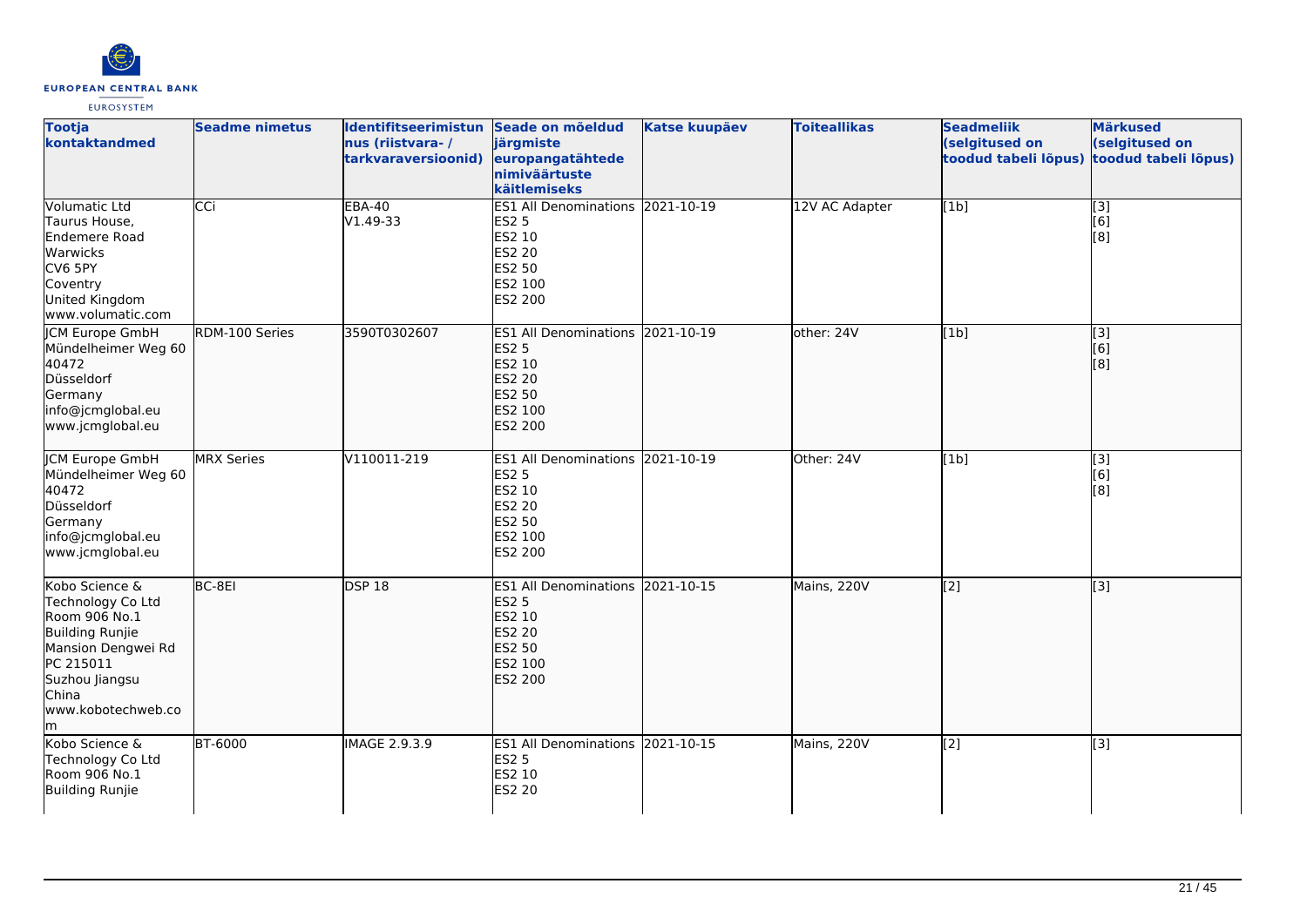

| <b>Tootja</b><br>kontaktandmed                                                                                                      | <b>Seadme nimetus</b> | Identifitseerimistun<br>nus (riistvara-/<br>tarkvaraversioonid) | Seade on mõeldud<br>järgmiste<br>europangatähtede<br>nimiväärtuste<br>käitlemiseks                                      | <b>Katse kuupäev</b> | <b>Toiteallikas</b> | <b>Seadmeliik</b><br>(selgitused on<br>toodud tabeli lõpus) | <b>Märkused</b><br>(selgitused on<br>toodud tabeli lõpus) |
|-------------------------------------------------------------------------------------------------------------------------------------|-----------------------|-----------------------------------------------------------------|-------------------------------------------------------------------------------------------------------------------------|----------------------|---------------------|-------------------------------------------------------------|-----------------------------------------------------------|
| Mansion Dengwei Rd<br>PC 215011<br>Suzhou Jiangsu<br>China<br>www.kobotechweb.co<br>m                                               |                       |                                                                 | <b>ES2 50</b><br>ES2 100<br>ES2 200                                                                                     |                      |                     |                                                             |                                                           |
| Giesecke+Devrient<br>Currency Technology<br>GmbH<br>Prinzregentenstraße<br>159<br>81677<br>Munich<br>Germany<br>www.gi-de.com       | ProNote1              | $\overline{200.3}$                                              | ES1 All Denominations 2021-10-13<br><b>ES2 5</b><br>ES2 10<br><b>ES2 20</b><br>ES2 50<br>ES2 100<br><b>ES2 200</b>      |                      | 110V, 220V          | [2]                                                         | $\overline{[3]}$<br>[6]                                   |
| Giesecke+Devrient<br>Currency Technology<br>GmbH<br>Prinzregentenstraße<br>159<br>81677<br>Munich<br>Germany<br>www.gi-de.com       | ProNote 200           | 200.4                                                           | ES1 All Denominations 2021-10-12<br><b>ES2 5</b><br>ES2 10<br>ES2 20<br>ES2 50<br>ES2 100<br>ES2 200                    |                      | 110V, 220V          | $\overline{[2]}$                                            | $\overline{[3]}$<br>[6]                                   |
| Crane Payment<br>Innovations<br>109 Chemin du Pont-du<br>Centenaire<br>CH-1228<br>Plan-les-Quates<br>Switzerland<br>www.CranePI.com | SCN series - SCN83    |                                                                 | 520025431_SCN83_EU ES1 All Denominations 2021-10-05<br><b>ES2 5</b><br>ES2 10<br>ES2 20<br>ES2 50<br>ES2 100<br>ES2 200 |                      | 24V, 220V           | [1b]                                                        | $\overline{[3]}$<br>[6]<br>[8]                            |
| <b>GO Europe GmbH</b><br>Zum Kraftwerk 1<br>45527<br>Hattingen<br>Germany<br>Bemd.koenig@go-                                        | Olympia NC 315        | $BT-112$<br>u6.04                                               | <b>ES15</b><br>ES1 10<br>ES1 20<br>ES1 50<br>ES1 200<br><b>ES2 5</b>                                                    | 2021-10-05           | 12V                 | [1a]                                                        | $\overline{[2]}$<br>[3]<br>[6]<br>[8]                     |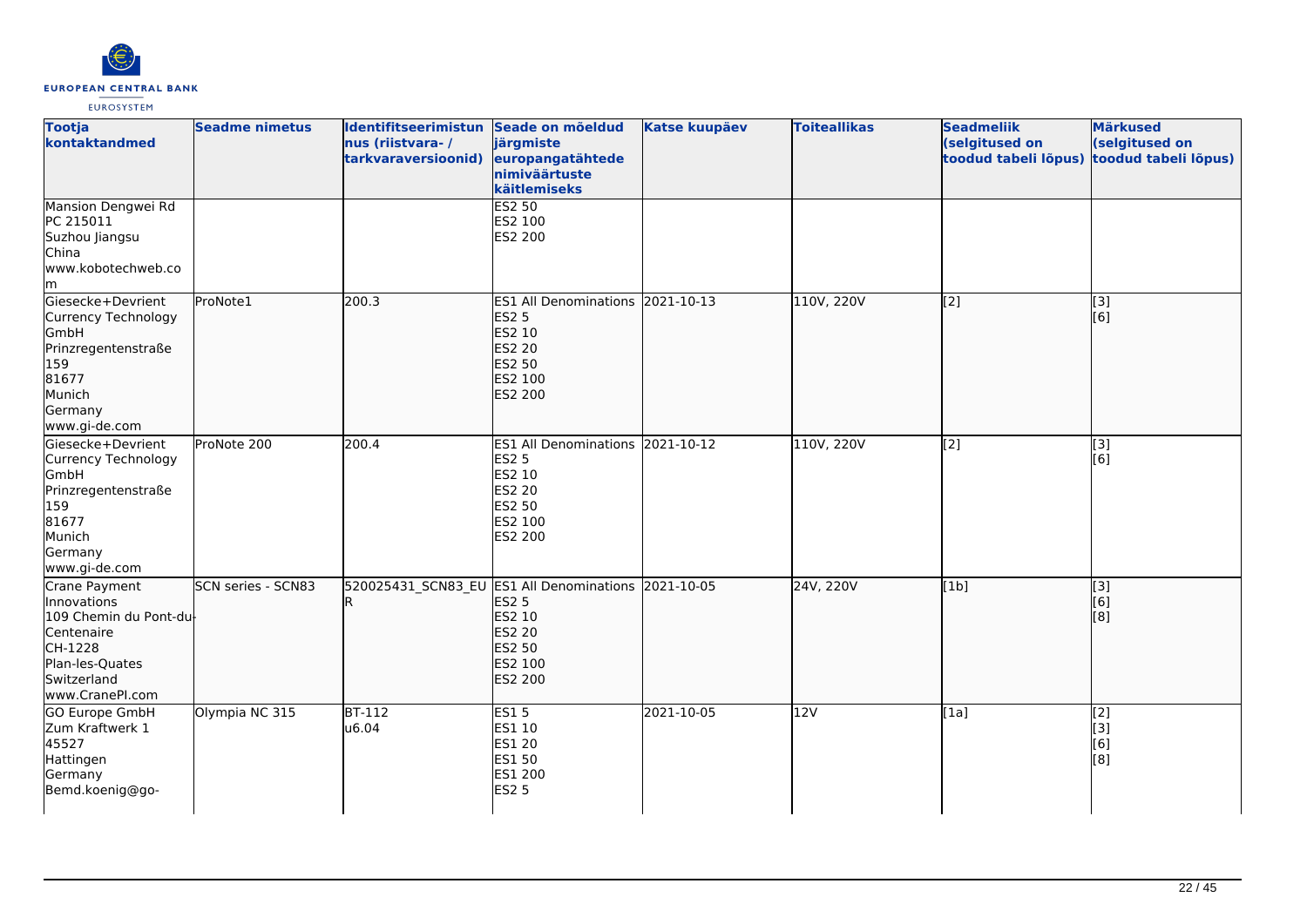

| <b>Tootja</b><br>kontaktandmed                                                                                                  | <b>Seadme nimetus</b> | Identifitseerimistun Seade on mõeldud<br>nus (riistvara-/<br>tarkvaraversioonid) | järgmiste<br>europangatähtede<br>nimiväärtuste<br>käitlemiseks                                                                         | <b>Katse kuupäev</b> | <b>Toiteallikas</b> | <b>Seadmeliik</b><br>(selgitused on<br>toodud tabeli lõpus) | <b>Märkused</b><br>(selgitused on<br>toodud tabeli lõpus) |
|---------------------------------------------------------------------------------------------------------------------------------|-----------------------|----------------------------------------------------------------------------------|----------------------------------------------------------------------------------------------------------------------------------------|----------------------|---------------------|-------------------------------------------------------------|-----------------------------------------------------------|
| europe.com<br>www .go-europe.com                                                                                                |                       |                                                                                  | <b>ES2 10</b><br>ES2 20<br>ES2 50<br>ES2 100<br>ES2 200                                                                                |                      |                     |                                                             |                                                           |
| GO Europe GmbH<br>Zum Kraftwerk 1<br>45527<br>Hattingen<br>Germany<br>Bemd.koenig@go-<br>europe.com<br>www .go-europe.com       | Olympia NC 325        | <b>BT-112</b><br>u6.04                                                           | <b>ES15</b><br>ES1 10<br><b>ES1 20</b><br><b>ES1 50</b><br>ES1 200<br><b>ES2 5</b><br>ES2 10<br>ES2 20<br>ES2 50<br>ES2 100<br>ES2 200 | 2021-10-05           | other: 12V          | [1a]                                                        | $\begin{bmatrix} 2 \\ 3 \end{bmatrix}$<br>[6]             |
| <b>GO Europe GmbH</b><br>Zum Kraftwerk 1<br>45527<br>Hattingen<br>Germany<br>Bemd.koenig@go-<br>europe.com<br>www.go-europe.com | Olympia NC 335        | $BT-112$<br>u6-07                                                                | ES15<br>ES1 10<br>ES1 20<br>ES1 50<br>ES1 200<br><b>ES2 5</b><br>ES2 10<br>ES2 20<br>ES2 50<br>ES2 100<br>ES2 200                      | 2021-10-05           | other: 12V          | [1a]                                                        | $\overline{[2]}$<br>$\overline{[}3]$<br>[6]               |
| Safescan B.V.<br>Heliumstraat 14<br>2718 SL<br>Zoetermeer<br>Holland<br>info@safescan.com<br>www.safescan.com                   | Safescan 185-S        | S32-81                                                                           | ES1 All Denominations 2021-09-30<br><b>ES2 5</b><br>ES2 10<br>ES2 20<br><b>ES2 50</b><br>ES2 100<br>ES2 200                            |                      | 110V 220V           | [1a]                                                        | [3]<br>[6]                                                |
|                                                                                                                                 |                       |                                                                                  |                                                                                                                                        |                      |                     |                                                             |                                                           |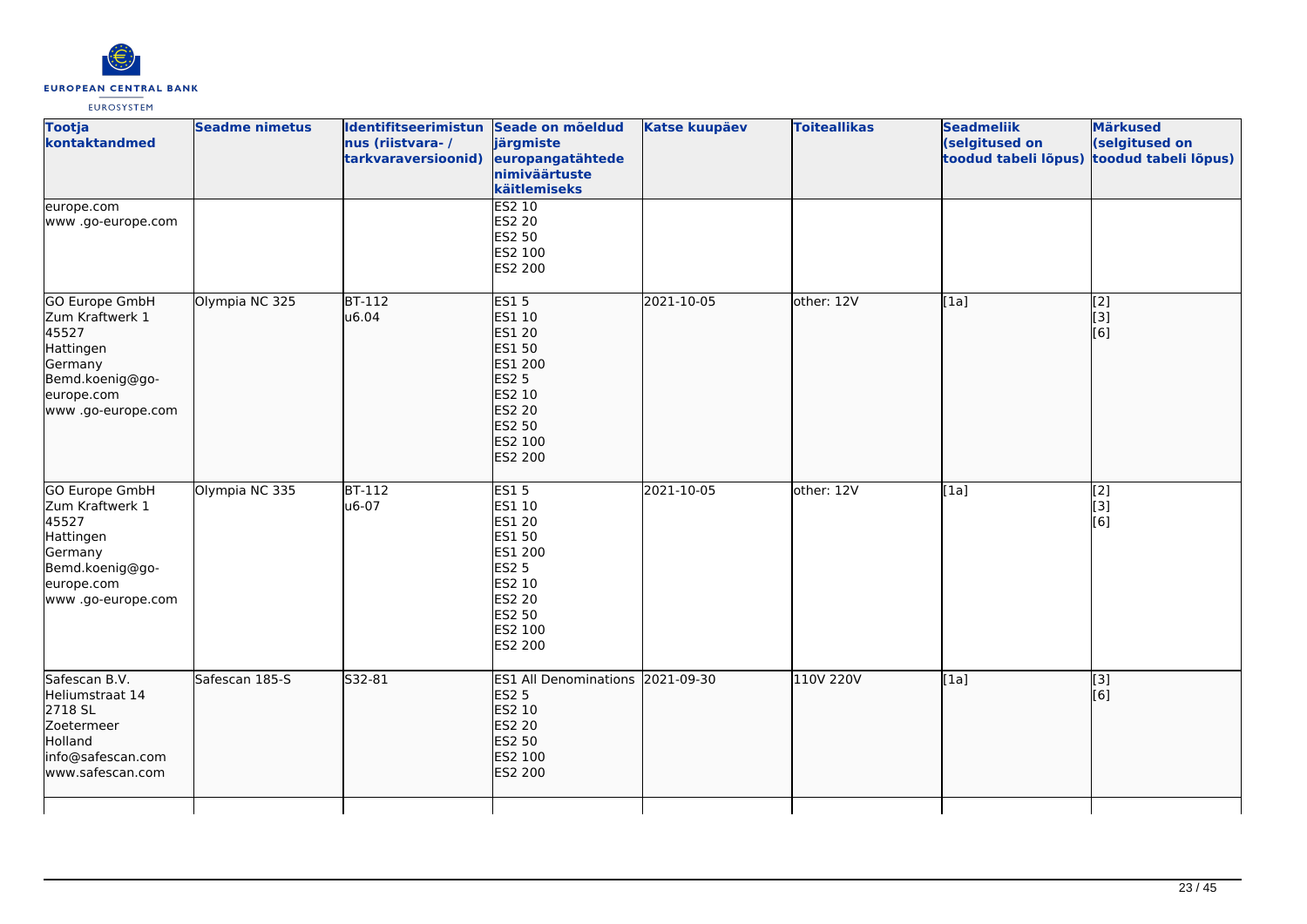

| <b>Tootja</b><br>kontaktandmed                                                                                | <b>Seadme nimetus</b> | Identifitseerimistun Seade on mõeldud<br>nus (riistvara-/<br>tarkvaraversioonid) | järgmiste<br>europangatähtede<br>nimiväärtuste<br>käitlemiseks                                                     | <b>Katse kuupäev</b> | <b>Toiteallikas</b> | <b>Seadmeliik</b><br>(selgitused on<br>toodud tabeli lõpus) | <b>Märkused</b><br>(selgitused on<br>toodud tabeli lõpus) |
|---------------------------------------------------------------------------------------------------------------|-----------------------|----------------------------------------------------------------------------------|--------------------------------------------------------------------------------------------------------------------|----------------------|---------------------|-------------------------------------------------------------|-----------------------------------------------------------|
| <b>BellCon Aps</b><br>Messingvei 64A<br>8940<br>Randers SV<br>Denmark<br>www.bellcon.com                      | SuperVision mc2       | FW 01.22, DM 01.36                                                               | ES1 All Denominations 2021-09-29<br><b>ES2 5</b><br>ES2 10<br><b>ES2 20</b><br>ES2 50<br>ES2 100<br>ES2 200        |                      | Mains, 110V, 230V   | [1a]                                                        | $\overline{[}3]$<br>[6]                                   |
| <b>BellCon Aps</b><br>Messingvei 64A<br>8940<br>Randers SV<br>Denmark<br>www.bellcon.com                      | Evision 5             | CO <sub>2</sub>                                                                  | ES1 All Denominations 2021-09-29<br><b>ES2 5</b><br>ES2 10<br><b>ES2 20</b><br>ES2 50<br>ES2 100<br>ES2 200        |                      | Mains, 230V         | $\overline{[1a]}$                                           | $\overline{[}3]$<br>[6]                                   |
| <b>BellCon Aps</b><br>Messingvei 64A<br>8940<br>Randers SV<br>Denmark<br>www.bellcon.com                      | BellCount V2510       | C20 (EUR: V2.004a)                                                               | ES1 All Denominations 2021-09-28<br><b>ES2 5</b><br>ES2 10<br>ES2 20<br>ES2 50<br>ES2 100<br>ES2 200               |                      | Mains, 110V, 220V   | [2]                                                         | $\left[ \begin{matrix} 3 \end{matrix} \right]$<br>[6]     |
| Hilton Europe S.L.<br>Principe de Vergara<br>5-bajo dcha.<br>28001<br>Madrid<br>Spain<br>www.hiltoneurope.com | b330                  | CO <sub>2</sub>                                                                  | ES1 All Denominations 2021-09-28<br><b>ES2 5</b><br>ES2 10<br><b>ES2 20</b><br><b>ES2 50</b><br>ES2 100<br>ES2 200 |                      | Mains, 220V         | [1a]                                                        | $\left[ \begin{matrix} 3 \end{matrix} \right]$            |
| <b>SOUTH Automation</b><br>International GmbH<br>Waldeckerstr. 6<br>64546<br>Walldorf-Mörfelden<br>Germany    | <b>TN10</b>           | <b>EUR SW: EUR.03.03</b>                                                         | ES1 All Denominations 2021-09-27<br><b>ES2 5</b><br>ES2 10<br>ES2 20<br>ES2 50<br>ES2 100                          |                      | Mains: 110V, 220V   | $\overline{[2]}$                                            | [3]<br>[6]                                                |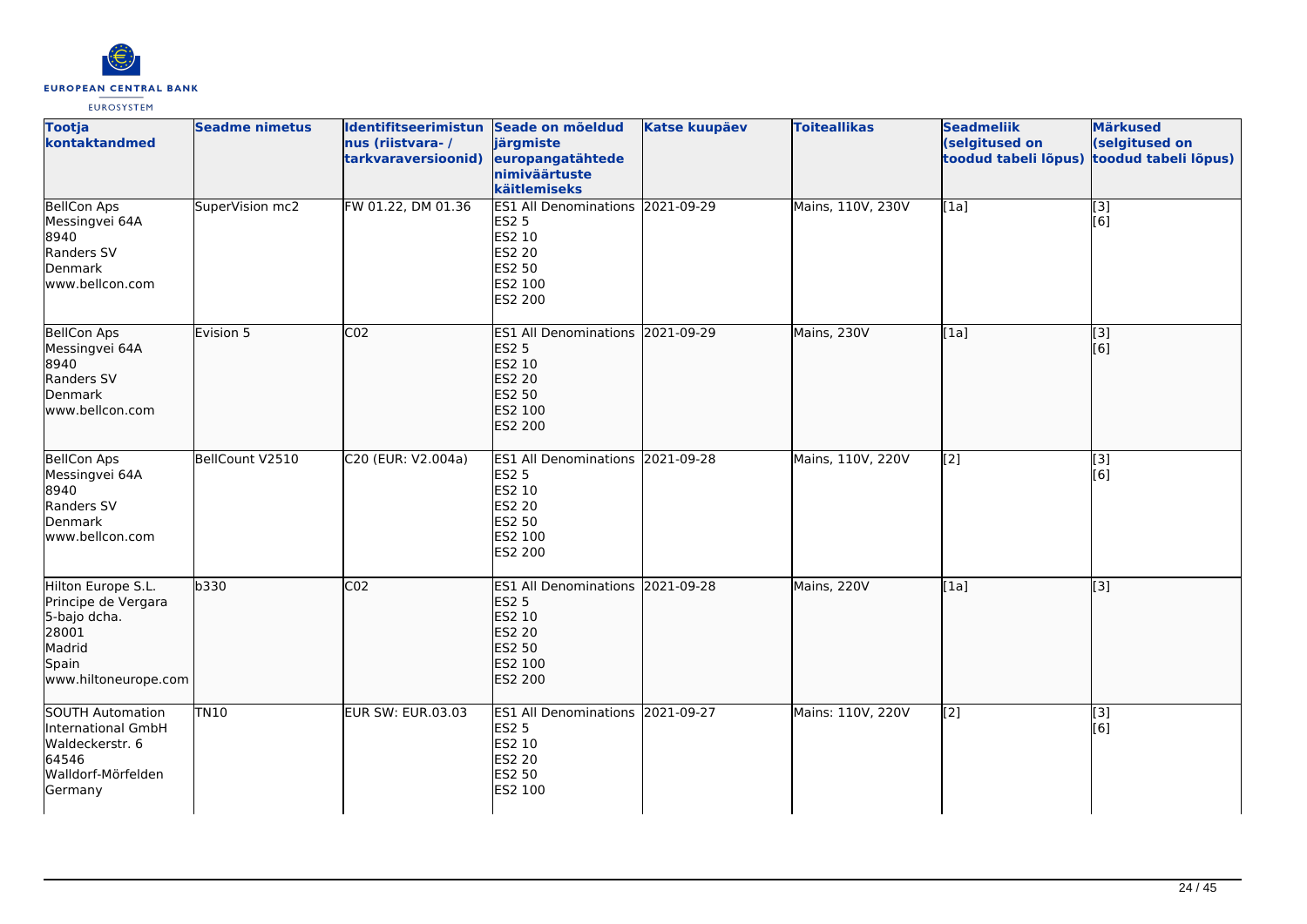

| <b>Tootja</b><br>kontaktandmed                                                                                                                    | <b>Seadme nimetus</b> | Identifitseerimistun Seade on mõeldud<br>nus (riistvara-/<br>tarkvaraversioonid) | järgmiste<br>europangatähtede<br>nimiväärtuste<br>käitlemiseks                                                            | <b>Katse kuupäev</b> | <b>Toiteallikas</b> | <b>Seadmeliik</b><br>(selgitused on<br>toodud tabeli lõpus) | <b>Märkused</b><br>(selgitused on<br>toodud tabeli lõpus) |
|---------------------------------------------------------------------------------------------------------------------------------------------------|-----------------------|----------------------------------------------------------------------------------|---------------------------------------------------------------------------------------------------------------------------|----------------------|---------------------|-------------------------------------------------------------|-----------------------------------------------------------|
| mjb@southautomation.<br>Inet<br>www.southautomation.<br>net                                                                                       |                       |                                                                                  | <b>ES2 200</b>                                                                                                            |                      |                     |                                                             |                                                           |
| Detectalia Europe<br>S.L.U.<br>C/Catalunya 25B<br>Poligono Industrial El<br>Pastoret<br>3640<br>Monóvar (Alicante)<br>Spain<br>www.detectalia.com | D7X                   | CO <sub>2</sub>                                                                  | <b>ES1 All Denominations</b><br><b>ES2 5</b><br>ES2 10<br><b>ES2 20</b><br><b>ES2 50</b><br>ES2 100<br><b>ES2 200</b>     | 2021-09-24           | Mains, 220V         | [1a]                                                        | [3]                                                       |
| Strongpoint AB<br>Torshamnsgatan 5<br>16440<br>Kista<br>Sweden<br>dario.costamagna@str<br>ongpoint.com<br>www.strongpoint.com                     | Note Cassette SV      | (01.08.21)                                                                       | ES1 All Denominations 2021-09-23<br><b>ES2 5</b><br>ES2 10<br>ES2 20<br><b>ES2 50</b><br>ES2 100<br>ES2 200               |                      | Other: 12-24V       | [1b]                                                        | $[3]$<br>[6]                                              |
| Strongpoint AB<br>Torshamnsgatan 5<br>16440<br>Kista<br>Sweden<br>dario.costamagna@str<br>ongpoint.com<br>www.strongpoint.com                     | Note Cassette SV      | 11(01.09.21)                                                                     | ES1 All Denominations 2021-09-23<br><b>ES2 5</b><br>ES2 10<br><b>ES2 20</b><br>ES2 50<br><b>ES2 100</b><br><b>ES2 200</b> |                      | Other: 12-24V       | [1b]                                                        | [3]<br>[6]                                                |
| Strongpoint AB<br>Torshamnsgatan 5<br>16440<br>Kista<br>Sweden<br>dario.costamagna@str<br>ongpoint.com<br>www.strongpoint.com                     | Note Cassette HV      | <b>EUR</b><br>7(01.09.21)                                                        | ES1 All Denominations 2021-09-23<br>ES2 5<br>ES2 10<br><b>ES2 20</b><br>ES2 50<br>ES2 100<br>ES2 200                      |                      | Other: 12-24V       | [1b]                                                        | $\overline{[3]}$<br>[6]                                   |
| <b>GRG Banking</b>                                                                                                                                | <b>BA-08</b>          | M520040030                                                                       | ES1 All Denominations 2021-09-23                                                                                          |                      | 12V                 | [1a]                                                        | [3]                                                       |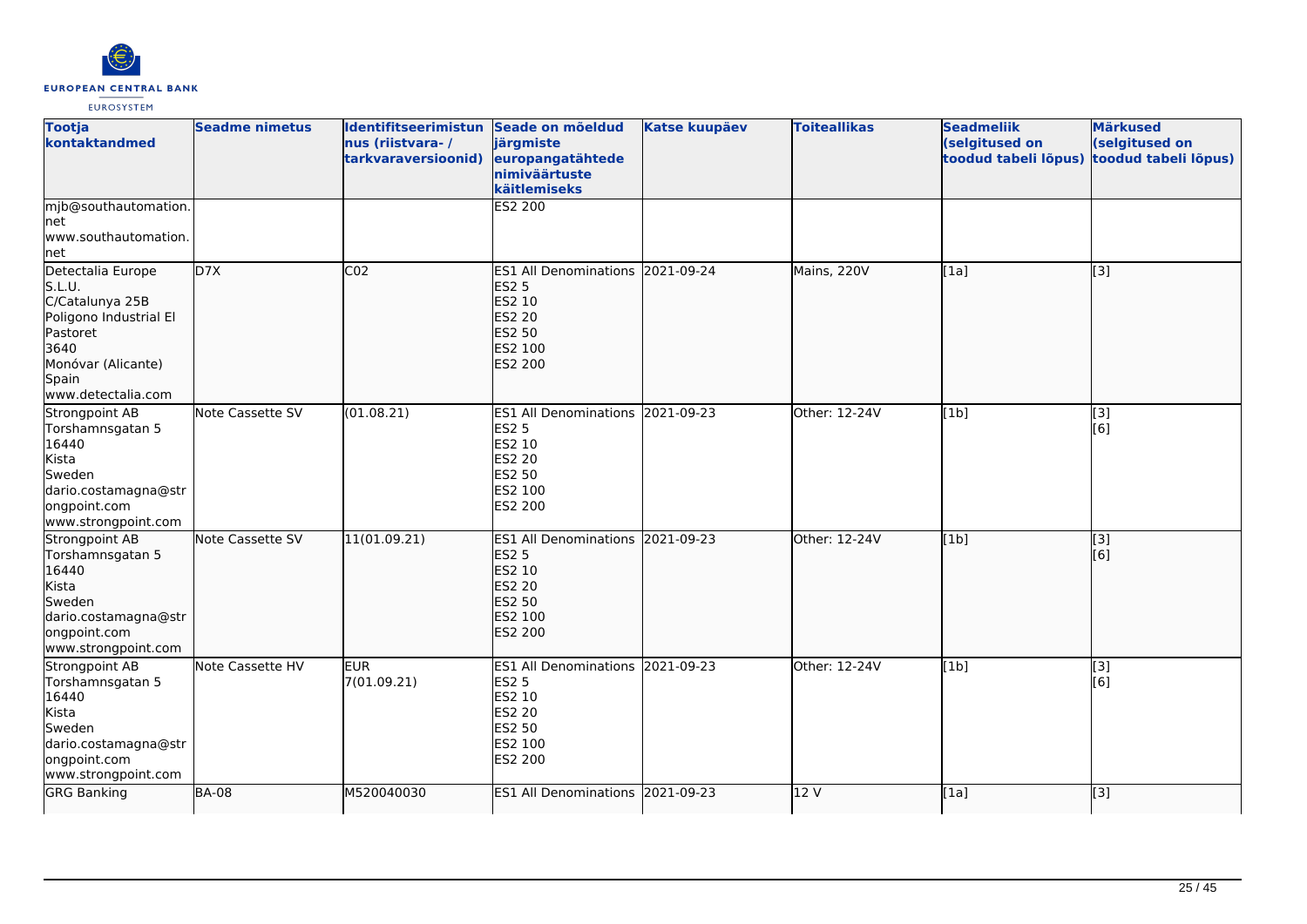

| <b>Tootja</b><br>kontaktandmed                                                                                                     | <b>Seadme nimetus</b> | Identifitseerimistun Seade on mõeldud<br>nus (riistvara-/<br>tarkvaraversioonid) | järgmiste<br>europangatähtede<br>nimiväärtuste<br>käitlemiseks                                                     | <b>Katse kuupäev</b> | <b>Toiteallikas</b> | <b>Seadmeliik</b><br>(selgitused on<br>toodud tabeli lõpus) | <b>Märkused</b><br>(selgitused on<br>toodud tabeli lõpus) |
|------------------------------------------------------------------------------------------------------------------------------------|-----------------------|----------------------------------------------------------------------------------|--------------------------------------------------------------------------------------------------------------------|----------------------|---------------------|-------------------------------------------------------------|-----------------------------------------------------------|
| Equipment Co Ltd<br>9 Kelin Road Science<br><b>City</b><br>510663<br>Guangzhou, District<br>Luogang<br>China<br>www.grgbanking.com |                       |                                                                                  | <b>ES2 5</b><br>ES2 10<br><b>ES2 20</b><br>ES2 50<br>ES2 100<br>ES2 200                                            |                      |                     |                                                             | [6]                                                       |
| Cima S.p.A.<br>Via di Mezzo 2/4<br>41037<br>Mirandola (MO)<br>Italy<br>info@cimaspa.it<br>www.cimaspa.it                           | <b>BV1000</b>         | <b>BV1000</b><br>B1-EUR-105001                                                   | ES1 All Denominations 2021-09-14<br><b>ES2 5</b><br>ES2 10<br><b>ES2 20</b><br>ES2 50<br>ES2 100<br>ES2 200        |                      | Mains               | $\overline{[1b]}$                                           | $\overline{[3]}$<br>[6]                                   |
| Cima S.p.A.<br>Via di Mezzo 2/4<br>41037<br>Mirandola (MO)<br>Italy<br>info@cimaspa.it<br>www.cimaspa.it                           | <b>SDM-50</b>         | <b>BV1000L</b><br>B1-EUR-106001                                                  | ES1 All Denominations 2021-09-14<br><b>ES2 5</b><br>ES2 10<br><b>ES2 20</b><br>ES2 50<br>ES2 100<br><b>ES2 200</b> |                      | Mains               | [1a]                                                        | [3]<br>[6]                                                |
| Cima S.p.A.<br>Via di Mezzo 2/4<br>41037<br>Mirandola (MO)<br>Italy<br>info@cimaspa.it<br>www.cimaspa.it                           | SDM-10                | <b>BV1000L</b><br>B1-EUR-106001                                                  | ES1 All Denominations 2021-09-14<br><b>ES2 5</b><br>ES2 10<br>ES2 20<br>ES2 50<br>ES2 100<br>ES2 200               |                      | Mains               | [1a]                                                        | [3]<br>[6]                                                |
| Cima S.p.A.<br>Via di Mezzo 2/4<br>41037<br>Mirandola (MO)<br>Italy<br>info@cimaspa.it                                             | <b>BV1000</b>         | <b>BV1000</b><br>B1-EUR-106001                                                   | ES1 All Denominations 2021-09-14<br><b>ES2 5</b><br>ES2 10<br><b>ES2 20</b><br>ES2 50<br>ES2 100                   |                      | Mains               | [1b]                                                        | $\overline{[3]}$<br>[6]                                   |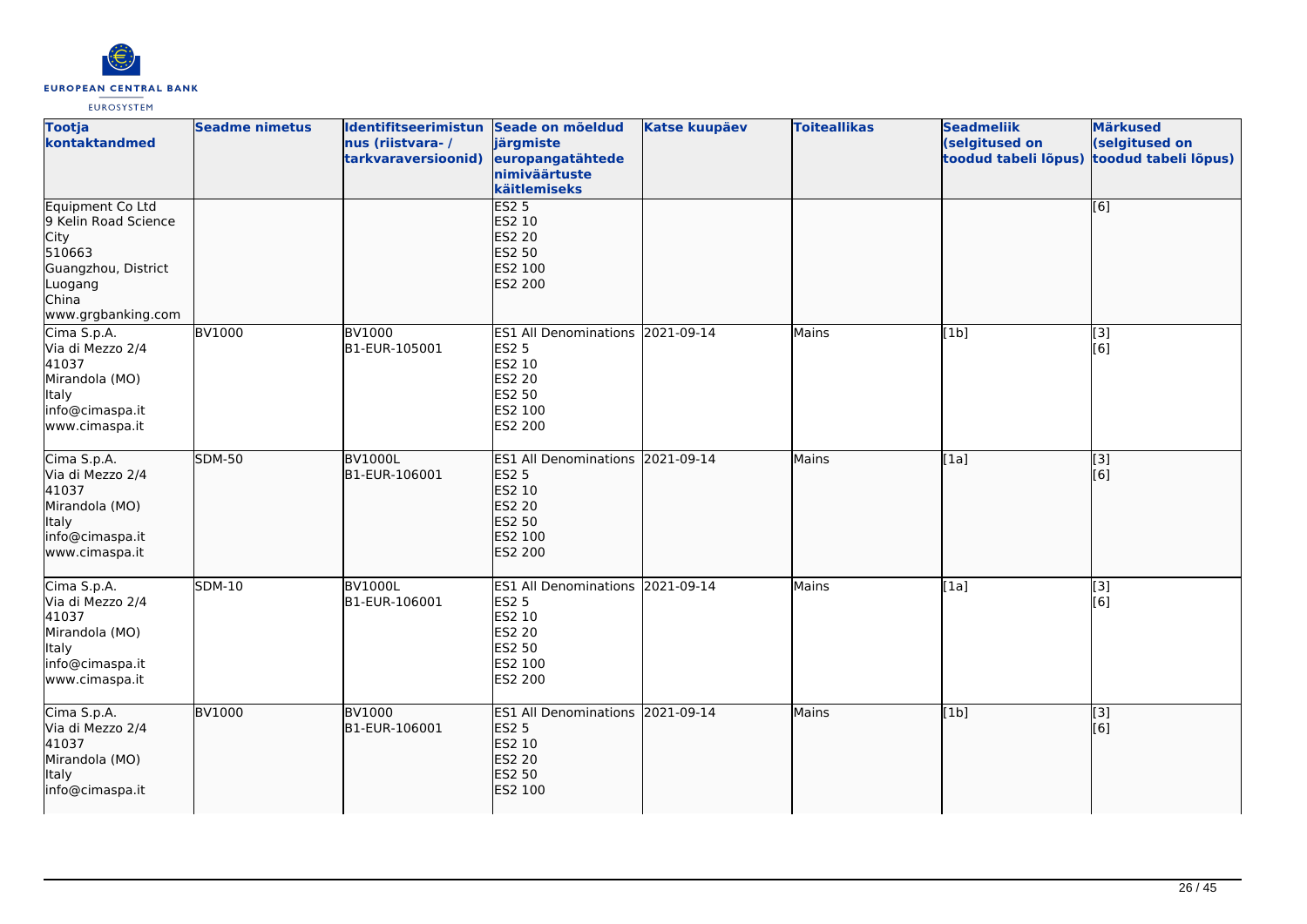

| <b>Tootja</b><br>kontaktandmed                                                                                                                                                                                             | <b>Seadme nimetus</b> | Identifitseerimistun Seade on mõeldud<br>nus (riistvara-/<br>tarkvaraversioonid) | järgmiste<br>europangatähtede<br>nimiväärtuste<br>käitlemiseks                                                            | <b>Katse kuupäev</b> | <b>Toiteallikas</b> | <b>Seadmeliik</b><br>(selgitused on<br>toodud tabeli lõpus) | <b>Märkused</b><br>(selgitused on<br>toodud tabeli lõpus) |
|----------------------------------------------------------------------------------------------------------------------------------------------------------------------------------------------------------------------------|-----------------------|----------------------------------------------------------------------------------|---------------------------------------------------------------------------------------------------------------------------|----------------------|---------------------|-------------------------------------------------------------|-----------------------------------------------------------|
| www.cimaspa.it                                                                                                                                                                                                             |                       |                                                                                  | <b>ES2 200</b>                                                                                                            |                      |                     |                                                             |                                                           |
| <b>SHENZEN POLYFIT</b><br>TECHNOLOGY Co.Ltd.<br>6/F, Blk Hengtemei,<br>No. 3 Ganli Road,<br>Longgang District<br>518112<br>Shenzhen<br>China<br>info@futuremoneydete<br>ctor.com<br>http://www.futuremone<br>ydetector.com | <b>FMD-520</b>        | <b>Banknote Detector</b><br>U15 108                                              | ES1 All Denominations 2021-09-06<br><b>ES2 5</b><br>ES2 10<br><b>ES2 20</b><br>ES2 50<br>ES2 100<br>ES2 200               |                      | 100V-240V           | [1a]                                                        | [3]<br>[6]                                                |
| Francopost srl<br>Via Prina 15<br>20154<br>Milano<br>Italy<br>www.francopost.it                                                                                                                                            | Flash                 | <b>FMD-520</b><br>U15 108                                                        | ES1 All Denominations 2021-09-06<br><b>ES2 5</b><br>ES2 10<br><b>ES2 20</b><br><b>ES2 50</b><br>ES2 100<br><b>ES2 200</b> |                      | 100V-240V           | [1a]                                                        | $\begin{bmatrix} 3 \\ 6 \end{bmatrix}$                    |
| Shenzhen Double<br>Power Electronics Co.,<br>Ltd<br>Rm 1281, 12/F,<br>Yunsong Building<br>Tairan 8rh Road<br>District Shenzen<br>Chegongmiao Futian<br>China<br>www.szdpower.com                                           | DP-2258               | Software type?C22                                                                | ES1 All Denominations 2021-09-02<br><b>ES2 5</b><br>ES2 10<br><b>ES2 20</b><br>ES2 50<br>ES2 100<br>ES2 200               |                      | 12V Adapter         | [1a]                                                        | [3]<br>[6]                                                |
| CCE - Cash Concepts<br>Europe GmbH<br>Kemtener Strasse 99<br>88131<br>Lindau<br>Germany                                                                                                                                    | <b>CCE 6000</b>       | Software type: C21-1                                                             | ES1 All Denominations 2021-09-02<br><b>ES2 5</b><br>ES2 10<br><b>ES2 20</b><br>ES2 50<br>ES2 100                          |                      | Other: 100-240V     | $\overline{[2]}$                                            | [3]<br>[6]                                                |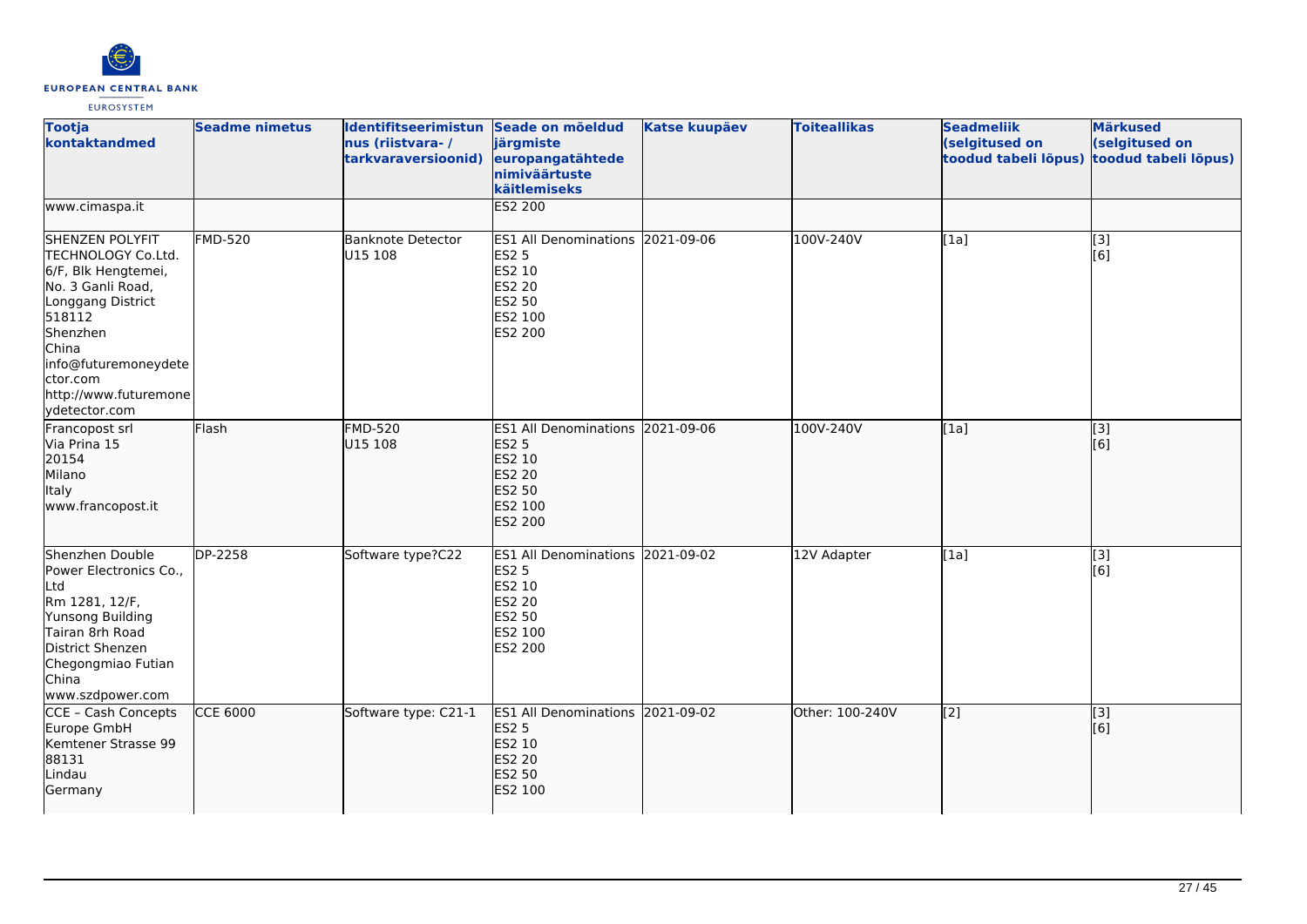

| <b>Tootja</b><br>kontaktandmed                                                                                                                                                   | <b>Seadme nimetus</b> | Identifitseerimistun Seade on mõeldud<br>nus (riistvara-/<br>tarkvaraversioonid) | järgmiste<br>europangatähtede<br>nimiväärtuste<br>käitlemiseks                                                     | <b>Katse kuupäev</b> | <b>Toiteallikas</b> | <b>Seadmeliik</b><br>(selgitused on<br>toodud tabeli lõpus) | <b>Märkused</b><br>(selgitused on<br>toodud tabeli lõpus) |
|----------------------------------------------------------------------------------------------------------------------------------------------------------------------------------|-----------------------|----------------------------------------------------------------------------------|--------------------------------------------------------------------------------------------------------------------|----------------------|---------------------|-------------------------------------------------------------|-----------------------------------------------------------|
| www.cce.gmbh                                                                                                                                                                     |                       |                                                                                  | <b>ES2 200</b>                                                                                                     |                      |                     |                                                             |                                                           |
| Shenzhen Double<br>Power Electronics Co.,<br>Ltd<br>Rm 1281, 12/F,<br>Yunsong Building<br>Tairan 8rh Road<br>District Shenzen<br>Chegongmiao Futian<br>China<br>www.szdpower.com | DP-2318               | Software type: C02                                                               | ES1 All Denominations 2021-09-02<br><b>ES2 5</b><br>ES2 10<br>ES2 20<br>ES2 50<br>ES2 100<br>ES2 200               |                      | other:12V Adapter   | [1a]                                                        | [3]<br>[6]                                                |
| Shenzhen Double<br>Power Electronics Co.,<br>Ltd<br>Rm 1281, 12/F,<br>Yunsong Building<br>Tairan 8rh Road<br>District Shenzen<br>Chegongmiao Futian<br>China<br>www.szdpower.com | DP-7300Plus           | $C21-1$                                                                          | ES1 All Denominations 2021-08-31<br><b>ES2 5</b><br>ES2 10<br><b>ES2 20</b><br>ES2 50<br>ES2 100<br><b>ES2 200</b> |                      | Other: 100-240V     | $\left[2\right]$                                            | [3]<br>[6]                                                |
| Shenzhen Double<br>Power Electronics Co.,<br>Ltd<br>Rm 1281, 12/F,<br>Yunsong Building<br>Tairan 8rh Road<br>District Shenzen<br>Chegongmiao Futian<br>China<br>www.szdpower.com | DP-2268               | C12                                                                              | ES1 All Denominations 2021-08-31<br><b>ES2 5</b><br>ES2 10<br>ES2 20<br>ES2 50<br>ES2 100<br>ES2 200               |                      | 12V Adapter         | [1a]                                                        | [6]<br>[4a]                                               |
| CCE - Cash Concepts<br>Europe GmbH<br>Kemtener Strasse 99<br>88131<br>Lindau<br>Germany                                                                                          | $CCE$ 10              | C <sub>01</sub>                                                                  | ES1 All Denominations 2021-08-27<br><b>ES2 5</b><br>ES2 10<br><b>ES2 20</b><br>ES2 50<br>ES2 100                   |                      | Other: 12V Adapter  | [1a]                                                        | [3]<br>[6]                                                |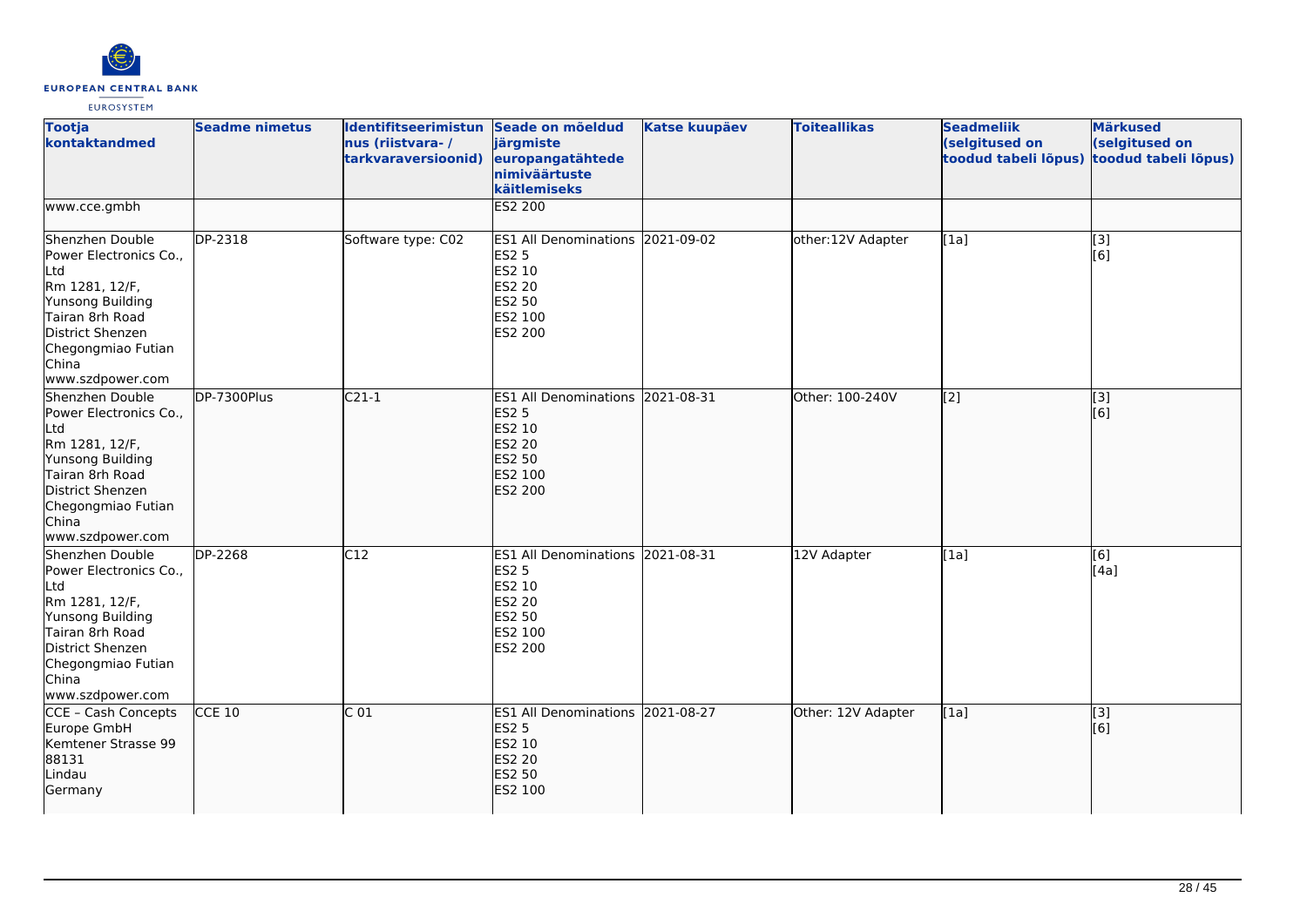

| <b>Tootja</b><br>kontaktandmed                                                                                           | <b>Seadme nimetus</b> | Identifitseerimistun Seade on mõeldud<br>nus (riistvara-/<br>tarkvaraversioonid) | järgmiste<br>europangatähtede<br>nimiväärtuste<br>käitlemiseks                                                     | <b>Katse kuupäev</b> | <b>Toiteallikas</b> | <b>Seadmeliik</b><br>(selgitused on<br>toodud tabeli lõpus) | <b>Märkused</b><br>(selgitused on<br>toodud tabeli lõpus) |
|--------------------------------------------------------------------------------------------------------------------------|-----------------------|----------------------------------------------------------------------------------|--------------------------------------------------------------------------------------------------------------------|----------------------|---------------------|-------------------------------------------------------------|-----------------------------------------------------------|
| www.cce.gmbh                                                                                                             |                       |                                                                                  | <b>ES2 200</b>                                                                                                     |                      |                     |                                                             |                                                           |
| CCE - Cash Concepts<br>Europe GmbH<br>Kemtener Strasse 99<br>88131<br>Lindau<br>Germany<br>www.cce.gmbh                  | CCE 20                | C <sub>01</sub>                                                                  | ES1 All Denominations 2021-08-27<br><b>ES2 5</b><br>ES2 10<br>ES2 20<br>ES2 50<br>ES2 100<br>ES2 200               |                      | Other: 12V Adapter  | [1a]                                                        | $\left[ \begin{matrix} 3 \end{matrix} \right]$<br>[6]     |
| JCM Europe GmbH<br>Mündelheimer Weg 60<br>40472<br>Düsseldorf<br>Germany<br>info@jcmglobal.eu<br>www.jcmglobal.eu        | <b>UBA Pro Series</b> | <b>UBA-500</b><br>V1.49-38                                                       | ES1 All Denominations 2021-08-20<br><b>ES2 5</b><br>ES2 10<br><b>ES2 20</b><br>ES2 50<br>ES2 100<br><b>ES2 200</b> |                      | 12/24V              | [1b]                                                        | [3]<br>[6]<br>[8]                                         |
| JCM Europe GmbH<br>Mündelheimer Weg 60<br>40472<br>Düsseldorf<br>Germany<br>info@jcmglobal.eu<br>www.jcmglobal.eu        | UBA-10                | UBA-10<br>V3.04-52                                                               | <b>ES1 All Denominations</b><br><b>ES2 5</b><br>ES2 10<br>ES2 20<br>ES2 50<br>ES2 100<br>ES2 200                   | 2021-08-20           | 12V                 | [1b]                                                        | $\left[ \begin{matrix} 3 \end{matrix} \right]$<br>[6]     |
| <b>JCM Europe GmbH</b><br>Mündelheimer Weg 60<br>40472<br>Düsseldorf<br>Germany<br>info@jcmglobal.eu<br>www.jcmglobal.eu | UBA-10-RC             | <b>UBA-10</b><br>V2.01-23                                                        | ES1 All Denominations 2021-08-20<br><b>ES2 5</b><br>ES2 10<br>ES2 20<br>ES2 50<br>ES2 100<br>ES2 200               |                      | 24V                 | [1b]                                                        | [3]<br>[6]<br>[8]                                         |
| <b>JCM Europe GmbH</b><br>Mündelheimer Weg 60<br>40472<br>Düsseldorf                                                     | iVizion-100           | iVIZION-100<br>V2.98-44                                                          | ES1 All Denominations 2021-08-19<br><b>ES2 5</b><br>ES2 10<br>ES2 20                                               |                      | 12V/24V             | [1b]                                                        | [3]<br>[6]<br>[8]                                         |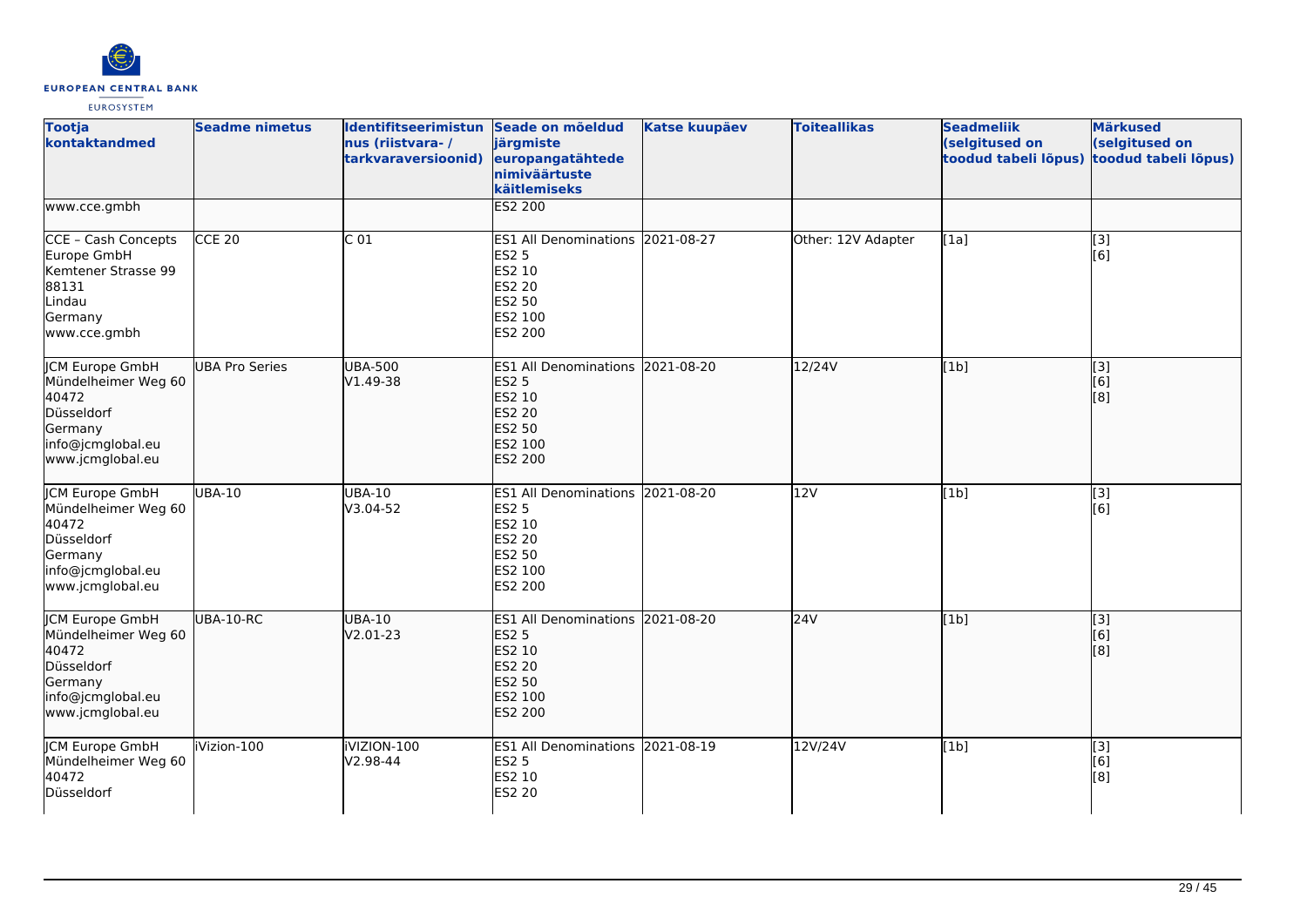

| <b>Tootja</b><br>kontaktandmed                                                                                                       | <b>Seadme nimetus</b>    | Identifitseerimistun Seade on mõeldud<br>nus (riistvara-/<br>tarkvaraversioonid) | järgmiste<br>europangatähtede<br>nimiväärtuste<br>käitlemiseks                                                     | <b>Katse kuupäev</b> | <b>Toiteallikas</b> | <b>Seadmeliik</b><br>(selgitused on<br>toodud tabeli lõpus) | <b>Märkused</b><br>(selgitused on<br>toodud tabeli lõpus)              |
|--------------------------------------------------------------------------------------------------------------------------------------|--------------------------|----------------------------------------------------------------------------------|--------------------------------------------------------------------------------------------------------------------|----------------------|---------------------|-------------------------------------------------------------|------------------------------------------------------------------------|
| Germany<br>info@jcmglobal.eu<br>www.jcmglobal.eu                                                                                     |                          |                                                                                  | <b>ES2 50</b><br>ES2 100<br>ES2 200                                                                                |                      |                     |                                                             |                                                                        |
| JCM Europe GmbH<br>Mündelheimer Weg 60<br>40472<br>Düsseldorf<br>Germany<br>info@jcmglobal.eu<br>www.jcmglobal.eu                    | <b>UBA-Pro RC Series</b> | <b>UBA-500-SH2-RT</b><br>Ю<br>V1.49-38                                           | ES1 All Denominations 2021-08-19<br><b>ES2 5</b><br>ES2 10<br><b>ES2 20</b><br>ES2 50<br>ES2 100<br><b>ES2 200</b> |                      | 24V                 | [1b]                                                        | [3]<br>[6]<br>$\left[ \begin{smallmatrix} 8 \end{smallmatrix} \right]$ |
| <b>JCM Europe GmbH</b><br>Mündelheimer Weg 60<br>40472<br>Düsseldorf<br>Germany<br>info@jcmglobal.eu<br>www.jcmglobal.eu             | TBV-100 Series           | <b>TBV-100-FSH</b><br>V1.28-93                                                   | ES1 All Denominations 2021-08-19<br><b>ES2 5</b><br>ES2 10<br>ES2 20<br>ES2 50<br>ES2 100<br>ES2 200               |                      | 24V                 | $\overline{[2]}$                                            | $\overline{[}3]$<br>[6]<br>[8]                                         |
| JCM Europe GmbH<br>Mündelheimer Weg 60<br>40472<br>Düsseldorf<br>Germany<br>info@jcmglobal.eu<br>www.jcmglobal.eu                    | liPRO-100 Series         | V3.06-38                                                                         | ES1 All Denominations 2021-08-18<br><b>ES2 5</b><br>ES2 10<br><b>ES2 20</b><br>ES2 50<br>ES2 100<br><b>ES2 200</b> |                      | 12V                 | [1b]                                                        | [3]<br>[6]<br>[8]                                                      |
| Cashtester/Amwit<br>Security B.V.<br>De Corridor 9<br>3621 ZA<br>Breukelen<br>Netherlands<br>mw@cashtester.com<br>www.cashtester.com | <b>CT 432 SD</b>         | CO <sub>2</sub>                                                                  | ES1 All Denominations 2021-08-18<br><b>ES2 5</b><br>ES2 10<br>ES2 20<br>ES2 50<br>ES2 100<br>ES2 200               |                      | 12V                 | [1a]                                                        | $\begin{bmatrix} 13 \\ 6 \end{bmatrix}$                                |
| Cashtester/Amwit<br>Security B.V.                                                                                                    | <b>CT 433 SD</b>         | CO <sub>2</sub>                                                                  | ES1 All Denominations 2021-08-18<br><b>ES2 5</b>                                                                   |                      | 12V                 | [1a]                                                        | $\overline{[3]}$<br>[6]                                                |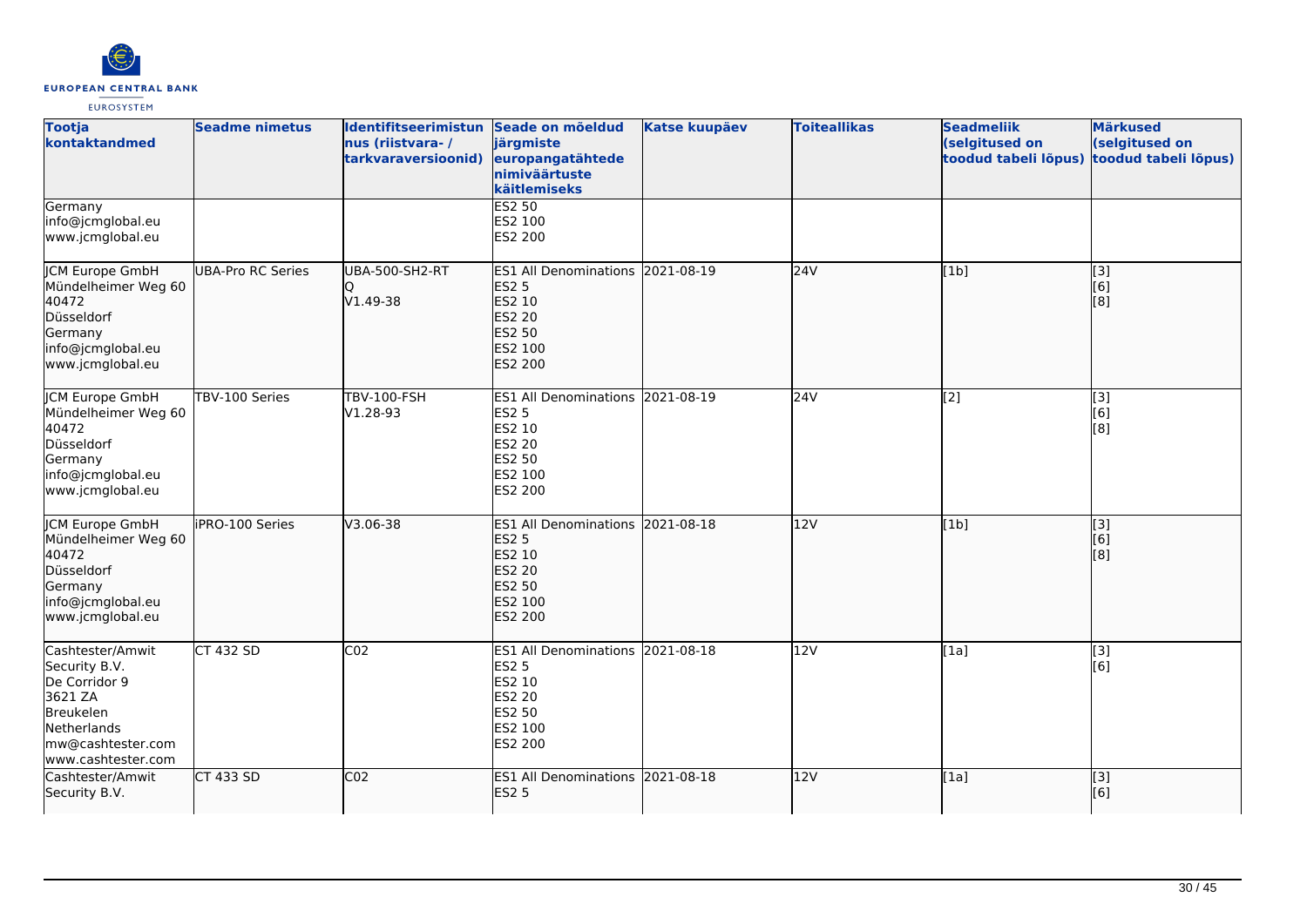

| <b>Tootja</b><br>kontaktandmed                                                                                                | <b>Seadme nimetus</b> | Identifitseerimistun Seade on mõeldud<br>nus (riistvara-/<br>tarkvaraversioonid) | järgmiste<br>europangatähtede<br>nimiväärtuste<br>käitlemiseks                                                | <b>Katse kuupäev</b> | <b>Toiteallikas</b> | <b>Seadmeliik</b><br>(selgitused on<br>toodud tabeli lõpus) | <b>Märkused</b><br>(selgitused on<br>toodud tabeli lõpus)           |
|-------------------------------------------------------------------------------------------------------------------------------|-----------------------|----------------------------------------------------------------------------------|---------------------------------------------------------------------------------------------------------------|----------------------|---------------------|-------------------------------------------------------------|---------------------------------------------------------------------|
| De Corridor 9<br>3621 ZA<br>Breukelen<br>Netherlands<br>mw@cashtester.com<br>www.cashtester.com                               |                       |                                                                                  | <b>ES2 10</b><br>ES2 20<br>ES2 50<br>ES2 100<br>ES2 200                                                       |                      |                     |                                                             |                                                                     |
| <b>JCM Europe GmbH</b><br>Mündelheimer Weg 60<br>40472<br>Düsseldorf<br>Germany<br>info@jcmglobal.eu<br>www.jcmglobal.eu      | <b>DBV-500</b>        | <b>DBV-50x</b><br>V1.54-38                                                       | <b>ES15</b><br>ES1 10<br>ES1 20<br>ES1 50<br><b>ES2 5</b><br>ES2 10<br>ES2 20<br>ES2 50<br>ES2 100<br>ES2 200 | 2021-08-18           | 12V/24V             | [1b]                                                        | [2]<br>$\left[ \begin{matrix} 3 \end{matrix} \right]$<br>[6]<br>[8] |
| JCM Europe GmbH<br>Mündelheimer Weg 60<br>40472<br>Düsseldorf<br>Germany<br>info@jcmglobal.eu<br>www.jcmglobal.eu             | iPRO-SH2-RC           | iPRO-100<br>V3.08-38                                                             | ES1 All Denominations 2021-08-18<br><b>ES2 5</b><br>ES2 10<br><b>ES2 20</b><br>ES2 50<br>ES2 100<br>ES2 200   |                      | 24V                 | [1b]                                                        | $\left[ \begin{matrix} 1 & 3 \end{matrix} \right]$<br>[6]<br>[8]    |
| Giesecke+Devrient<br>Currency Technology<br>GmbH<br>Prinzregentenstraße<br>159<br>81677<br>Munich<br>Germany<br>www.gi-de.com | ProNote 300           | <b>EUR V1.010</b>                                                                | ES1 All Denominations 2021-08-12<br><b>ES2 5</b><br>ES2 10<br><b>ES2 20</b><br>ES2 50<br>ES2 100<br>ES2 200   |                      | 110V, 220V          | $\overline{[2]}$                                            | $\overline{[3]}$<br>[6]                                             |
| GO Europe GmbH<br>Zum Kraftwerk 1<br>45527<br>Hattingen                                                                       | Olympia NC 355        | <b>BJ-219</b><br>V11                                                             | ES1 All Denominations 2021-08-06<br><b>ES2 5</b><br>ES2 10<br><b>ES2 20</b>                                   |                      | DC12 V              | [1a]                                                        | $\vert$ [3]<br>[6]                                                  |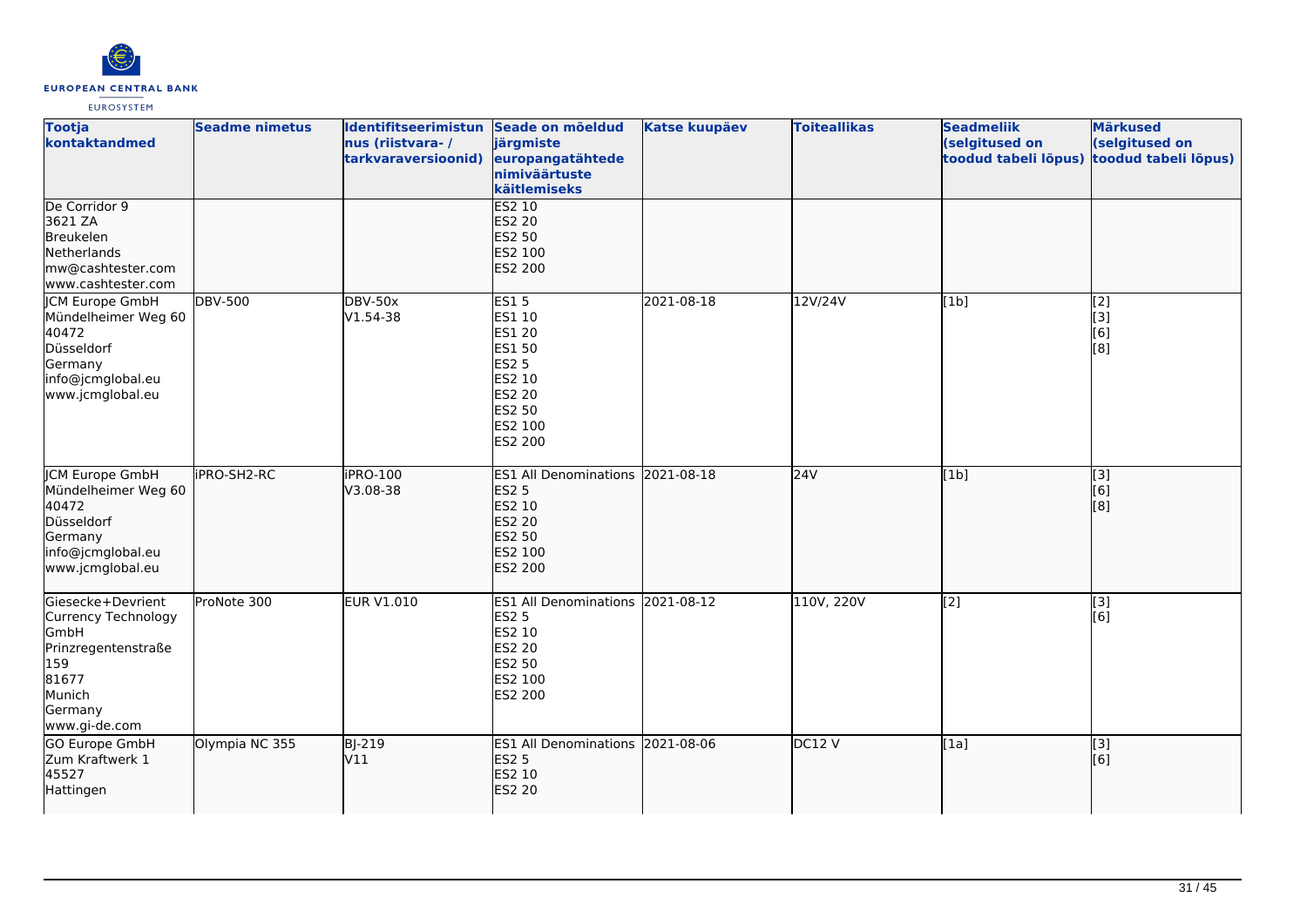

| <b>Tootja</b><br>kontaktandmed                                                                      | <b>Seadme nimetus</b> | Identifitseerimistun Seade on mõeldud<br>nus (riistvara-/<br>tarkvaraversioonid) | järgmiste<br>europangatähtede<br>nimiväärtuste<br>käitlemiseks                                                           | <b>Katse kuupäev</b> | <b>Toiteallikas</b> | <b>Seadmeliik</b><br>(selgitused on<br>toodud tabeli lõpus) | <b>Märkused</b><br>(selgitused on<br>toodud tabeli lõpus) |
|-----------------------------------------------------------------------------------------------------|-----------------------|----------------------------------------------------------------------------------|--------------------------------------------------------------------------------------------------------------------------|----------------------|---------------------|-------------------------------------------------------------|-----------------------------------------------------------|
| Germany<br>Bemd.koenig@go-<br>europe.com<br>www.go-europe.com                                       |                       |                                                                                  | <b>ES2 50</b><br>ES2 100<br><b>ES2 200</b>                                                                               |                      |                     |                                                             |                                                           |
| Arca Technologies srl<br>Via Statale 17<br>10012<br>Bollengo (TO)<br>Italy<br>www.arca.com          | CS1one                | CS1 Ver 1.1<br>EUR_06_00                                                         | <b>ES15</b><br>ES1 10<br>ES1 20<br>ES1 50<br>ES1 200<br><b>ES2 5</b><br>ES2 10<br>ES2 20<br>ES2 50<br>ES2 100<br>ES2 200 | 2021-07-26           | 110V - 220V         | [1a]                                                        | $\begin{bmatrix} 2 \\ 3 \end{bmatrix}$<br>[6]             |
| Arca Technologies srl<br>Via Statale 17<br>10012<br>Bollengo (TO)<br>Italy<br>www.arca.com          | CS1oneT               | CS1 Ver 1.1<br>EUR_06_00                                                         | <b>ES15</b><br>ES1 10<br>ES1 20<br>ES1 50<br>ES1 200<br><b>ES2 5</b><br>ES2 10<br>ES2 20<br>ES2 50<br>ES2 100<br>ES2 200 | 2021-07-26           | 110V - 220V         | [1a]                                                        | [3]<br>[6]                                                |
| Ratiotec GmbH & Co<br>KG<br>Max Keith Strasse 66<br>D-45136<br>Essen<br>Germany<br>www.ratio-tec.de | Smart Protect         | $C-03$                                                                           | ES1 All Denominations 2021-07-26<br><b>ES2 5</b><br>ES2 10<br>ES2 20<br>ES2 50<br>ES2 100<br>ES2 200                     |                      | 12V                 | $\overline{[1a]}$                                           | $\overline{[3]}$<br>[6]<br>[8]                            |
| Ratiotec GmbH & Co<br>KG                                                                            | Smart Protect Plus    | 020                                                                              | ES1 All Denominations 2021-07-26<br><b>ES2 5</b>                                                                         |                      | 12V                 | [1a]                                                        | $\overline{[}$ [3]<br>[6]                                 |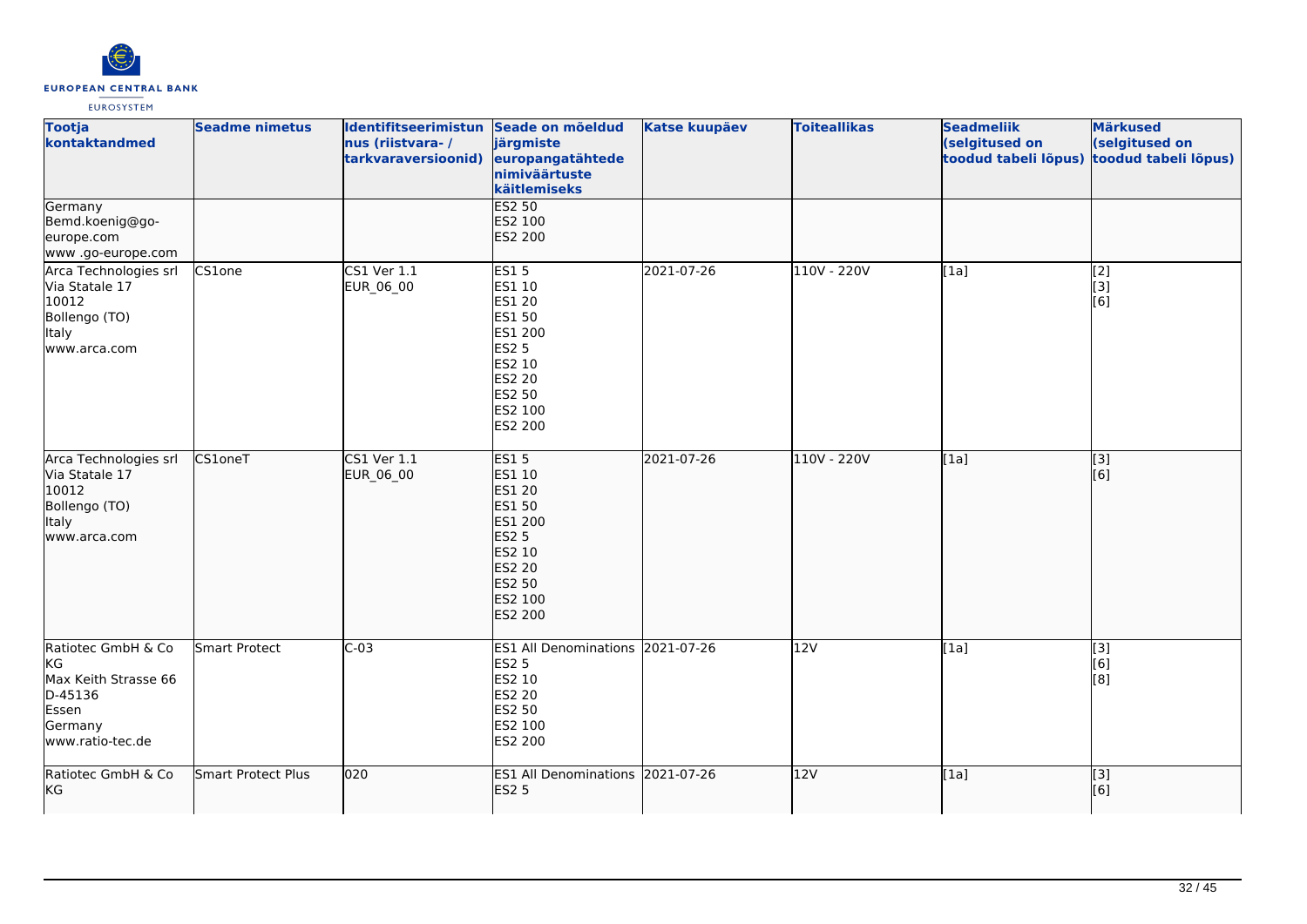

| <b>Tootja</b><br>kontaktandmed                                                                                                                          | <b>Seadme nimetus</b> | Identifitseerimistun Seade on mõeldud<br>nus (riistvara-/<br>tarkvaraversioonid) | järgmiste<br>europangatähtede<br>nimiväärtuste<br>käitlemiseks                                                              | <b>Katse kuupäev</b> | <b>Toiteallikas</b>                                  | <b>Seadmeliik</b><br>(selgitused on<br>toodud tabeli lõpus) | <b>Märkused</b><br>(selgitused on<br>toodud tabeli lõpus) |
|---------------------------------------------------------------------------------------------------------------------------------------------------------|-----------------------|----------------------------------------------------------------------------------|-----------------------------------------------------------------------------------------------------------------------------|----------------------|------------------------------------------------------|-------------------------------------------------------------|-----------------------------------------------------------|
| Max Keith Strasse 66<br>D-45136<br>Essen<br>Germany<br>www.ratio-tec.de                                                                                 |                       |                                                                                  | <b>ES2 10</b><br><b>ES2 20</b><br>ES2 50<br>ES2 100<br>ES2 200                                                              |                      |                                                      |                                                             |                                                           |
| Kisan Electronics Co<br>Ltd<br>273-1 Sungsoo-Dong<br>2GA 3 Dong<br>Sungdong-Gu 133, 831<br>Seoul<br>South Korea<br>yshin21@kisane.com<br>www.kisane.com | NEWTON mini           |                                                                                  | Main: v1.3, Reco: v1.3 ES1 All Denominations 2021-07-22<br><b>ES2 5</b><br>ES2 10<br>ES2 20<br>ES2 50<br>ES2 100<br>ES2 200 |                      | 110-220V                                             | [2]                                                         | [3]<br>[6]                                                |
| CI Tech Components<br>AG<br>Oberburgstrasse 10<br>3400<br>Burgdorf<br>Switzerland<br>info@citech.com<br>www.citech.com                                  | CI Note Line Recycle  | CI Note Line Recycle<br>13-EU-16                                                 | ES1 All Denominations 2021-07-21<br><b>ES2 5</b><br>ES2 10<br>ES2 20<br>ES2 50<br>ES2 100<br>ES2 200                        |                      | other: 24V; 220 V with [1b]<br>external power supply |                                                             | [3]<br>[6]                                                |
| Francopost srl<br>Via Prina 15<br>20154<br>Milano<br><b>Italy</b><br>www.francopost.it                                                                  | 920                   | CIS20D5:ALC<br>02021000                                                          | ES1 All Denominations 2021-07-19<br><b>ES2 5</b><br>ES2 10<br>ES2 20<br>ES2 50<br>ES2 100<br>ES2 200                        |                      | 100V-240V                                            | [2]                                                         | [3]<br>[6]                                                |
| <b>SHENZEN POLYFIT</b><br>TECHNOLOGY Co.Ltd.<br>6/F, Blk Hengtemei,<br>No. 3 Ganli Road,<br>Longgang District<br>518112<br>Shenzhen                     | FMD-920CIS            | CIS20D5:ALC<br>02021000                                                          | <b>ES1 All Denominations 2021-07-19</b><br><b>ES2 5</b><br>ES2 10<br>ES2 20<br><b>ES2 50</b><br>ES2 100<br><b>ES2 200</b>   |                      | 100-240V                                             | [[2]                                                        | [3]<br>[6]                                                |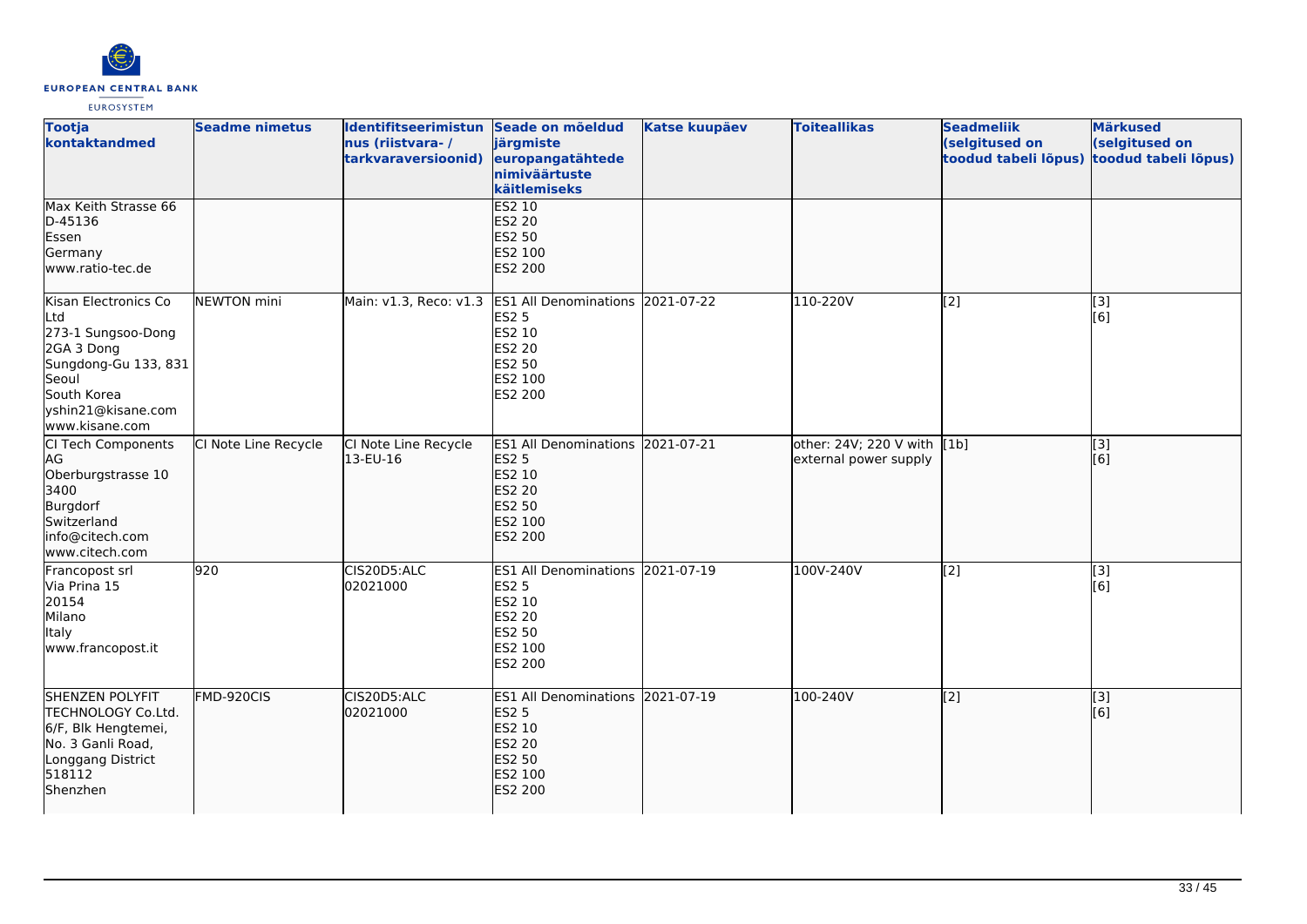

| <b>Tootja</b><br>kontaktandmed                                                                                           | <b>Seadme nimetus</b> | Identifitseerimistun Seade on mõeldud<br>nus (riistvara-/<br>tarkvaraversioonid) | järgmiste<br>europangatähtede<br>nimiväärtuste<br>käitlemiseks                                                                      | <b>Katse kuupäev</b> | <b>Toiteallikas</b> | <b>Seadmeliik</b><br>(selgitused on<br>toodud tabeli lõpus) | Märkused<br>(selgitused on<br>toodud tabeli lõpus) |
|--------------------------------------------------------------------------------------------------------------------------|-----------------------|----------------------------------------------------------------------------------|-------------------------------------------------------------------------------------------------------------------------------------|----------------------|---------------------|-------------------------------------------------------------|----------------------------------------------------|
| China<br>info@futuremoneydete<br>ctor.com<br>http://www.futuremone<br>ydetector.com                                      |                       |                                                                                  |                                                                                                                                     |                      |                     |                                                             |                                                    |
| GO Europe GmbH<br>Zum Kraftwerk 1<br>45527<br>Hattingen<br>Germany<br>Bemd.koenig@go-<br>europe.com<br>www.go-europe.com | Olympia NC 345        | <b>BJ-219</b><br>V11                                                             | ES1 All Denominations 2021-07-14<br><b>ES2 5</b><br>ES2 10<br>ES2 20<br>ES2 50<br>ES2 100<br>ES2 200                                |                      | DC12V               | $\overline{[1a]}$                                           | $\overline{[3]}$<br>[6]                            |
| GO Europe GmbH<br>Zum Kraftwerk 1<br>45527<br>Hattingen<br>Germany<br>Bemd.koenig@go-<br>europe.com<br>www.go-europe.com | Olympia NC 365        | <b>BJ-219</b><br>V11                                                             | ES1 All Denominations 2021-07-14<br><b>ES2 5</b><br>ES2 10<br>ES2 20<br><b>ES2 50</b><br>ES2 100<br><b>ES2 200</b>                  |                      | DC12 V              | [1a]                                                        | $\vert$ [3]<br>[6]                                 |
| Ratiotec GmbH & Co<br>KG<br>Max Keith Strasse 66<br>D-45136<br>Essen<br>Germany<br>www.ratio-tec.de                      | <b>Smart Protect</b>  | $C-02$                                                                           | <b>ES15</b><br>ES1 10<br>ES1 20<br>ES1 50<br>ES1 100<br>ES1 200<br><b>ES2 5</b><br>ES2 10<br>ES2 20<br>ES2 50<br>ES2 100<br>ES2 200 | 2021-07-12           | 12V                 | [1a]                                                        | [2]<br>$\overline{[}3\overline{]}$<br>[6]<br>[8]   |
| Ratiotec GmbH & Co<br>KG<br>Max Keith Strasse 66<br>D-45136                                                              | Rapidcount T 575      | 2.001                                                                            | ES1 All Denominations 2021-07-12<br><b>ES2 5</b><br>ES2 10<br><b>ES2 20</b>                                                         |                      | 220V                | [2]                                                         | [3]<br>[6]                                         |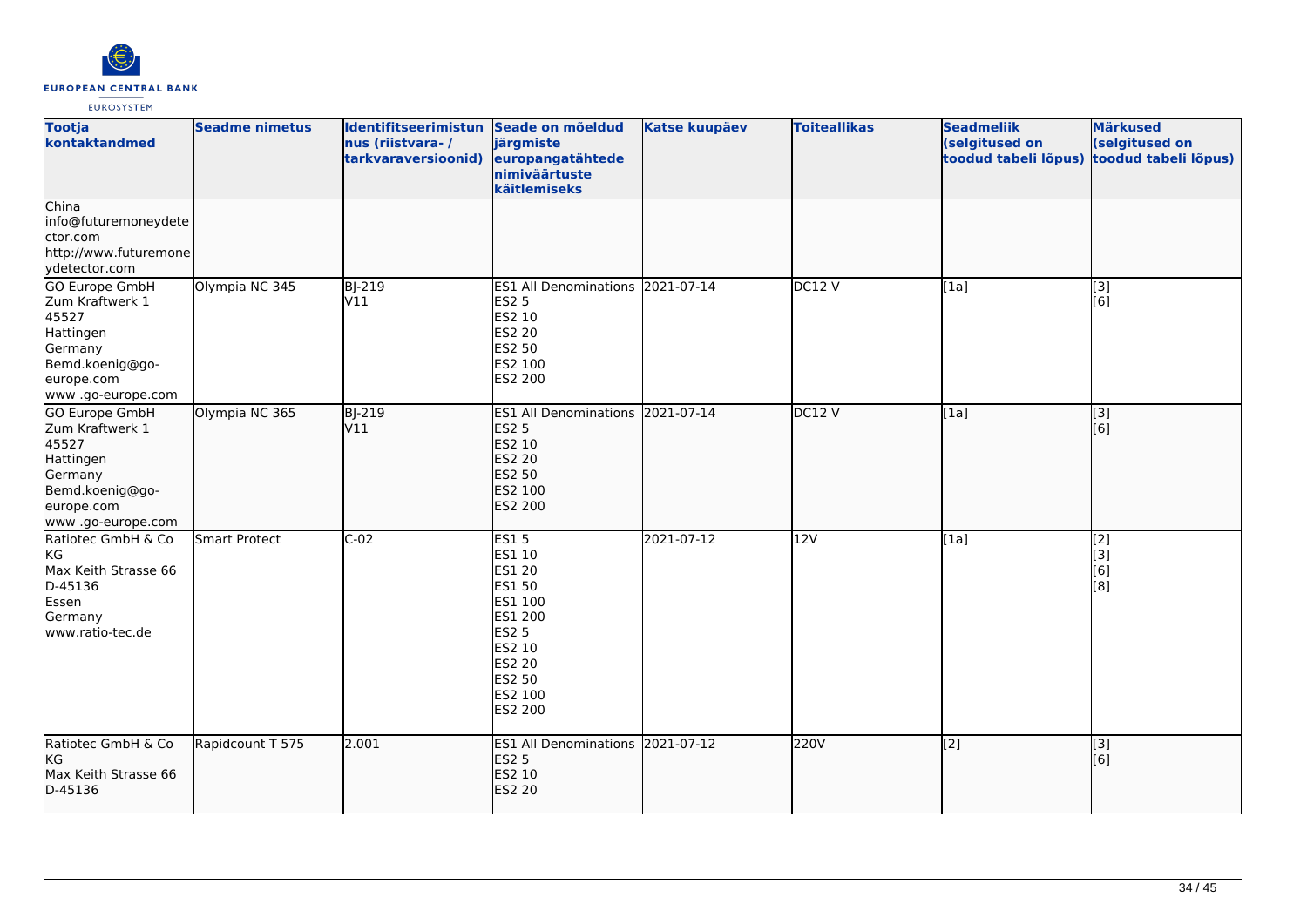

| <b>Tootja</b><br>kontaktandmed                                                                             | <b>Seadme nimetus</b> | Identifitseerimistun Seade on mõeldud<br>nus (riistvara-/<br>tarkvaraversioonid) | järgmiste<br>europangatähtede<br>nimiväärtuste<br>käitlemiseks                                                                             | <b>Katse kuupäev</b> | <b>Toiteallikas</b> | <b>Seadmeliik</b><br>(selgitused on<br>toodud tabeli lõpus) | <b>Märkused</b><br>(selgitused on<br>toodud tabeli lõpus) |
|------------------------------------------------------------------------------------------------------------|-----------------------|----------------------------------------------------------------------------------|--------------------------------------------------------------------------------------------------------------------------------------------|----------------------|---------------------|-------------------------------------------------------------|-----------------------------------------------------------|
| Essen<br>Germany<br>www.ratio-tec.de                                                                       |                       |                                                                                  | <b>ES2 50</b><br>ES2 100<br>ES2 200                                                                                                        |                      |                     |                                                             |                                                           |
| Ratiotec GmbH & Co<br>KG<br>Max Keith Strasse 66<br>D-45136<br>Essen<br>Germany<br>www.ratio-tec.de        | Rapidcount X 400      | 1.4.0.4                                                                          | ES1 All Denominations 2021-07-12<br><b>ES2 5</b><br>ES2 10<br>ES2 20<br>ES2 50<br>ES2 100<br>ES2 200                                       |                      | 220V                | [2]                                                         | [3]<br>[6]                                                |
| Ratiotec GmbH & Co<br><b>KG</b><br>Max Keith Strasse 66<br>D-45136<br>Essen<br>Germany<br>www.ratio-tec.de | Smart Protect Plus    | $\overline{016}$                                                                 | <b>ES15</b><br>ES1 10<br>ES1 20<br>ES1 50<br>ES1 100<br>ES1 200<br><b>ES2 5</b><br>ES2 10<br>ES2 20<br>ES2 50<br>ES2 100<br><b>ES2 200</b> | 2021-07-12           | 12V                 | [1a]                                                        | $\overline{[2]}$<br><u>[iз</u><br>[6]                     |
| Gunnebo Cash<br><b>Automation AB</b><br>Stora Åvägen 1<br>SE-436 34<br>Askim<br>Sweden<br>www.gunnebo.com  | NV4                   | <b>EUR 3.7</b>                                                                   | ES1 All Denominations 2021-07-08<br><b>ES2 5</b><br>ES2 10<br>ES2 20<br>ES2 50<br>ES2 100<br>ES2 200                                       |                      | 24VDC               | [1b]                                                        | [3]<br>[6]                                                |
| Azkoyen S.A.<br>Adva San Silvestre S/N<br>31550<br>Peralta Navarra<br>Spain                                | <b>POS 1500 EU</b>    | $V$ 5.7                                                                          | ES1 All Denominations 2021-06-25<br><b>ES2 5</b><br>ES2 10<br>ES2 20<br><b>ES2 50</b>                                                      |                      | Mains, 220V         | [1a]                                                        | $\overline{[3]}$                                          |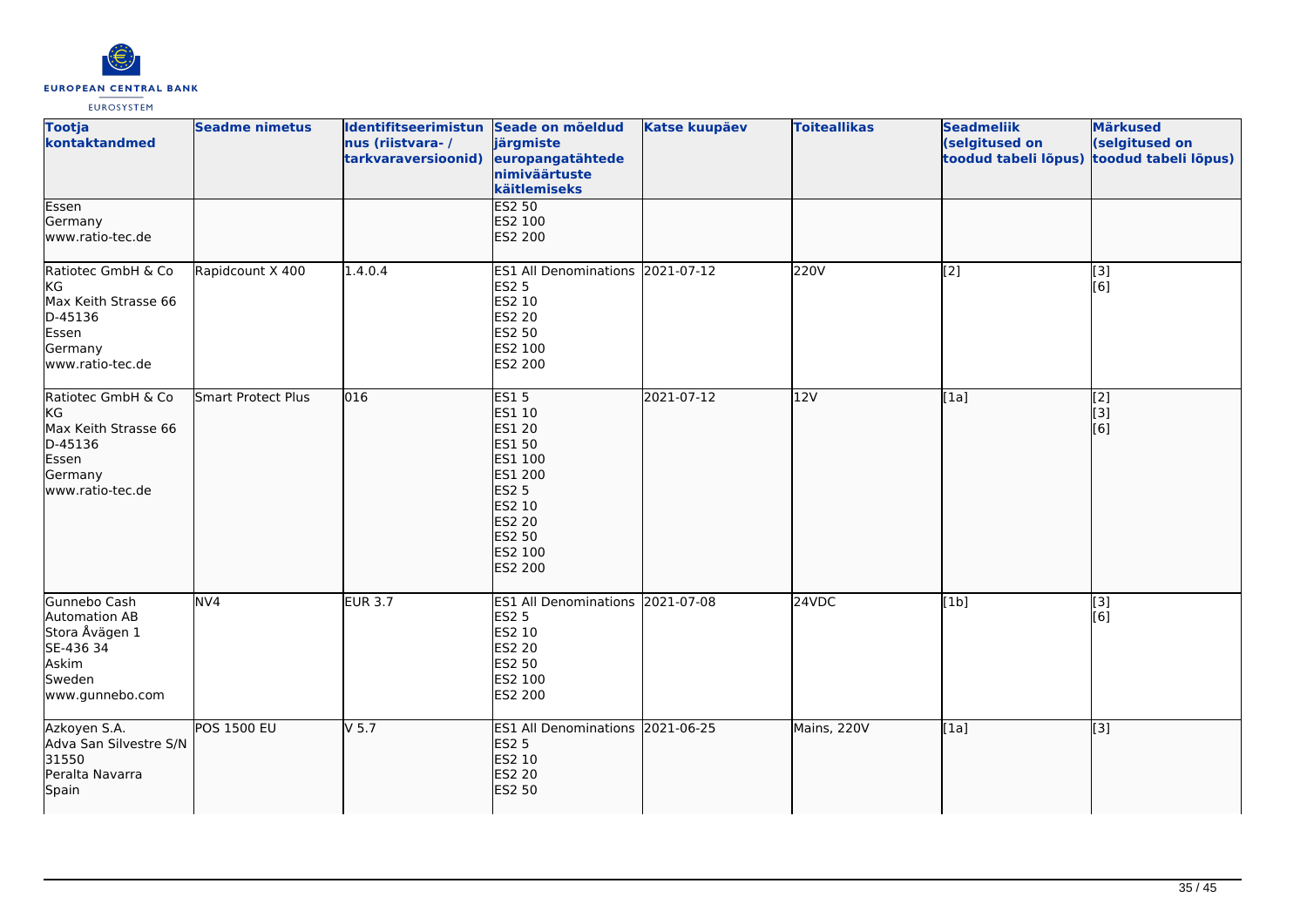

| <b>Tootja</b><br>kontaktandmed                                                                                                     | <b>Seadme nimetus</b> | Identifitseerimistun Seade on mõeldud<br>nus (riistvara-/<br>tarkvaraversioonid) | järgmiste<br>europangatähtede<br>nimiväärtuste<br>käitlemiseks                                              | <b>Katse kuupäev</b> | <b>Toiteallikas</b> | <b>Seadmeliik</b><br>(selgitused on<br>toodud tabeli lõpus) | <b>Märkused</b><br>(selgitused on<br>toodud tabeli lõpus) |
|------------------------------------------------------------------------------------------------------------------------------------|-----------------------|----------------------------------------------------------------------------------|-------------------------------------------------------------------------------------------------------------|----------------------|---------------------|-------------------------------------------------------------|-----------------------------------------------------------|
| www.azkoyen.com                                                                                                                    |                       |                                                                                  | <b>ES2 100</b><br>ES2 200                                                                                   |                      |                     |                                                             |                                                           |
| Azkoyen S.A.<br>Adva San Silvestre S/N<br>31550<br>Peralta Navarra<br>Spain<br>www.azkoyen.com                                     | <b>POS 1000 EU</b>    | V <sub>15.5</sub>                                                                | ES1 All Denominations 2021-06-24<br><b>ES2 5</b><br>ES2 10<br><b>ES2 20</b><br>ES2 50<br>ES2 100<br>ES2 200 |                      | Mains, 220V         | [1a]                                                        | [3]                                                       |
| Iternet-European<br>Distribution<br>Via S. Merli 64/66<br>29122<br>Piacenza<br>Italy<br>www.iternet-<br>securitysystems.com        | HolenBecky HT 2800    | C <sub>41</sub>                                                                  | <b>ES1 All Denominations</b><br><b>ES2 5</b><br>ES2 10<br>ES2 20<br>ES2 50<br>ES2 100<br>ES2 200            | 2021-06-10           | Mains - 220V        | [[2]                                                        | [3]<br>[6]                                                |
| Iternet-European<br>Distribution<br>Via S. Merli 64/66<br>29122<br>Piacenza<br><b>Italy</b><br>www.iternet-<br>securitysystems.com | Holenburg HT-2320     | C41                                                                              | ES1 All Denominations 2021-06-10<br><b>ES2 5</b><br>ES2 10<br>ES2 20<br>ES2 50<br>ES2 100<br>ES2 200        |                      | Other: 100-240V     | [2]                                                         | [3]<br>[6]                                                |
| Iternet-European<br>Distribution<br>Via S. Merli 64/66<br>29122<br>Piacenza<br>Italy<br>www.iternet-<br>securitysystems.com        | Holenburg HT-6600     | C41                                                                              | ES1 All Denominations 2021-06-10<br><b>ES2 5</b><br>ES2 10<br>ES2 20<br>ES2 50<br>ES2 100<br><b>ES2 200</b> |                      | 220V                | $\sqrt{2}$                                                  | [3]<br>[6]                                                |
| JCM Europe GmbH<br>Mündelheimer Weg 60<br>40472                                                                                    | <b>EBA-40</b>         | EBA-4x<br>V1.55-38                                                               | ES1 All Denominations 2021-05-28<br><b>ES2 5</b><br>ES2 10                                                  |                      | Other: 12V/24V      | [1b]                                                        | [3]<br>[6]<br>[8]                                         |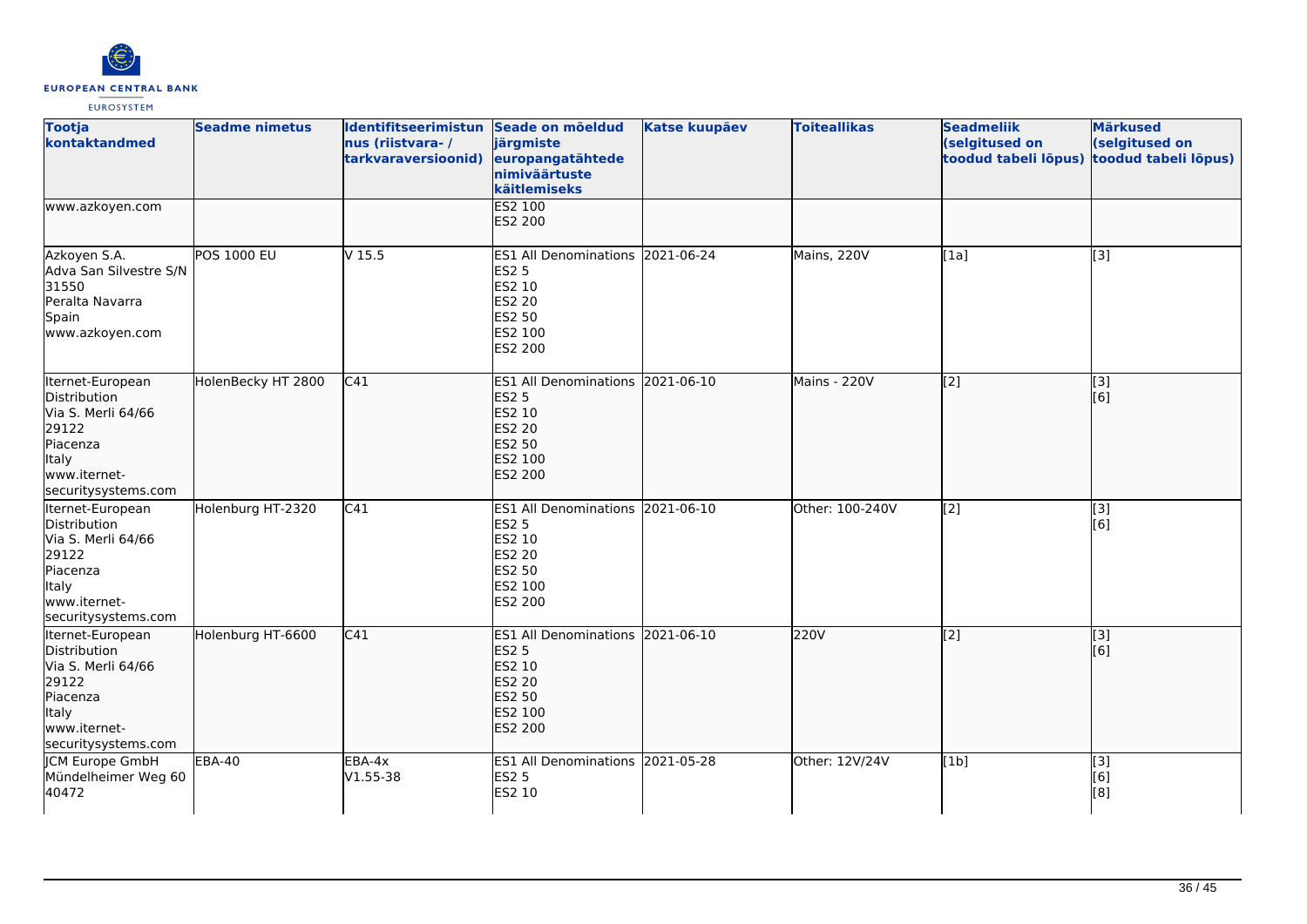

| <b>Tootja</b><br>kontaktandmed                                                                                    | <b>Seadme nimetus</b> | Identifitseerimistun Seade on mõeldud<br>nus (riistvara-/<br>tarkvaraversioonid) | järgmiste<br>europangatähtede<br>nimiväärtuste<br>käitlemiseks                                                            | <b>Katse kuupäev</b> | <b>Toiteallikas</b> | <b>Seadmeliik</b><br>(selgitused on<br>toodud tabeli lõpus) | <b>Märkused</b><br>(selgitused on<br>toodud tabeli lõpus) |
|-------------------------------------------------------------------------------------------------------------------|-----------------------|----------------------------------------------------------------------------------|---------------------------------------------------------------------------------------------------------------------------|----------------------|---------------------|-------------------------------------------------------------|-----------------------------------------------------------|
| Düsseldorf<br>Germany<br>info@jcmglobal.eu<br>www.jcmglobal.eu                                                    |                       |                                                                                  | <b>ES2 20</b><br>ES2 50<br>ES2 100<br>ES2 200                                                                             |                      |                     |                                                             |                                                           |
| <b>Buic VIP srl</b><br>Via Marconi 11<br>20080<br>Vermezzo (MI)<br>Italy<br>info@buicvip.it<br>www.buicvip.it     | CD330                 | 329                                                                              | ES1 All Denominations 2021-05-20<br><b>ES2 5</b><br>ES2 10<br>ES2 20<br><b>ES2 50</b><br>ES2 100<br><b>ES2 200</b>        |                      | Mains - 110V - 220V | [1a]                                                        | [3]<br>[6]                                                |
| Buic VIP srl<br>Via Marconi 11<br>20080<br>Vermezzo (MI)<br>Italy<br>info@buicvip.it<br>www.buicvip.it            | CD350                 | 329                                                                              | ES1 All Denominations 2021-05-20<br><b>ES2 5</b><br>ES2 10<br><b>ES2 20</b><br>ES2 50<br>ES2 100<br>ES2 200               |                      | Mains - 110V - 220V | [1a]                                                        | [3]<br>[6]                                                |
| <b>HBW Cash Solutions</b><br>GmbH<br>lurastrasse 1<br>73119<br>Zell<br>Germany<br>Info@hbw-cs.de<br>www.hbw-cs.de | <b>BT 500</b>         | 329                                                                              | ES1 All Denominations 2021-05-20<br><b>ES2 5</b><br>ES2 10<br><b>ES2 20</b><br><b>ES2 50</b><br>ES2 100<br><b>ES2 200</b> |                      | 220V                | [1a]                                                        | $\left[ \begin{matrix} 1 & 3 \end{matrix} \right]$<br>[6] |
| <b>HBW Cash Solutions</b><br>GmbH<br>Jurastrasse 1<br>73119<br>Zell<br>Germany<br>Info@hbw-cs.de<br>www.hbw-cs.de | <b>BT 600</b>         | 329                                                                              | ES1 All Denominations 2021-05-20<br><b>ES2 5</b><br>ES2 10<br><b>ES2 20</b><br>ES2 50<br>ES2 100<br>ES2 200               |                      | 220V                | [1a]                                                        | [3]<br>[6]                                                |
| Shenzhen Easycount                                                                                                | EC330                 | 329                                                                              | ES1 All Denominations 2021-05-20                                                                                          |                      | Mains, 110V, 220V   | [1a]                                                        | [3]                                                       |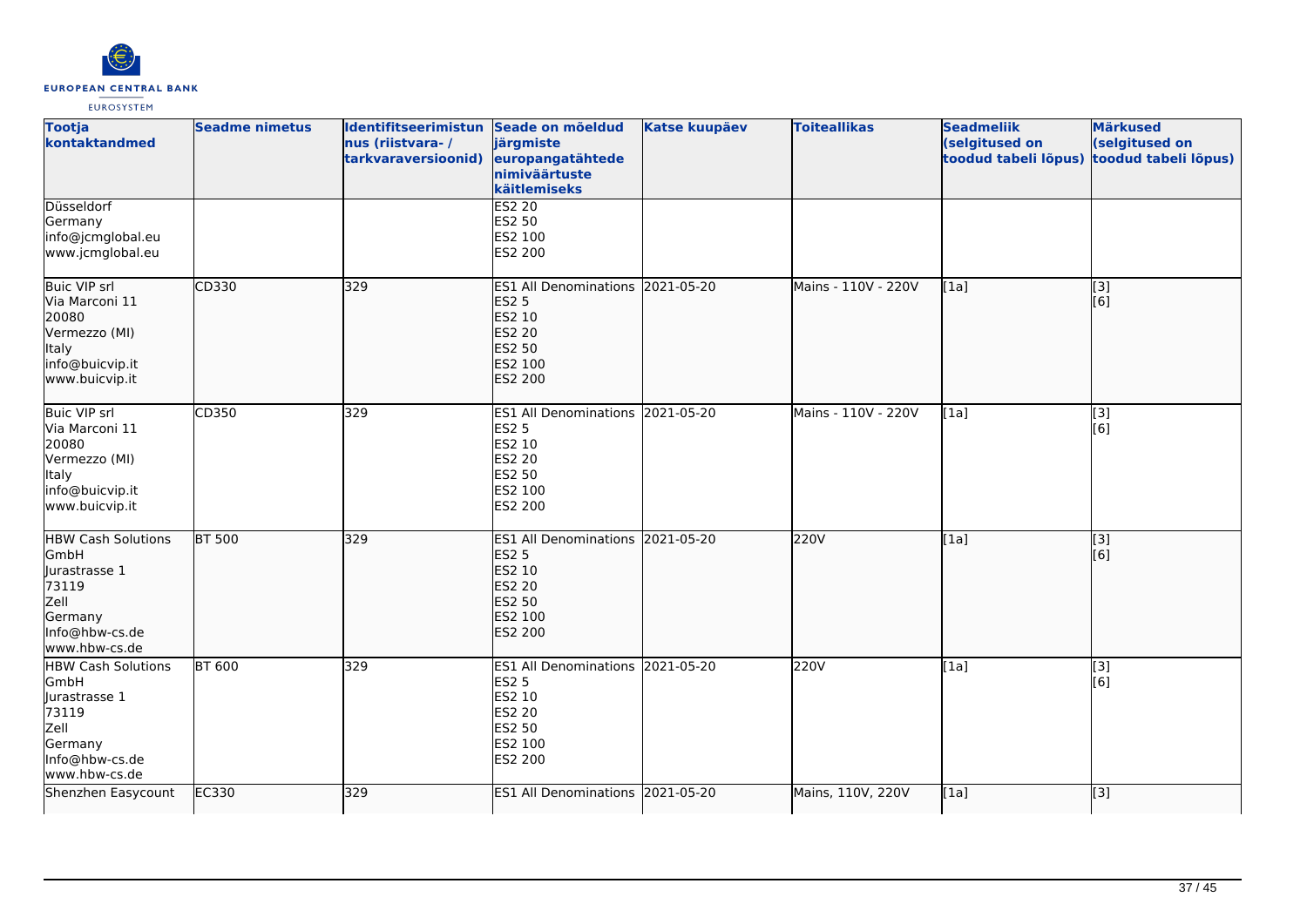

| <b>Tootja</b><br>kontaktandmed                                                                                                                                                                                  | <b>Seadme nimetus</b> | Identifitseerimistun Seade on mõeldud<br>nus (riistvara-/<br>tarkvaraversioonid) | järgmiste<br>europangatähtede<br>nimiväärtuste<br>käitlemiseks                                                     | <b>Katse kuupäev</b> | <b>Toiteallikas</b>            | <b>Seadmeliik</b><br>(selgitused on<br>toodud tabeli lõpus) | <b>Märkused</b><br>(selgitused on<br>toodud tabeli lõpus) |
|-----------------------------------------------------------------------------------------------------------------------------------------------------------------------------------------------------------------|-----------------------|----------------------------------------------------------------------------------|--------------------------------------------------------------------------------------------------------------------|----------------------|--------------------------------|-------------------------------------------------------------|-----------------------------------------------------------|
| Technology Co., Ltd.<br>Building A2, YiFang<br>Huigu Technology Park<br>LingNan Road, Tanxia<br>Town<br>523729<br>Dongguan<br>China<br>sales@easycount.com.<br>lcn<br>www.easycount.com.c                       |                       |                                                                                  | ES2 <sub>5</sub><br>ES2 10<br><b>ES2 20</b><br><b>ES2 50</b><br>ES2 100<br><b>ES2 200</b>                          |                      |                                |                                                             | [6]                                                       |
| Shenzhen Easycount<br>Technology Co., Ltd.<br>Building A2, YiFang<br>Huigu Technology Park<br>LingNan Road, Tanxia<br>Town<br>523729<br>Dongguan<br>China<br>sales@easycount.com.<br>cn<br>www.easycount.com.c  | <b>EC350</b>          | 329                                                                              | ES1 All Denominations 2021-05-20<br><b>ES2 5</b><br>ES2 10<br>ES2 20<br>ES2 50<br>ES2 100<br>ES2 200               |                      | Mains, 110V, 220V              | [1a]                                                        | $[3]$<br>[6]                                              |
| Shenzhen Easycount<br>Technology Co., Ltd.<br>Building A2, YiFang<br>Huigu Technology Park<br>LingNan Road, Tanxia<br>Town<br>523729<br>Dongguan<br>China<br>sales@easycount.com.<br>lcn<br>www.easycount.com.c | <b>EC500</b>          | 329                                                                              | ES1 All Denominations 2021-05-20<br><b>ES2 5</b><br>ES2 10<br><b>ES2 20</b><br>ES2 50<br>ES2 100<br><b>ES2 200</b> |                      | 220V - Rechargeable<br>battery | [1a]                                                        | $\overline{[}3]$<br>[6]                                   |
| Shenzhen Easycount                                                                                                                                                                                              | EC580                 | 329                                                                              | ES1 All Denominations 2021-05-20                                                                                   |                      | 220V - Rechargeable            | [1a]                                                        | [3]                                                       |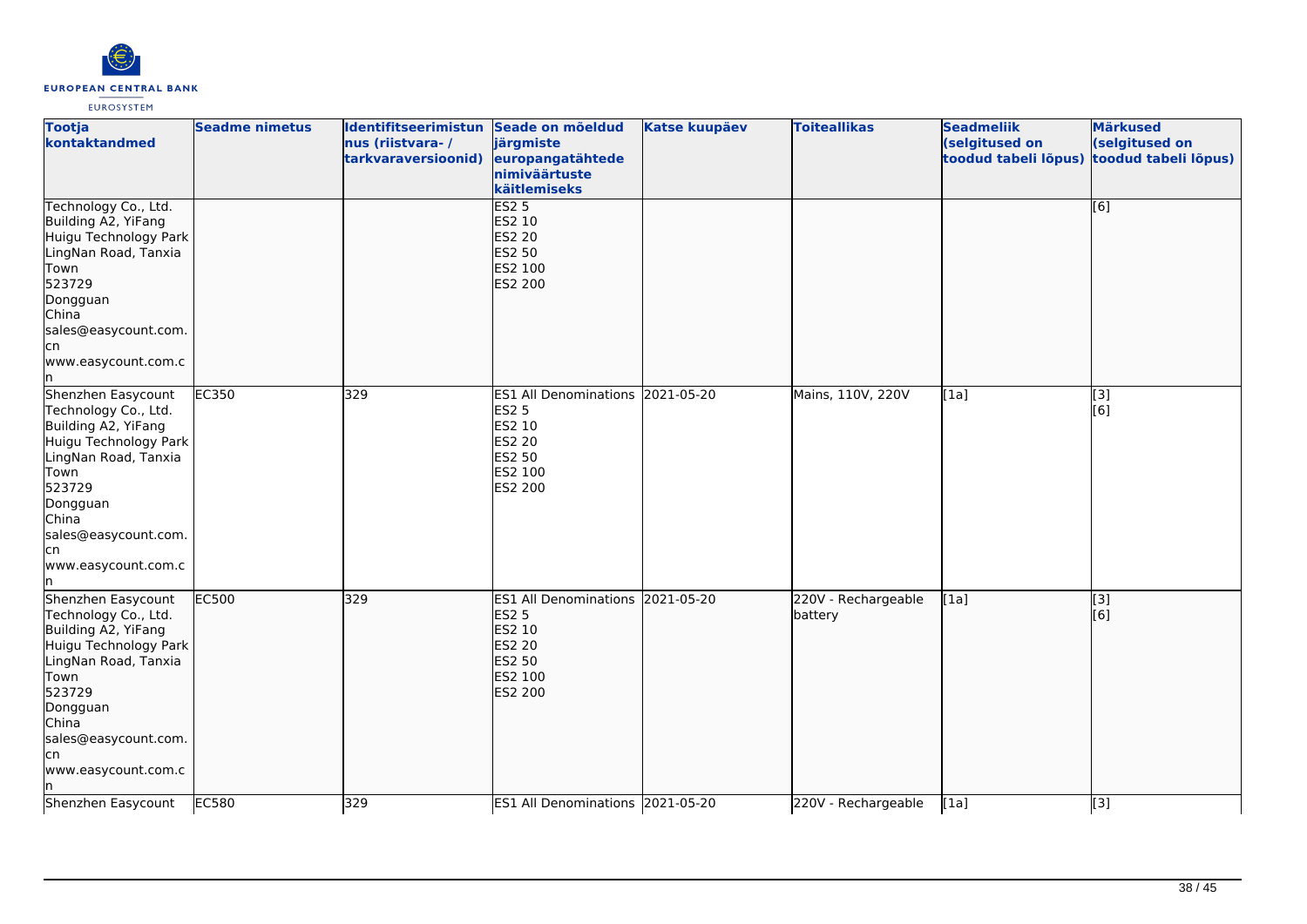

| <b>Tootja</b><br>kontaktandmed                                                                                                                                                                                         | <b>Seadme nimetus</b> | Identifitseerimistun Seade on mõeldud<br>nus (riistvara-/<br>tarkvaraversioonid) | järgmiste<br>europangatähtede<br>nimiväärtuste<br>käitlemiseks                                       | <b>Katse kuupäev</b> | <b>Toiteallikas</b>            | <b>Seadmeliik</b><br>(selgitused on<br>toodud tabeli lõpus) | <b>Märkused</b><br>(selgitused on<br>toodud tabeli lõpus) |
|------------------------------------------------------------------------------------------------------------------------------------------------------------------------------------------------------------------------|-----------------------|----------------------------------------------------------------------------------|------------------------------------------------------------------------------------------------------|----------------------|--------------------------------|-------------------------------------------------------------|-----------------------------------------------------------|
| Technology Co., Ltd.<br>Building A2, YiFang<br>Huigu Technology Park<br>LingNan Road, Tanxia<br>Town<br>523729<br>Dongguan<br>China<br>sales@easycount.com.<br>lcn<br>www.easycount.com.c<br>In.                       |                       |                                                                                  | ES2 <sub>5</sub><br>ES2 10<br>ES2 20<br>ES2 50<br>ES2 100<br>ES2 200                                 |                      | battery                        |                                                             | [6]                                                       |
| Shenzhen Easycount<br>Technology Co., Ltd.<br>Building A2, YiFang<br>Huigu Technology Park<br>LingNan Road, Tanxia<br>Town<br>523729<br>Dongguan<br>China<br>sales@easycount.com.<br>lcn<br>www.easycount.com.c<br>In. | <b>EC 1800</b>        | $\overline{1.9}$                                                                 | ES1 All Denominations 2021-05-20<br><b>ES2 5</b><br>ES2 10<br>ES2 20<br>ES2 50<br>ES2 100<br>ES2 200 |                      | Mains, 110V, 220V              | $\overline{[2]}$                                            | $\overline{[}3]$<br>[6]                                   |
| Sourxing Ltd<br>G1, 13/F, World Tech<br>Centre<br>95 How Ming Street<br>Kwun Tong<br>Kowloon<br>Hong Kong<br>China<br>info@sourxing.com<br>www.sourxing.com                                                            | SX530                 | 329                                                                              | ES1 All Denominations 2021-05-20<br><b>ES2 5</b><br>ES2 10<br>ES2 20<br>ES2 50<br>ES2 100<br>ES2 200 |                      | 220V - rechargeable<br>battery | [1a]                                                        | $\overline{[}3]$<br>[6]                                   |
| <b>HBW Cash Solutions</b><br>GmbH<br>Jurastrasse 1<br>73119                                                                                                                                                            | <b>BT 700</b>         | 329                                                                              | ES1 All Denominations 2021-05-20<br><b>ES2 5</b><br>ES2 10<br>ES2 20                                 |                      | 220V                           | [1a]                                                        | [3]<br>[6]                                                |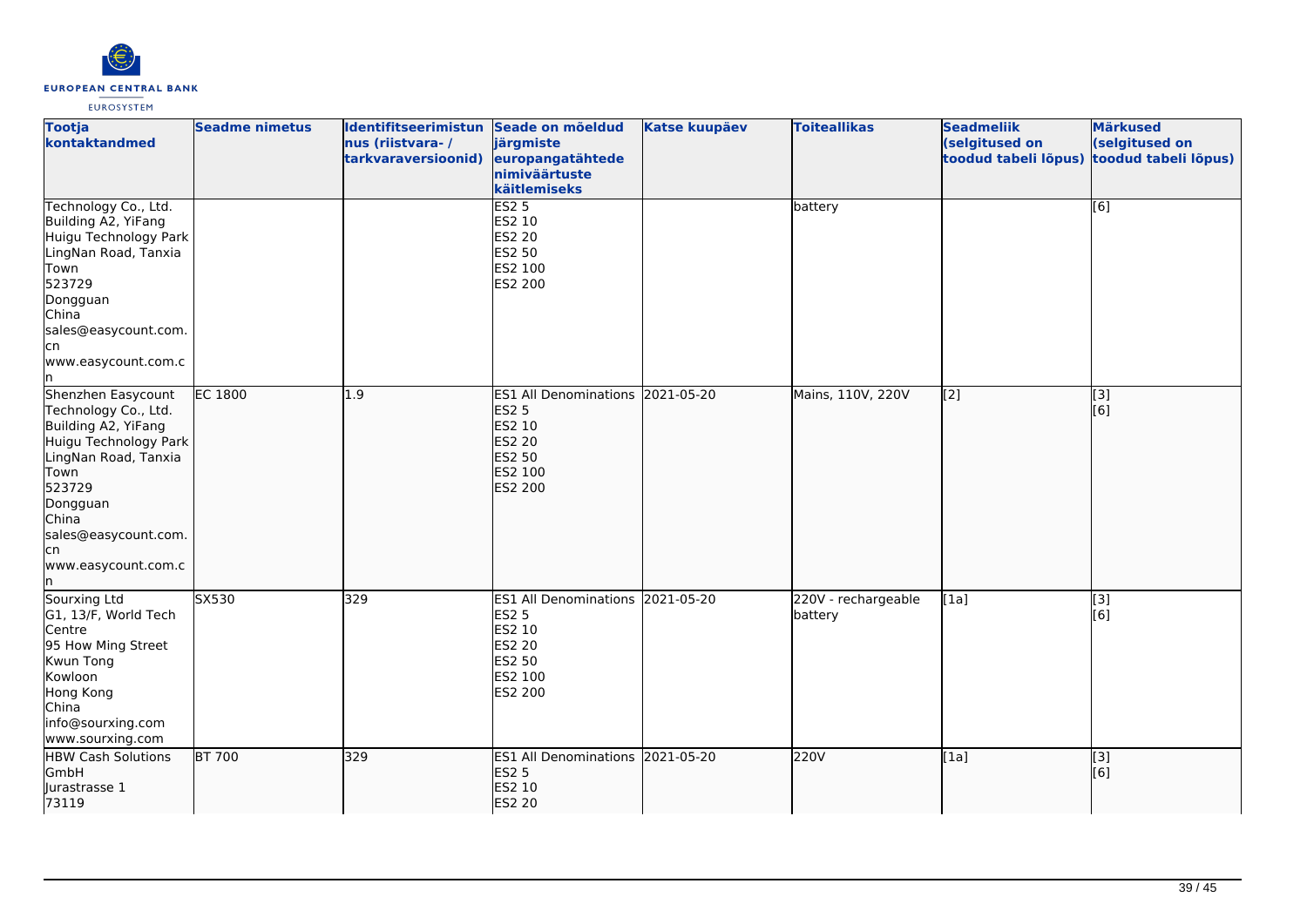

| <b>Tootja</b><br>kontaktandmed                                                                                                                                                                                         | <b>Seadme nimetus</b> | Identifitseerimistun Seade on mõeldud<br>nus (riistvara-/<br>tarkvaraversioonid) | järgmiste<br>europangatähtede<br>nimiväärtuste<br>käitlemiseks                                                 | <b>Katse kuupäev</b> | <b>Toiteallikas</b>            | <b>Seadmeliik</b><br>(selgitused on<br>toodud tabeli lõpus) | <b>Märkused</b><br>(selgitused on<br>toodud tabeli lõpus) |
|------------------------------------------------------------------------------------------------------------------------------------------------------------------------------------------------------------------------|-----------------------|----------------------------------------------------------------------------------|----------------------------------------------------------------------------------------------------------------|----------------------|--------------------------------|-------------------------------------------------------------|-----------------------------------------------------------|
| Zell<br>Germany<br>Info@hbw-cs.de<br>www.hbw-cs.de                                                                                                                                                                     |                       |                                                                                  | <b>ES2 50</b><br>ES2 100<br><b>ES2 200</b>                                                                     |                      |                                |                                                             |                                                           |
| Sourxing Ltd<br>G1, 13/F, World Tech<br>Centre<br>95 How Ming Street<br>Kwun Tong<br>Kowloon<br>Hong Kong<br>China<br>info@sourxing.com<br>www.sourxing.com                                                            | SX333                 | 329                                                                              | <b>ES1 All Denominations</b><br><b>ES2 5</b><br>ES2 10<br><b>ES2 20</b><br><b>ES2 50</b><br>ES2 100<br>ES2 200 | 2021-05-20           | Mains - 110V - 220v            | [1a]                                                        | [3]<br>[6]                                                |
| Sourxing Ltd<br>G1, 13/F, World Tech<br>Centre<br>95 How Ming Street<br>Kwun Tong<br>Kowloon<br>Hong Kong<br>China<br>info@sourxing.com<br>www.sourxing.com                                                            | SX580                 | 329                                                                              | <b>ES1 All Denominations</b><br><b>ES2 5</b><br>ES2 10<br><b>ES2 20</b><br>ES2 50<br>ES2 100<br><b>ES2 200</b> | 2021-05-20           | 220V - rechargeable<br>battery | [[1a]                                                       | $\overline{[3]}$<br>[6]                                   |
| Shenzhen Easycount<br>Technology Co., Ltd.<br>Building A2, YiFang<br>Huigu Technology Park<br>LingNan Road, Tanxia<br>Town<br>523729<br>Dongguan<br>China<br>sales@easycount.com.<br>lcn<br>www.easycount.com.c<br>ln. | <b>EC600</b>          | 329                                                                              | <b>ES1 All Denominations</b><br><b>ES2 5</b><br>ES2 10<br>ES2 20<br>ES2 50<br>ES2 100<br>ES2 200               | 2021-05-20           | Mains, 110V, 220V              | [1a]                                                        | [3]<br>[6]                                                |
| POSIFLEX NORESTE SL                                                                                                                                                                                                    | Mustek D8             | 329                                                                              | <b>ES1 All Denominations</b>                                                                                   | 2021-05-20           | 220V                           | [1a]                                                        | [3]                                                       |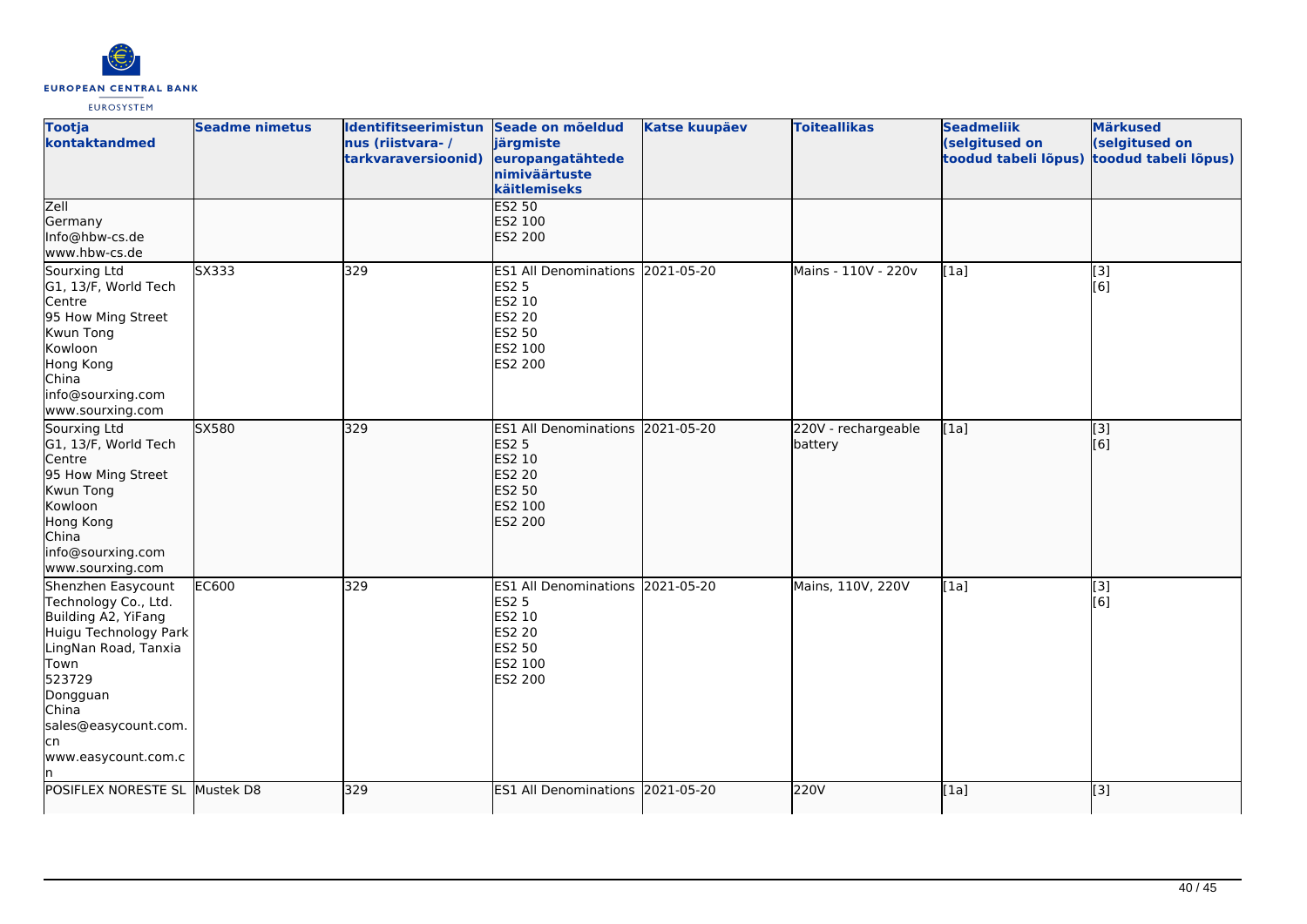

| <b>Tootja</b><br>kontaktandmed                                                                                            | <b>Seadme nimetus</b> | Identifitseerimistun Seade on mõeldud<br>nus (riistvara-/<br>tarkvaraversioonid) | järgmiste<br>europangatähtede<br>nimiväärtuste<br>käitlemiseks                                                            | <b>Katse kuupäev</b> | <b>Toiteallikas</b>            | <b>Seadmeliik</b><br>(selgitused on<br>toodud tabeli lõpus) | <b>Märkused</b><br>(selgitused on<br>toodud tabeli lõpus) |
|---------------------------------------------------------------------------------------------------------------------------|-----------------------|----------------------------------------------------------------------------------|---------------------------------------------------------------------------------------------------------------------------|----------------------|--------------------------------|-------------------------------------------------------------|-----------------------------------------------------------|
| C/ Entenza, 202<br>08029<br>Barcelona<br>Spain<br>compras@posiflex.es<br>www.posiflex.es                                  |                       |                                                                                  | ES2 <sub>5</sub><br>ES2 10<br>ES2 20<br>ES2 50<br>ES2 100<br>ES2 200                                                      |                      |                                |                                                             | [6]                                                       |
| <b>HBW Cash Solutions</b><br>GmbH<br>Jurastrasse 1<br>73119<br>Zell<br>Germany<br>Info@hbw-cs.de<br>www.hbw-cs.de         | VC 4040               | 1.9                                                                              | ES1 All Denominations 2021-05-20<br><b>ES2 5</b><br>ES2 10<br><b>ES2 20</b><br>ES2 50<br>ES2 100<br>ES2 200               |                      | Mains - 110V - 220V            | [2]                                                         | [3]<br>[6]                                                |
| POSIFLEX NORESTE SL<br>C/ Entenza, 202<br>08029<br>Barcelona<br>Spain<br>compras@posiflex.es<br>www.posiflex.es           | Mustek C1800          | 1.9                                                                              | ES1 All Denominations 2021-05-20<br><b>ES2 5</b><br>ES2 10<br><b>ES2 20</b><br><b>ES2 50</b><br>ES2 100<br><b>ES2 200</b> |                      | Mains-110V-220V                | $\overline{[2]}$                                            | [3]<br>[6]                                                |
| POSIFLEX NORESTE SL Mustek D9<br>C/ Entenza, 202<br>08029<br>Barcelona<br>Spain<br>compras@posiflex.es<br>www.posiflex.es |                       | 329                                                                              | ES1 All Denominations 2021-05-20<br><b>ES2 5</b><br>ES2 10<br>ES2 20<br>ES2 50<br>ES2 100<br>ES2 200                      |                      | 220V                           | [1a]                                                        | [3]<br>[6]                                                |
| Francopost srl<br>Via Prina 15<br>20154<br>Milano<br>Italy<br>www.francopost.it                                           | <b>SPEEDY UV</b>      | 329                                                                              | ES1 All Denominations 2021-05-20<br><b>ES2 5</b><br>ES2 10<br><b>ES2 20</b><br><b>ES2 50</b><br>ES2 100<br><b>ES2 200</b> |                      | 220V - Rechargeable<br>battery | [1a]                                                        | [3]<br>[6]                                                |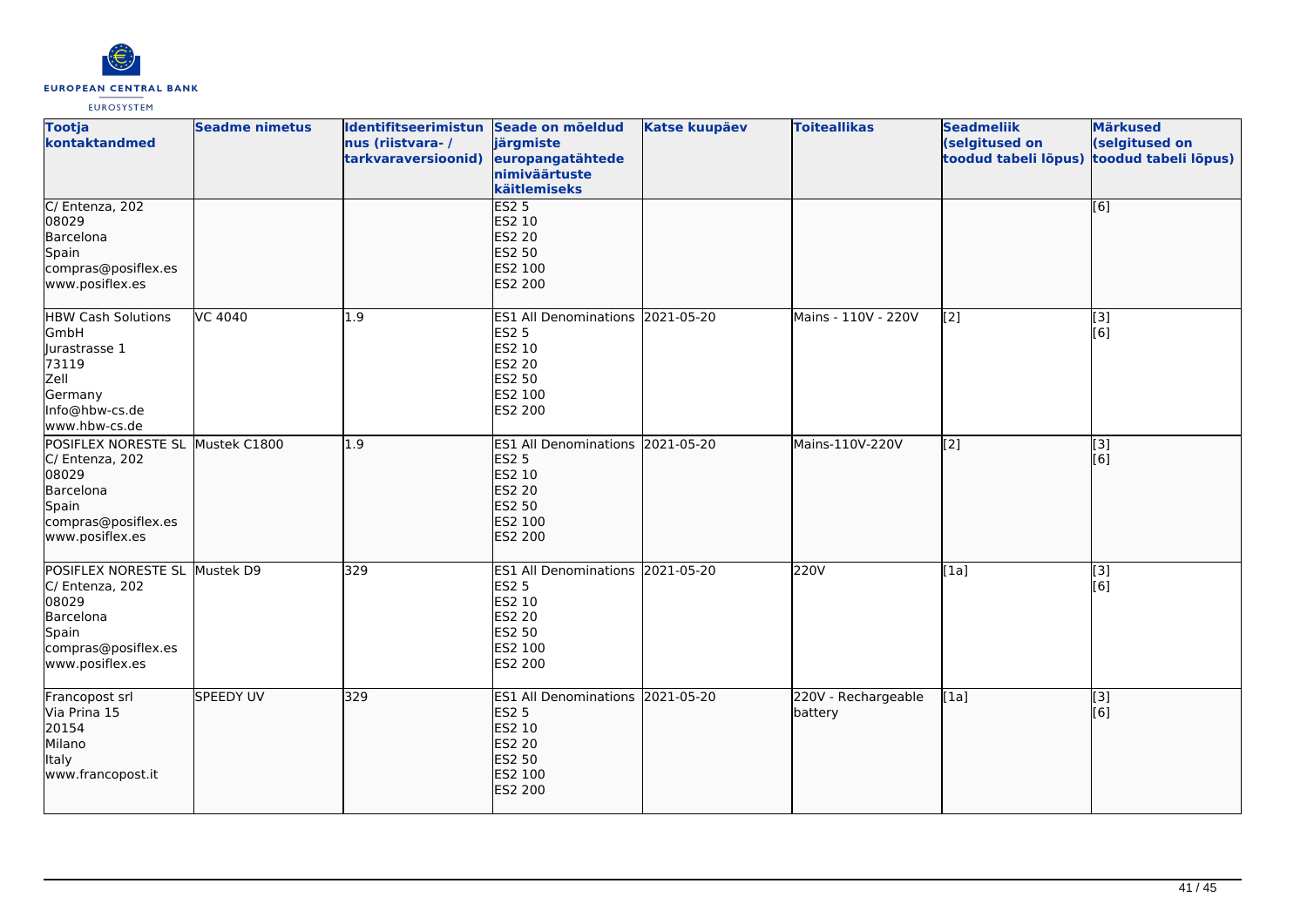

| <b>Tootja</b><br>kontaktandmed                                                                                                                             | <b>Seadme nimetus</b>             | Identifitseerimistun Seade on mõeldud<br>nus (riistvara-/<br>tarkvaraversioonid) | järgmiste<br>europangatähtede<br>nimiväärtuste<br>käitlemiseks                                                            | <b>Katse kuupäev</b> | <b>Toiteallikas</b>            | <b>Seadmeliik</b><br>(selgitused on<br>toodud tabeli lõpus) | <b>Märkused</b><br>(selgitused on<br>toodud tabeli lõpus) |
|------------------------------------------------------------------------------------------------------------------------------------------------------------|-----------------------------------|----------------------------------------------------------------------------------|---------------------------------------------------------------------------------------------------------------------------|----------------------|--------------------------------|-------------------------------------------------------------|-----------------------------------------------------------|
| Francopost srl<br>Via Prina 15<br>20154<br>Milano<br><b>Italy</b><br>www.francopost.it                                                                     | <b>SPEEDY</b>                     | 329                                                                              | ES1 All Denominations 2021-05-20<br><b>ES2 5</b><br>ES2 10<br><b>ES2 20</b><br><b>ES2 50</b><br>ES2 100<br>ES2 200        |                      | 220V - Rechargeable<br>battery | [1a]                                                        | [3]<br>[6]                                                |
| MBS s.r.l.<br>Via Cosenza, 5<br>81030<br>Succivo (CE)<br>Italy<br>info@mbs-srl.com<br>www.mbs-srl.com                                                      | <b>EASYCONTROL NEW</b><br>AGE PRO | 329                                                                              | ES1 All Denominations 2021-05-20<br><b>ES2 5</b><br>ES2 10<br><b>ES2 20</b><br><b>ES2 50</b><br>ES2 100<br>ES2 200        |                      | 220v                           | $\overline{[1a]}$                                           | $\overline{[3]}$<br>[6]                                   |
| MBS s.r.l.<br>Via Cosenza, 5<br>81030<br>Succivo (CE)<br><b>Italy</b><br>info@mbs-srl.com<br>www.mbs-srl.com                                               | <b>MBS 1800N</b>                  | 1.9                                                                              | ES1 All Denominations 2021-05-20<br><b>ES2 5</b><br>ES2 10<br><b>ES2 20</b><br><b>ES2 50</b><br>ES2 100<br>ES2 200        |                      | mains-110v-220v                | $\overline{[2]}$                                            | $\overline{[}3]$<br>[6]                                   |
| <b>DISTRIBUCIONES</b><br>MYLAR S.A.U.<br>Avda. De la Industria 1,<br>Pol. Ind. Guadalquivir<br>41120<br>Gelves<br>Spain<br>mariaj@mylar.es<br>www.mylar.es | appBILLDETECTOR                   | 329                                                                              | ES1 All Denominations 2021-05-20<br><b>ES2 5</b><br>ES2 10<br><b>ES2 20</b><br><b>ES2 50</b><br>ES2 100<br><b>ES2 200</b> |                      | Mains - 110V - 220V            | [1a]                                                        | [3]<br>[6]                                                |
| Guangzhou SuperEyes SE330<br>Electronics Technology<br>Co. Ltd<br>3/F, No. 5, East Eleven<br>Heng Road, Xingye                                             |                                   | 329                                                                              | ES1 All Denominations 2021-05-20<br><b>ES2 5</b><br>ES2 10<br><b>ES2 20</b><br><b>ES2 50</b>                              |                      | Mains - 110V - 220V            | [1a]                                                        | $\overline{[}3]$<br>[6]                                   |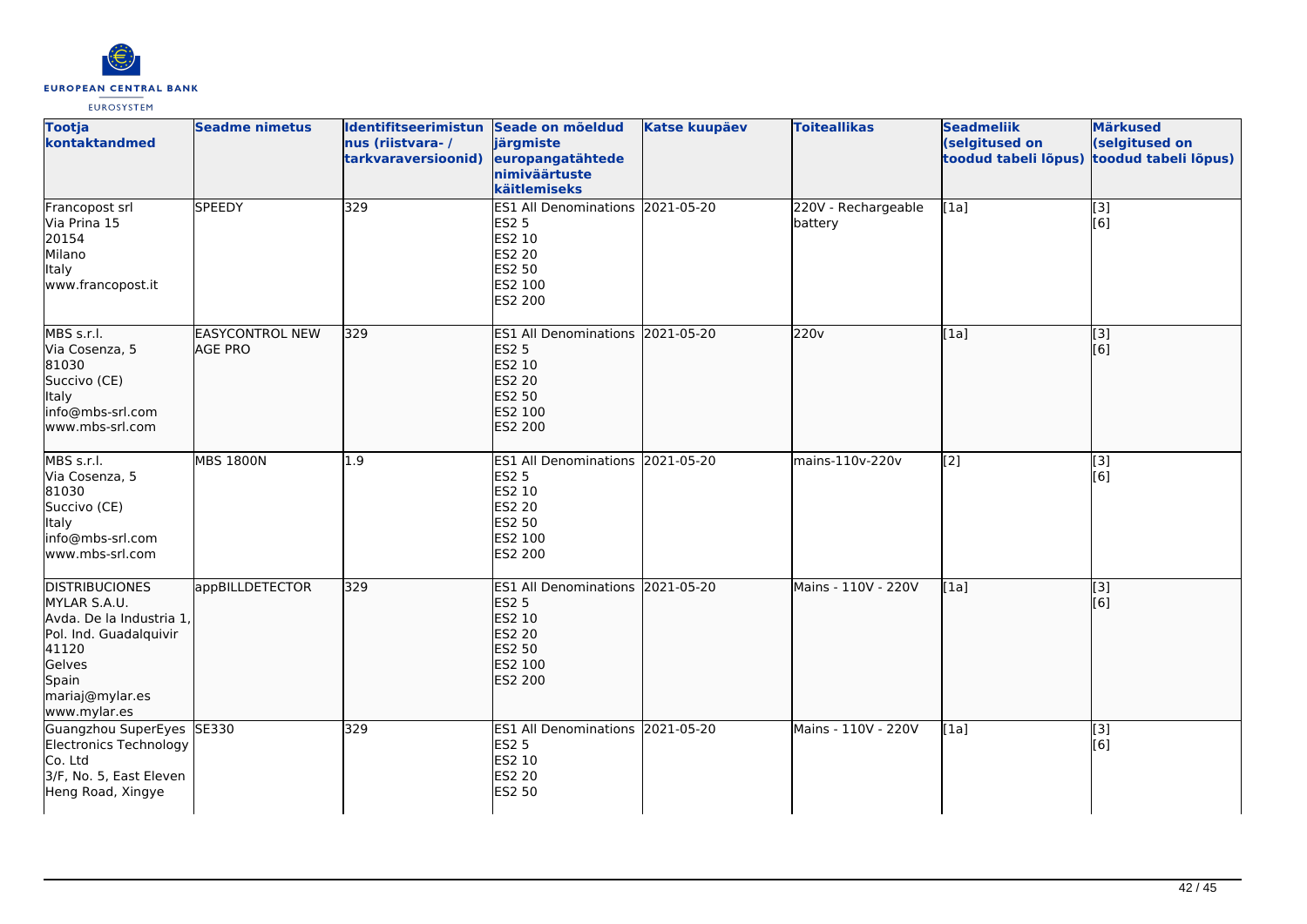

| <b>Tootja</b><br>kontaktandmed                                                                                                                                                                                       | <b>Seadme nimetus</b> | Identifitseerimistun Seade on mõeldud<br>nus (riistvara-/ | järgmiste                                                                                                   | <b>Katse kuupäev</b> | <b>Toiteallikas</b> | <b>Seadmeliik</b><br>(selgitused on | <b>Märkused</b><br>(selgitused on                     |
|----------------------------------------------------------------------------------------------------------------------------------------------------------------------------------------------------------------------|-----------------------|-----------------------------------------------------------|-------------------------------------------------------------------------------------------------------------|----------------------|---------------------|-------------------------------------|-------------------------------------------------------|
|                                                                                                                                                                                                                      |                       | tarkvaraversioonid)                                       | europangatähtede<br>nimiväärtuste<br>käitlemiseks                                                           |                      |                     | toodud tabeli lõpus)                | toodud tabeli lõpus)                                  |
| Avenue, Chenchong Vil<br>511400<br>Guangzhou<br>China<br>info@super-eyes.com<br>www.super-eyes.com                                                                                                                   |                       |                                                           | ES2 100<br>ES2 200                                                                                          |                      |                     |                                     |                                                       |
| Guangzhou SuperEyes SE350<br>Electronics Technology<br>Co. Ltd<br>3/F, No. 5, East Eleven<br>Heng Road, Xingye<br>Avenue, Chenchong Vil<br>511400<br>Guangzhou<br>China<br>info@super-eyes.com<br>www.super-eyes.com |                       | 329                                                       | ES1 All Denominations 2021-05-20<br><b>ES2 5</b><br>ES2 10<br><b>ES2 20</b><br>ES2 50<br>ES2 100<br>ES2 200 |                      | Mains - 110V - 220V | [1a]                                | [3]<br>[6]                                            |
| Guangzhou SuperEyes<br>Electronics Technology<br>Co. Ltd<br>3/F, No. 5, East Eleven<br>Heng Road, Xingye<br>Avenue, Chenchong Vil<br>511400<br>Guangzhou<br>China<br>info@super-eyes.com<br>www.super-eyes.com       | <b>SE500</b>          | 329                                                       | ES1 All Denominations 2021-05-20<br><b>ES2 5</b><br>ES2 10<br>ES2 20<br>ES2 50<br>ES2 100<br>ES2 200        |                      | Mains - 110V - 220V | [1a]                                | $\left[ \begin{matrix} 3 \end{matrix} \right]$<br>[6] |
| Guangzhou SuperEyes SE580<br>Electronics Technology<br>Co. Ltd<br>3/F, No. 5, East Eleven<br>Heng Road, Xingye<br>Avenue, Chenchong Vil<br>511400<br>Guangzhou<br>China<br>info@super-eyes.com<br>www.super-eyes.com |                       | 329                                                       | ES1 All Denominations 2021-05-20<br><b>ES2 5</b><br>ES2 10<br><b>ES2 20</b><br>ES2 50<br>ES2 100<br>ES2 200 |                      | Mains - 110V - 220V | [1a]                                | $\overline{[3]}$<br>[6]                               |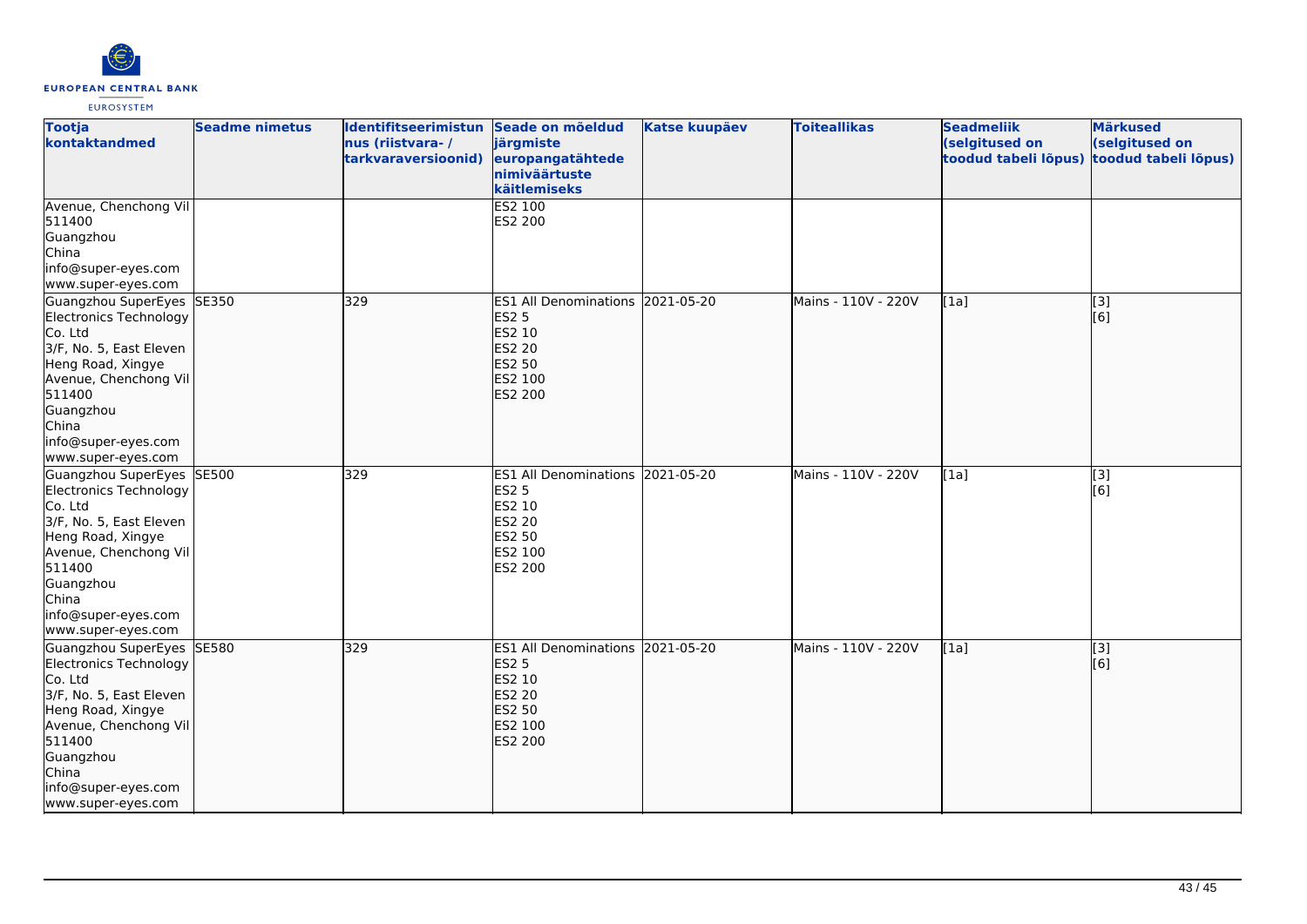

| <b>Tootja</b><br>kontaktandmed                                                                                                                                                                                         | <b>Seadme nimetus</b> | <b>Identifitseerimistun</b><br>nus (riistvara-/<br>tarkvaraversioonid) | Seade on mõeldud<br>järgmiste<br>europangatähtede<br>nimiväärtuste<br>käitlemiseks                                 | <b>Katse kuupäev</b> | <b>Toiteallikas</b> | <b>Seadmeliik</b><br>(selgitused on<br>toodud tabeli lõpus) | <b>Märkused</b><br>(selgitused on<br>toodud tabeli lõpus) |
|------------------------------------------------------------------------------------------------------------------------------------------------------------------------------------------------------------------------|-----------------------|------------------------------------------------------------------------|--------------------------------------------------------------------------------------------------------------------|----------------------|---------------------|-------------------------------------------------------------|-----------------------------------------------------------|
| Guangzhou SuperEyes<br>Electronics Technology<br>Co. Ltd<br>3/F, No. 5, East Eleven<br>Heng Road, Xingye<br>Avenue, Chenchong Vil<br>511400<br>Guangzhou<br>China<br>info@super-eyes.com<br>www.super-eyes.com         | <b>SE600</b>          | 329                                                                    | ES1 All Denominations 2021-05-20<br><b>ES2 5</b><br>ES2 10<br>ES2 20<br>ES2 50<br>ES2 100<br>ES2 200               |                      | Mains - 110V - 220V | $\overline{[1a]}$                                           | $\begin{bmatrix} 3 \\ 6 \end{bmatrix}$                    |
| Guangzhou SuperEyes SE3020<br>Electronics Technology<br>Co. Ltd<br>3/F, No. 5, East Eleven<br>Heng Road, Xingye<br>Avenue, Chenchong Vil<br>511400<br>Guangzhou<br>China<br>info@super-eyes.com<br>www.super-eyes.com  |                       | 1.9                                                                    | ES1 All Denominations 2021-05-20<br><b>ES2 5</b><br>ES2 10<br><b>ES2 20</b><br>ES2 50<br>ES2 100<br>ES2 200        |                      | Mains - 110V - 220V | [2]                                                         | $\overline{[}3]$<br>[6]                                   |
| Hyundai MIB<br>International Co. Ltd.<br>3301, A Bld, 17, Gosan-<br>ro 148beon-gil<br>15850<br>Gunpo-si, Gyeonggi-do,<br>15850, Gunpo City<br>KOREA (Republic)<br>sjpark5423@hyundaim<br>lib.com<br>www.hyundaimib.com | MIB-1S                | Main: 5.5; Image: 3.0                                                  | ES1 All Denominations 2021-05-17<br><b>ES2 5</b><br>ES2 10<br><b>ES2 20</b><br><b>ES2 50</b><br>ES2 100<br>ES2 200 |                      | Mains               | $\overline{[2]}$                                            | [3]<br>[6]                                                |

# **Seadmeliik**

- [1a] 1a. Automaatseade, mis võimaldab korraga tuvastada ühe pangatähe ehtsust.
- [1b] 1b. Pangatähti vastuvõttev seade, mis võtab korraga vastu ühe pangatähe.
- [2] 2. Pangatähtede hulgitöötlusseade.